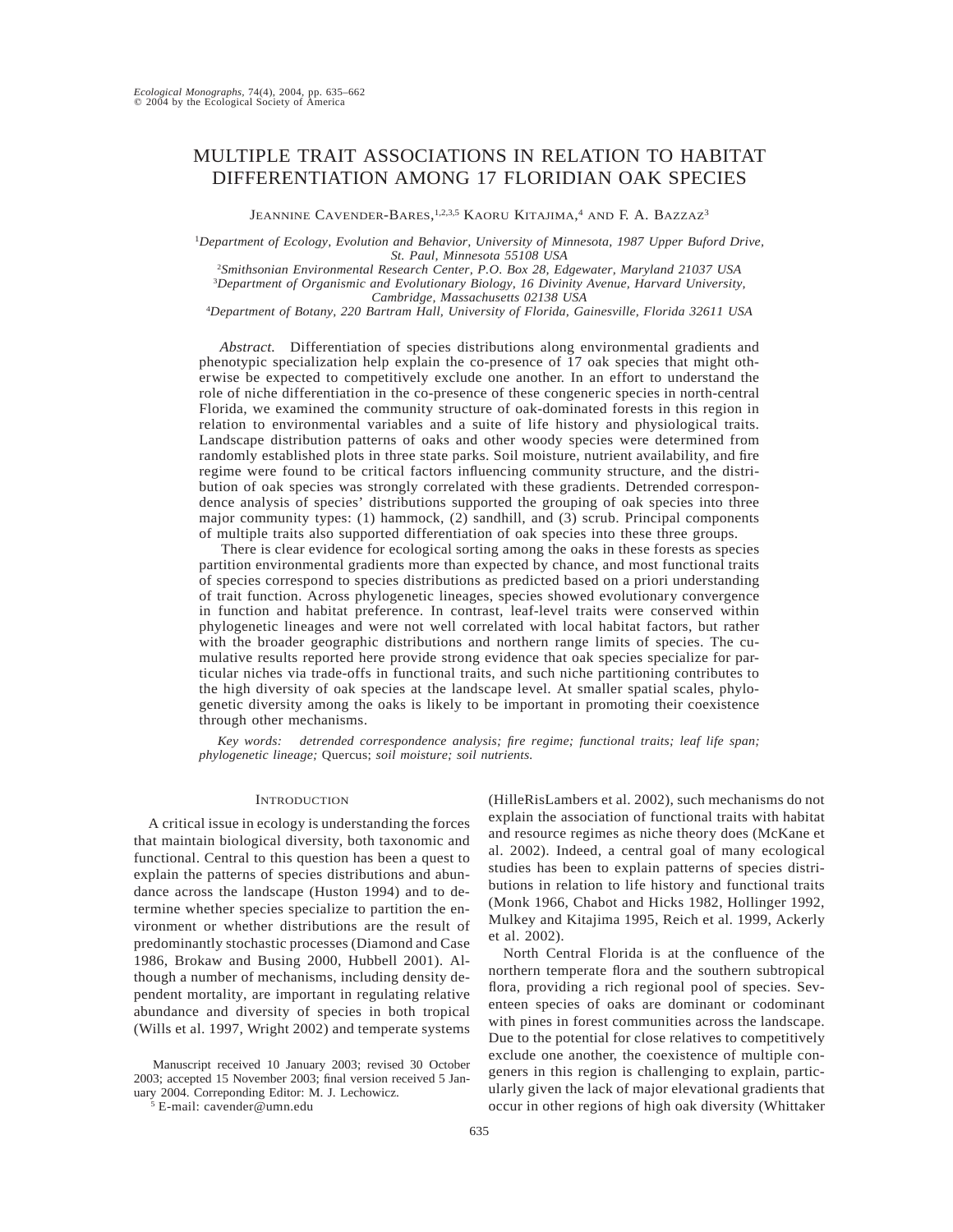| Species                                 | Code      | Clade | General<br>habitat<br>type | Fire<br>frequency<br>rankingt | Canopy<br>habit |
|-----------------------------------------|-----------|-------|----------------------------|-------------------------------|-----------------|
| O. falcata Michaux                      | FA        | red   | sandhill/hammock           | 2                             | deciduous       |
| Q. hemispherica W. Bartram<br>ex Willd. | HE        | red   | hammock                    | 3                             | evergreen       |
| O. incana Bartram                       | IN        | red   | sandhill                   |                               | brevideciduous  |
| O. laevis Walter                        | LV        | red   | sandhill                   |                               | deciduous       |
| Q. laurifolia Michaux                   | LA        | red   | hammock                    | 5                             | brevideciduous  |
| Q. myrtifolia Willd.                    | MY        | red   | scrub                      |                               | evergreen       |
| Q. nigra L.                             | NI        | red   | hammock                    | 5                             | brevideciduous  |
| Q. pumila Ashe                          | <b>PM</b> | red   | scrub                      |                               | brevideciduous  |
| Q. shumardii Buckley                    | SН        | red   | hammock†                   | 4                             | deciduous       |
| O. austrina Small                       | AU        | white | hammock§                   | 3                             | deciduous       |
| Q. chapmanii Sargent                    | <b>CH</b> | white | scrub                      |                               | brevideciduous  |
| Q. margaretta Ashe                      | MA        | white | sandhill                   | 1                             | deciduous       |
| O. michauxii Nuttall                    | MX        | white | hammock                    | 5                             | deciduous       |
| Q. stellata Wangenheim                  | SТ        | white | hammock                    | $\overline{2}$                | deciduous       |
| O. geminata Small                       | <b>GE</b> | live  | scrub                      |                               | evergreen       |
| Q. minima (Sargent) Small               | MN        | live  | scrub                      |                               | evergreen       |
| Q. virginiana Miller                    | VI        | live  | hammock                    | 5                             | evergreen       |

TABLE 1. A list of oak species in the study.

*Notes:* Authorities are shown to the right of the species, along with a two-letter code and the major lineage to which it belongs. General habitat type, fire-frequency ranking (Jackson et al. 1999), and canopy habit are given. Definitions of general habitat type are as follows: sandhill  $\dot{=}$  high pineland, open woodland, deep sands, high fire frequency (1–15 yr) with low severity; scrub = dense thicket, sandy soil, infrequent fire (15–50 yr) with high severity; hammock = mesic or hydric temperate hardwood forests with low or unpredictable fire frequency. Habitat descriptions are from Myers (1990), Platt and Schwartz (1990), Ewel (1990), and Kurz and Godfrey (1962).

† Soils underlain by limestone.

‡ Ranking is from a model based on habitat types, excluding scrub habitats, as follows: (1) park-like forest/savanna; (2) dry upland forest; (3) intermediate dry upland forest; (4) moist upland forest; (5) infrequently flooded bottomland forest (Jackson et al. 1999).

§ Often found on limestone bluffs.

\ Upland soils frequently underlain by clay or marl.

¶ Seepage areas of sandy-clay upland; restricted to sites subject to burning.

1956, Platt and Schwartz 1990). One possibility is that oaks specialize into different niches, thus allowing them to partition the landscape and maintain their diversity. Here, we test the concept of the *n*-dimensional niche, (as defined by Bazzaz [1987], based on earlier conceptions of the niche by Hutchinson [1957] and Whittaker [1975]) using the distribution of oak species across critical environmental gradients. We refer to the physical gradients of the environment as habitat factors and the observed location of species across these gradients as habitats or realized niches.

While these oak species occur in close proximity, floristic studies have described them to be associated with distinct communities (hammock, sandhill, and scrub; Table 1), which vary markedly in soil water availability, fertility, and fire regime (Kurz and Godfrey 1962, Ewel 1990, Myers 1990, Long and Jones 1996). Oak species in this region also show significant variation in phenology and traits related to water use (Cavender-Bares et al. 1999, Cavender-Bares and Holbrook 2001), as found in other systems of high oak diversity (Knops and Koenig 1994, Villar-Salvador et al. 1997, Damesin et al. 1998).

The overarching impetus for the study was to understand factors that may help explain the maintenance of high oak diversity at the landscape level (1–100-ha scale) in north-central Florida. We first ask whether

species are nonrandomly distributed across environmental gradients. This allows us to investigate whether distinct community affiliations of north Florida oaks described in the literature are supported by quantitative spatial analysis of species distributions relative to the abiotic environment. Second, if species are partitioning environmental gradients, what are the mechanisms, or functional traits, that allow them to do so? For example, do suites of leaf-level traits known to be associated with contrasting nutrient and water use strategies across a wide range of plant groups (e.g., Reich et al. 1997) allow oak species to specialize for particular resource regimes? In an effort to answer these questions, we sought to (1) quantify distributions of 17 sympatric oak species with respect to each other and other woody species; (2) analyze the distributions of species with respect to critical environmental factors; (3) determine whether species are partitioning their environment more than expected by chance using null models; and (4) determine whether and how functional traits of species correspond to their spatial distribution, their community affiliation, and to abiotic features of their habitats.

As a result of the typical geological features in northcentral Florida, namely sand deposition on a clay layer or limestone bedrock, even minor topographic changes within a few meters of elevation cause marked changes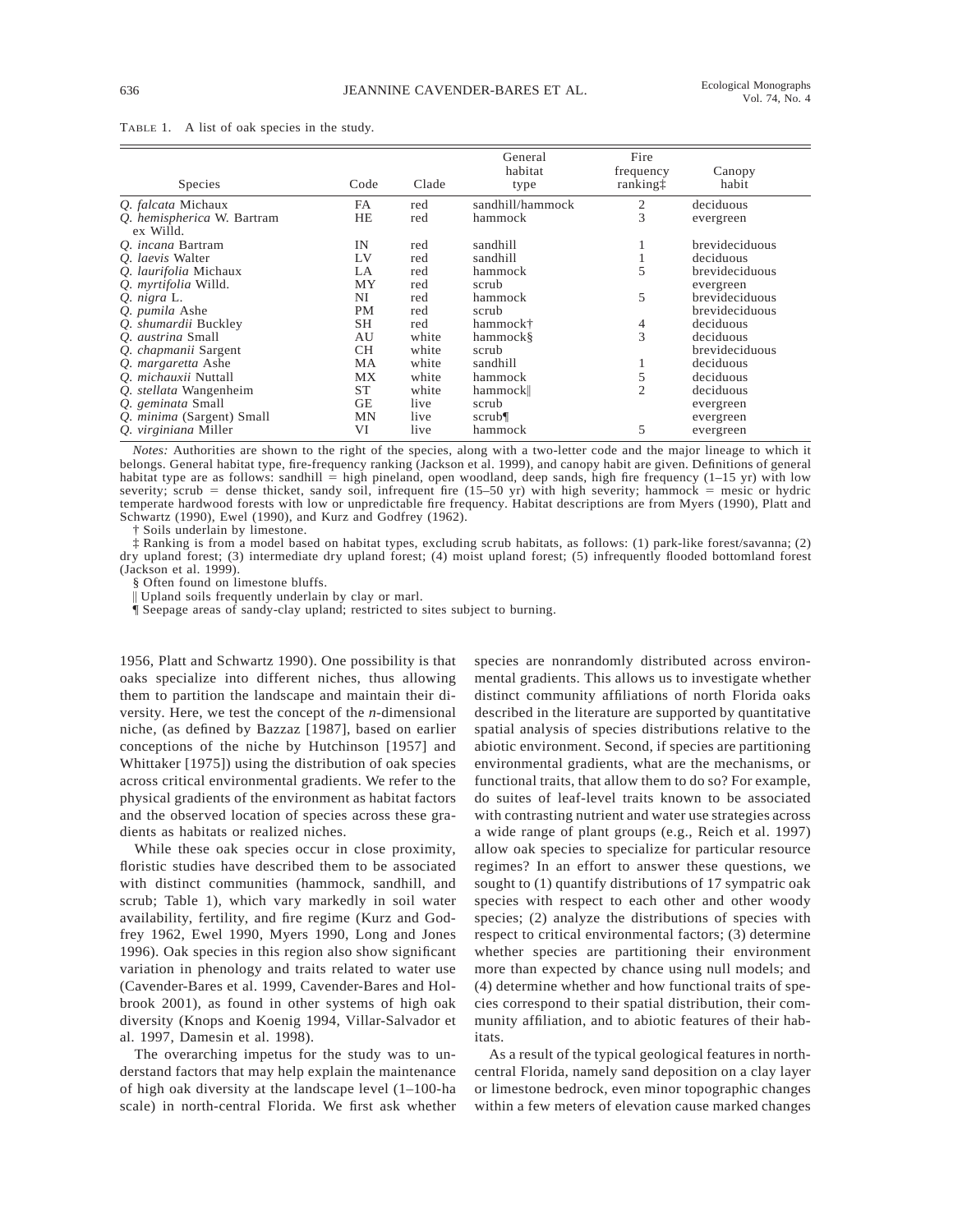

FIG. 1. Schematic diagram showing environmental heterogeneity in woodlands of north-central Florida. The presence of several important gradients, including water availability, soil fertility, and fire frequency and severity suggests the hypothesis that oak species partition these gradients, allowing many species to coexist.

in soil hydrology, and consequently nutrient availability and fire regime (Fig. 1) (Myers and Ewel 1990). In general, the wetter the site, the higher the productivity and nutrient availability and the lower the fire frequency. As fire frequency decreases, the fuel load and the fire intensity tend to increase (Jackson et al. 1999). However, in Florida, high temperatures combined with high humidity and soil moisture give rise to rapid decomposition; hence, fuel loading is not necessarily related to time since last fire, as in other systems. As a result, the more mesic and often lower elevation sites, dominated by hammocks of deciduous and evergreen broadleaf trees, are considered to have high productivity and high soil nutrient availability, as well as rare and unpredictable fire frequency (fire interval  $>100$  yr with variable fire severity [Ewel 1990]). The higher elevation sites on thick sand deposits are xeric and infertile and, in the absence of fire suppression, are likely to harbor either sandhill or scrub communities. Although soil water and nutrient availability appear to vary little between sandhills dominated by longleaf pine (*Pinus palustris*) and scrub communities dominated by *Quercus* spp. or sand pine (*P. clausa*), they differ markedly in fire regimes (Myers 1985, 1990). The fire regime in scrub communities has been characterized as having a relatively frequent and predictable frequency (on the order of every 50 yr), but also as being quite severe with crown fires that destroy most of the aboveground biomass (Myers 1985, Myers 1990). The sandhill fire regime has been described as both frequent and predictable  $(1-15 \text{ yr})$  but consists largely of low-intensity surface fires that seldom extend into the crown (Myers 1990, Glitzenstein et al. 1995).

These contrasting fire regimes are thought to be facilitated, at least in part, by the vegetation itself (Webber 1935, Menges and Hawkes 1998, Carrington 1999). Frequent fires in the sandhill communities are encouraged by grasses in the open understory and relatively flammable litter of longleaf pine in the sandhill communities while a dense layer of evergreen shrubs decreases fire frequency in scrub communities (Abrahamson and Hartnett 1990, Menges and Hawkes 1998). Unfortunately, precise records of fire frequency are lacking in most sites, but woody species composition of the community itself is considered as a good indicator of fire frequency and intensity (Jackson et al. 1999).

Based on theoretical considerations and prior empirical studies on the role of functional traits, we expected species occurring in communities prone to fire to have mechanisms of fire resistance (e.g., thick bark [Vines 1968, Jackson et al. 1999]) or post-fire recovery (e.g., clonal spreading and rhizome resprouting [Menges and Kohfeldt 1995, Carrington 1999]), and species' traits related to growth and competitive ability to be positively correlated with soil resource availability (Tilman 1984, 1988, Goldberg 1997). Differences in stature, wood density, and seed size were also analyzed as important aspects of life history strategies that influence species distributions in other systems (Westoby et al. 1992, Baker et al. 2003, Meinzer 2003, Reich et al. 2003). Based on previous studies linking leaf longevity and specific leaf area to nutrient availability (Monk et al. 1989, Kikuzawa 1995, Reich et al. 1997, 1999, Givnish 2002) or water availability (Wright et al. 2001, Westoby et al. 2002), we expected leaf level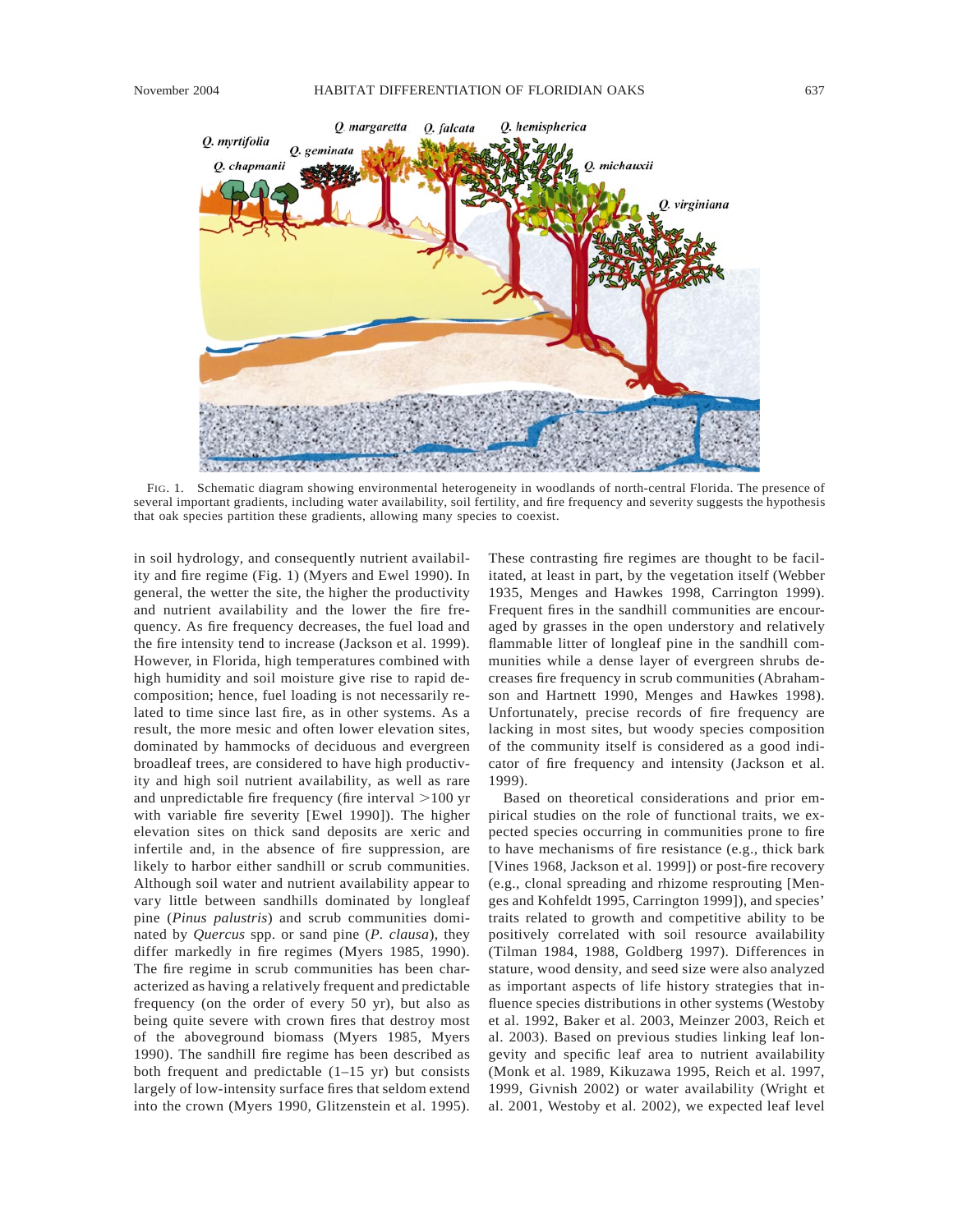traits, including leaf life span and period of canopy foliation, to be negatively correlated with soil fertility, and we expected specific leaf area to be positively correlated with soil moisture and soil fertility. We also examined interspecific variation in species traits with respect to both community affiliation and phylogenetic lineage to determine whether traits tend to show similarity within communities, within lineages or both.

The combination of quantitative data on spatial distribution and community structure, species' distributions with respect to environmental factors, and species' functional traits both in situ and in a common garden provide us with a rare opportunity to examine whether niche differentiation is an important factor maintaining diversity among oaks of North Central Florida.

# **METHODS**

# *Quantification of species spatial associations and environmental distributions*

*Study sites and field sampling*.—Quantitative data on vegetation and soil variables were collected from randomly established 0.10-ha plots in three state parks in north-central Florida. The parks included San Felasco Hammock State Preserve, a 2803-ha park in Alachua County with major sinkhole formations including Sanchez Prairie and Church Swamp (31 plots); Ichetucknee Spring State Park, a 921-ha park bridging Columbia and Suwanee counties and bisected by the Ichetucknee river (20 plots); and Manatee Springs State Park, a 960 ha park abutting the Suwanee River in Levy County (21 plots). Parks were chosen that have had minimal disturbance in the last century, including large tracts of old growth, and in which attempts have been made to restore the fire regimes. Random plots were established in each park by dropping pine needles on a topographic map and marking where the tips fell. We then located the approximate coordinates of the marks on the ground and recorded UTM (Universal Transverse Mercator) coordinates using a hand-held GPS instrument (GPS 12, Garmin International, Inc., Olathe, Kansas, USA). Roads and park boundaries were excluded, as was the northern recent addition of San Felasco, which has experienced recent logging and agricultural disturbance. Two additional plots were established at Payne's Prairie State Preserve and Morning Side Nature Center in Alachua County to increase the sampling of less common scrub species. Seventy-four plots were established in total. Based on visual inspection of their physiognomies, 48 plots were in hammock, 18 plots were in sandhill, and 8 plots were in scrub communities.

At each location,  $20 \times 50$  m plots were established in an arbitrary orientation following the North Carolina Vegetation Survey Protocol (Peet et al. 1996). Within each plot, the dbh of each oak tree over 1.3 m height was measured for calculation of basal area and the species recorded. The presence/absence of other woody

species was also recorded for each of the plots (Appendix A).

*Detrended correspondence analysis of species distributions*.—We used detrended correspondence analysis (DCA), an indirect method of gradient analysis, to compute ordinations of plots and species using (1) presence/absence data for all woody species, including oaks; (2) presence/absence of oaks only; and (3) relative basal area of oaks only. DCA was performed using the method of Hill (1979) with the DECORANA option in PC-ORD (McCune and Mefford 1997). We specifically used indirect gradient analysis because we wanted to describe community structure and examine species associations independently of environmental variables before we determined whether environmental variables were correlated with the community structure. Despite known limitations to DCA (e.g., Minchin 1987), it is generally the most widely used and cited ordination technique in the ecological literature and has advantages for our application in that plots and species are ordinated simultaneously.

We then tested whether values for soil variables, measured within each plot (see *Soil nutrient and moisture measurements*), were correlated with the plots scores from the vegetation data for the first two axes of ordination. We also tested whether species traits, including fire frequency classification (see *Species niche overlap*), were correlated with species scores on the first two axes of ordination.

*Soil nutrient and moisture measurements*.—Soil cores were collected in December 1998 from the top 10 cm of the soil, excluding undecomposed litter, in four subplots within each plot for a total of 296 individual samples. Subplot samples were used to calculate a plot mean for each soil variable after analysis. Soil samples were dried at 45°C for several days and passed through a 3-mm mesh sieve. Samples were analyzed for content of organic matter, calcium, nitrate N, ammonium N, labile phosphorus, potassium, and magnesium, as well as pH, at the soil testing laboratory of at the University of Florida. Dried soil samples were extracted with Mehlich I extractant (0.05 moles/L HCl and 0.05 moles/L  $H_2SO_4$ ) and the filtrate analyzed by inductively coupled argon plasma (ICAP) spectroscopy. Organic matter content, reported as a percentage of total weight, was analyzed by a modified Walkley-Black dichromate procedure for samples below 5% organic matter or by loss on ignition for samples above 5% organic matter. Nitrate N and ammonium N were extracted with KCl and analyzed colorimetrically with a lower detection limit of 0.2  $\mu$ g/g. Ca, P, NH<sub>4</sub>-N and  $NO<sub>3</sub>$ -N are reported in units of mg/kg of soil.

Resin bags were also used to determine relative concentrations of exchangeable phosphorus. These were made from nylon hose filled with 14 g of anion and cation exchange resins (Ionac R NM-60, Sybron Chemicals, Inc., Birmingham, New Jersey, USA) and sealed with hot glue. They were initially soaked in 2 moles/L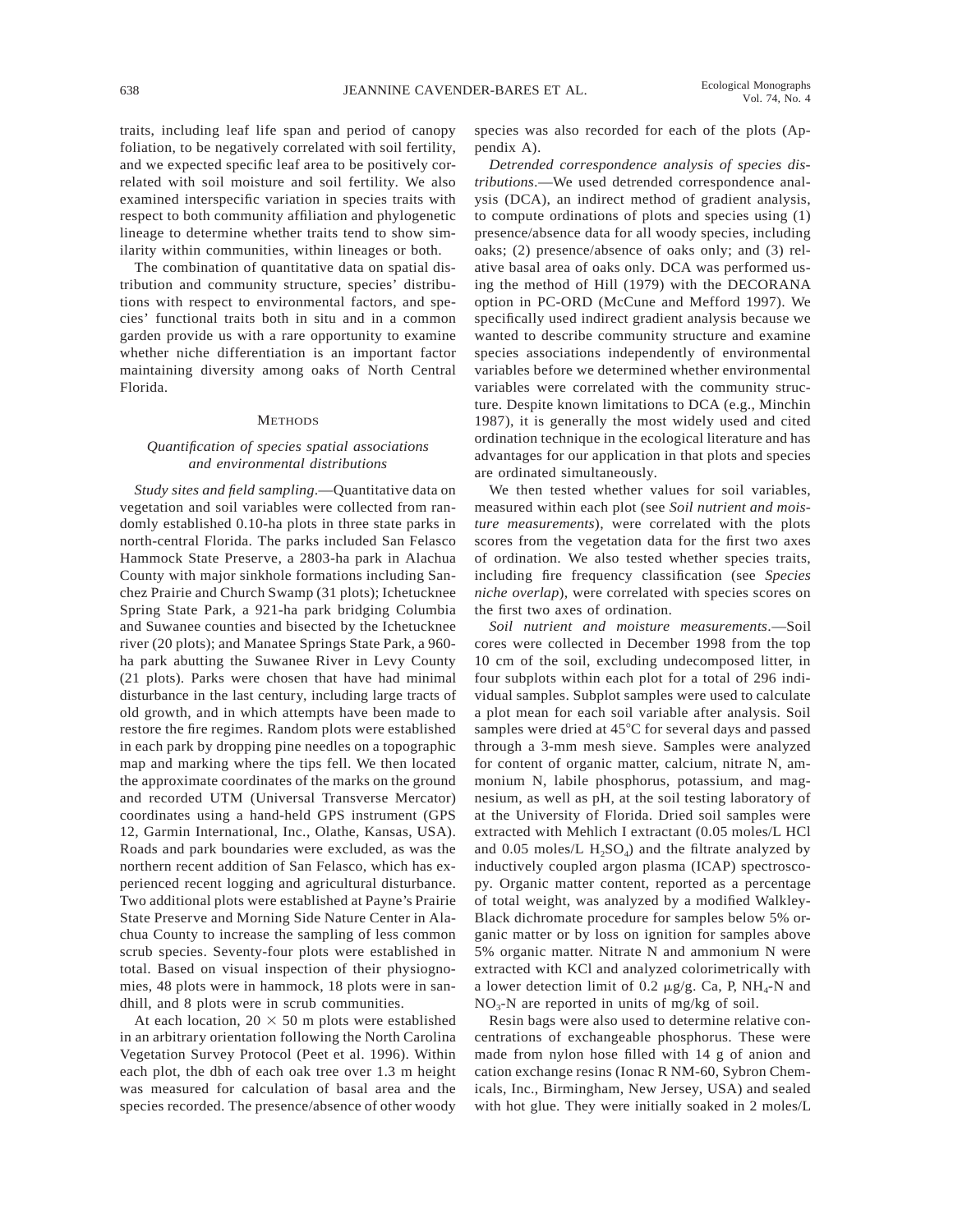KCl solution, rinsed with distilled water, and air dried following procedures adapted from Binkley and Matson (1983). Bags were inserted into the soil in four subplots within each plot to a depth of 5 cm in June 1999 within 2 to 3 d during which no rainfall events occurred. They were tied to markers with fishing line so that they could be easily retrieved. Bags were left in the ground for three months and removed at the end of summer within a 2–3-d period during which there was no precipitation. Resins were extracted with 2 moles/L KCl and filtrate was measured for P colorimetrically, reported in units of mg/kg of resin beads.

Soil water content integrated over 1 m depth was measured within four subplots of each plot using time domain reflectometry (TDR) and calibrated for two soil types (sandy soil with  $\leq 5\%$  organic matter and sandy soil with  $>5\%$  organic matter). Five sets of measurements taken during all seasons over a 14-mo period between June 1998 and August 1999 were averaged for each plot. Calibration of the TDR measurements is described in Cavender-Bares and Holbrook (2001). Average plot values of soil moisture and nutrients were analyzed in relation to plot scores from the ordination analysis.

One limitation of our study is that, for practical reasons, we measured soil water content rather than soil water potential, which is more relevant to the physiological function of plants than soil water content. Due to the variation of soil moisture release curves not only across soil types, but also with soil depth, we did not have a reliable way to convert soil moisture to soil water potential. However, when we did estimate soil water potential using soil moisture release curves for Arredondo Fine Sand (Carlisle et al. 1988), the most appropriate match for most plots, it did not significantly change the results. Using soil water potential changes the shapes of the distributions across the water gradient, with higher resolution at drier sites and lower resolution at wetter sites. Nevertheless, the relative order of species along the spectrum from xeric to hydric soils does not change. The shapes of the relationships between species traits and the soil moisture regime also change depending on whether soil moisture or water potential is used. However, the association of traits with soil water regime is clear in either case. Hence, none of the major conclusions reached in the study are altered by this limitation.

*Species niche overlap*.—Pianka's species overlap index (Pianka 1973) was computed for all pairwise combinations of oak species across seven resource levels for each of six soil factors. Overlaps were calculated based on relative basal area of species within plots using the following equation:

$$
O_{jk} = O_{kj} = \frac{\sum_{i}^{n} E_{ij} E_{ik}}{\sqrt{\sum_{i}^{n} (E_{ij}^{2}) \sum_{i}^{n} (E_{ik}^{2})}}
$$

where  $O_{ik}$  is the overlap of species *j* on species *k*, *i* is

the resource level, *n* is the number of resource levels  $(n = 7)$ , and  $E_{ii}$  is the proportion of basal area of species *j* in resource level *i* divided by the number of plots that fall within resource level *i* (Lawlor 1980). Bin width and number can influence the outcome of such analyses. We chose the smallest number of bins that gave good resolution of species niche structure while minimizing the number of empty bins. A sensitivity analysis showed that results were robust to bin width and that whether first and last bins were open or closed did not matter. Overlap values of species pairs were tested against a null model in which we randomized the raw data matrix by shuffling plot level values of relative basal area across plots. Each randomization procedure was run 1000 times and the significance of observed mean overlaps was tested against the distribution of the 1000 means of the random communities, as described above. This procedure was carried out by a program written in Visual Basic following methods similar to those described by Gotelli and Graves (1996), but it allowed us to randomize the raw data matrix rather than the derived values of proportion of basal area per resource level.

*Testing for diversity–resource availability relationships*.—The number of woody species and number of oak species per 0.10-ha plot were compared to mean soil fertility (nitrate N plus ammonium N) within plots to determine whether diversity was related to soil fertility. Plots were rank ordered by their soil fertility and divided into seven consecutive groups of 10 plots. The number of woody species, the number of oak species and the soil fertility was then averaged for each of the groups of plots.

# *Species, habitat preferences, range limits, and phenotypic traits*

*Species classification*.—One issue that arises when studying promiscuous species, such as the oaks, is whether species are actually distinct entities. In this study region, species are phenotypically distinct (Kurz and Godfrey 1962), despite the tendency within the genus for introgression to occur. In a separate study, genetic data showed little relevant intraspecific variation and species monophyly was not strongly contradicted (Cavender-Bares et al. 2004), in contrast to previous studies in other regions (e.g., Whittemore and Schaal 1991). In southern latitudes where the growing season is long, including north-central Florida, temporal separation in flowering is thought to be an important prezygotic isolating mechanism preventing hybridization (Nixon 1985, 1997). Farther north, as the length of the growing season is reduced, such isolating mechanisms may no longer be possible and hybridization events may increase in frequency, reducing the distinctiveness of species. In this study region, however, oak species appear to adhere well to the ecological species concept (VanValen 1976, Mishler and Donoghue 1982, Daghlian and Crepet 1983) and are treated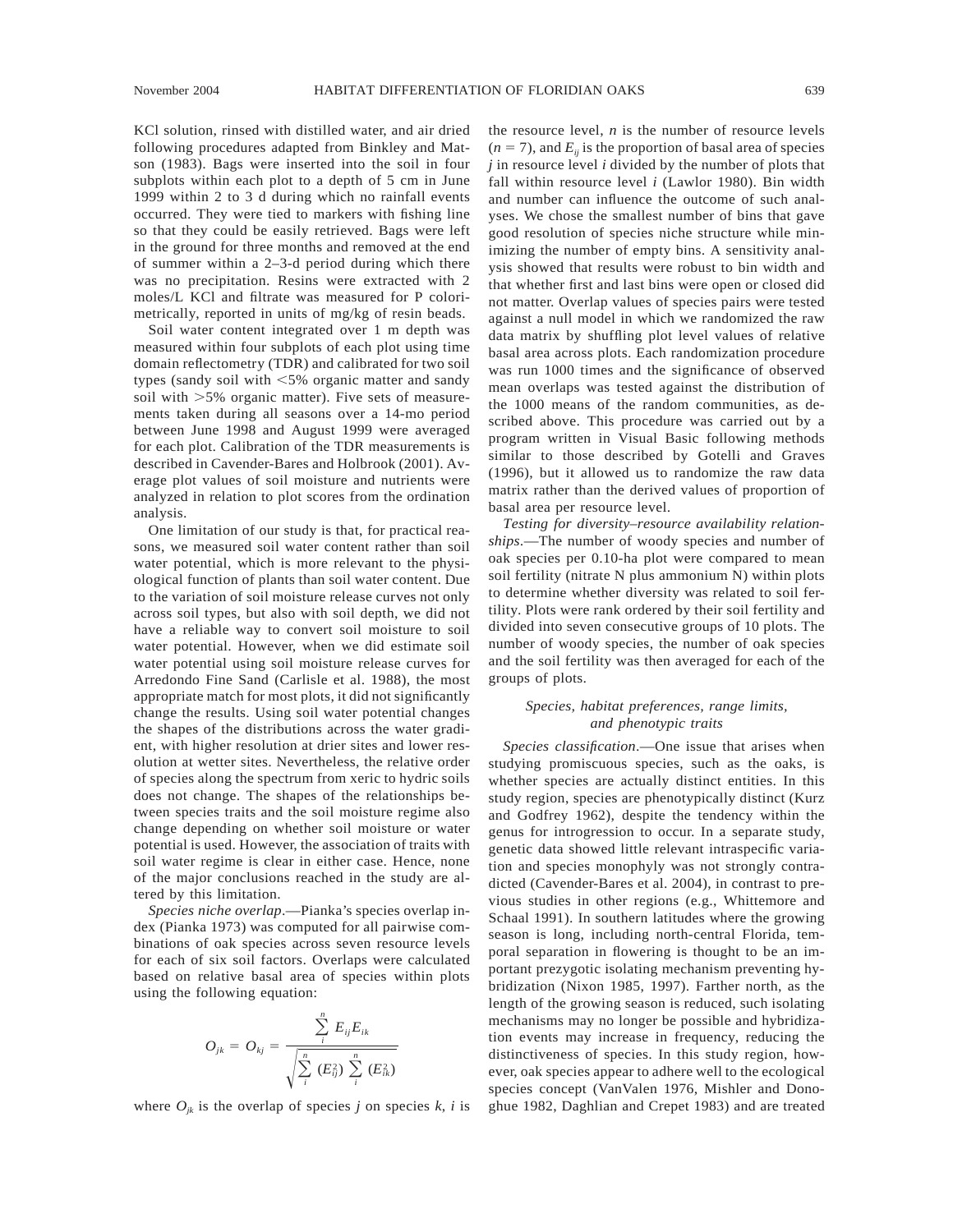as distinct entities, following the taxonomic treatment of Kurz and Godfrey (1962).

*Species habitat preferences*.—We calculated species habitat preferences for several soil resources as the mean weighted soil moisture or nutrient value for each species according to the following equation:

$$
\mu^* = \frac{y_1 x_1 + y_2 x_2 + \dots + y_n x_n}{y_1 + y_2 + \dots + y_n}
$$

where  $\mu^*$  is the habitat preference (weighted mean);  $y_1, y_2, \ldots, y_n$  are the basal area of the species within plots 1, 2, ... *n*; and  $x_1, x_2, \ldots, x_n$  are the mean values of the environmental variable within plots 1, 2, . . . *n* (terBraak and Looman 1995).

*Fire frequency classification*.—Species were classified into categories of increasing fire frequency based on predictive models developed by Jackson et al. (1999) that link the following habitat types to fire regimes (see Table 1): (1) frequently flooded bottomland forest, (2) infrequently flooded bottomland forest, (3) moist upland forest, (4) intermediate dry, (5) dry upland forest, and (6) park-like forest/savanna (sandhill). Species were placed in these categories and assigned the corresponding rank. No rank was given to the five scrub species: *Quercus chapmanii*, *Q. pumila*, *Q. minima*, *Q. myrtifolia*, and *Q. geminata*.

*Geographic distributions of species*.—Northern range limits of species were determined from distribution maps from Nixon (1997) and Burns and Honkala (1990), as described in Cavender-Bares and Holbrook (2001). Temperature and season length covary with latitude and range limit can effectively serve as a proxy for season length.

*Physiological and morphological measurements of leaves of mature trees*.—Measurement of several leaflevel traits were carried out on six to 10 individuals of each species at San Felasco Hammock State Preserve or Payne's Prairie State Preserve. Traits measured include gas exchange rates (leaf area and mass basis), laminar leaf area, specific leaf area, leaf nitrogen, and leaf chlorophyll content (data shown in Appendix B). All measurements were carried out on leaves of sun branches in order to control for light level, which has been shown to affect leaf life span and related leaf traits significantly (Williams et al. 1989, Reich et al. 1991, Ackerly 1996). Canopies of trees too tall to reach were accessed with the use of aerial lifts or scaffolding towers. Five such towers were erected in steep ravine areas not accessible with an aerial lift, allowing canopies of 15 trees to be reached in this manner. All measurements of gas exchange, SLA, total leaf N percent, and chlorophyll content were made during June on leaves of the first flush of the season. Carbon assimilation, stomatal conductance, and transpiration were measured with a portable gas exchange system (LI-6400, Li-Cor, Inc., Lincoln, Nebraska, USA) under saturating light (2000  $\mu$ mol·m<sup>-2</sup>·s<sup>-1</sup>) using the red–blue LED attachment of the Li-6400. Leaf temperature was controlled at  $30^{\circ}$ C. All gas exchange measurements were conducted in the morning between 08:00 and 11:00 hours on clear days in an effort to avoid stomatal depression with declining leaf water potential following methods of Cavender-Bares and Bazzaz (2000). Five leaves of each individual were measured. The leaves were removed for measurement of laminar leaf area (leaf size), determined by measuring fresh leaf area with the petiole removed using a LI-3000 portable leaf area machine (Li-Cor, Inc., Lincoln, Nebraska, USA). Leaves were oven dried for one week at  $65^{\circ}$ C and weighed to calculate specific leaf area  $(SLA; cm<sup>2</sup>/g)$  and photosynthesis on a mass basis ( $A<sub>mass</sub>$ ). Percent total leaf nitrogen (%N) was determined for three leaves of each tree measured. Dried leaf tissue was ground, and  $\sim$ 200 mg was used to determine %N using a Europa Elemental Analyzer (model ANCA-sl) attached to a Europa model 20–20 Stable Isotope Analyzer via a capillary interface (Europa Instruments, Crewe, UK).

Relative chlorophyll content of leaves was measured with a SPAD-502 chlorophyll meter (Minolta, Tokyo, Japan) on leaves at the time of leaf removal from the tree. A previous study of chlorophyll in oak leaves found a linear relationship between relative SPAD units and chlorophyll content on an area basis within the range of values found in the current study. SPAD units were converted to chlorophyll content following methods described in Cavender-Bares et al. (2000) using the following equation:

$$
y = 5.53x - 62.9
$$

where  $y =$  chlorophyll content (mg/m<sup>2</sup>) and  $x =$  SPAD absorbance (relative).

*Leaf life span and period of canopy foliation*.—Leaf life span—the number of days a leaf survives—was calculated for six to 10 mature trees of each species from leaf birth and death dates monitored on three branches per tree. Only four, three, and three individuals were measured for *Q. shumardii*, *Q. laurifolia*, and *Q. stellata*, respectively, because of the difficulty in accessing their canopies. Prior to leaf emergence, branches were flagged. After flushing occurred, the leaves were numbered with permanent ink on the tip of the leaf, and the birth date of each leaf was recorded. Each branch and each flush on each branch was color coded so that leaves could be counted with a spotting scope from the ground. Monthly surveys were conducted for a 14-mo period to determine the timing of new flushing events, to record the number of new leaves produced and record the numbers of leaves still present from each flush. By subtracting the number of remaining leaves from the number of leaves originally marked, survival time for each cohort of leaves was determined and recorded. The monthly surveys provided a 15-d resolution for each measurement. Every several months, new flushes were flagged and new leaves numbered. Flushing and leaf-fall dates were also monitored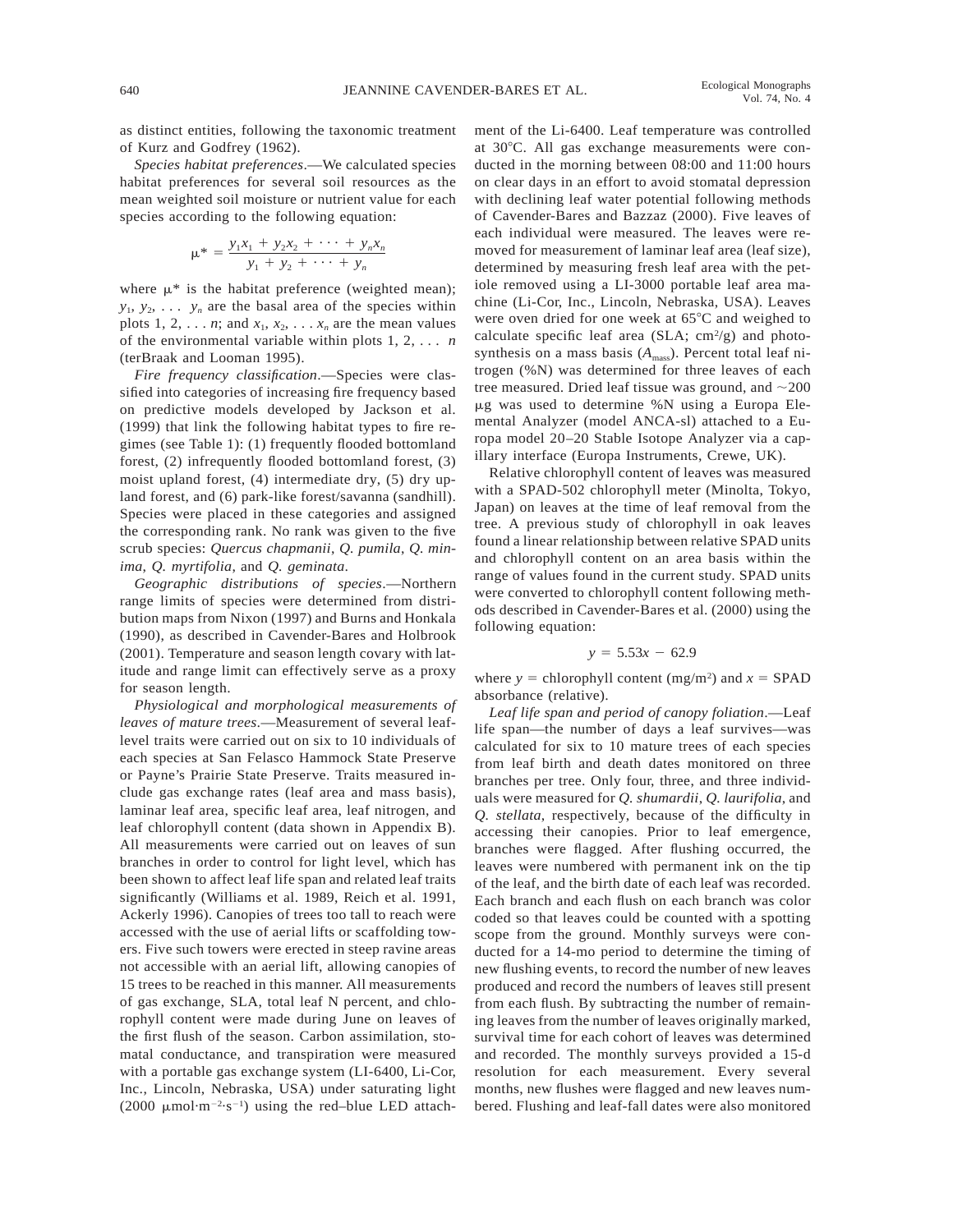over a second year, and were similar to the first year; hence, only data from the first year are reported. We used two measures of leaf life span: (1) the mean leaf life span of the first cohort of leaves flushing in spring and (2) leaf life span averaged across all leaf cohorts. Species means for these two methods were highly correlated ( $r = 0.89$ ). However, the first method was more consistent between the two years because it was less dependent on the timing of the onset of cold weather. Subsequent flushes tended to get truncated by chilling events, skewing the average. The first method is also better correlated with seedling leaf life span measured in a common environment without a cold period  $(r^2 =$ 0.92 vs.  $r^2 = 0.85$ ). All analyses were done with both measures, and the results were very similar. For brevity, we report only the first method.

Period of canopy foliation was averaged for six to 10 individuals per species over a 2-yr period based on monthly surveys. The period of canopy foliation was calculated as the number of days per year that a tree maintained 50% or greater of its foliage relative to maximum summer foliage. Canopy habit was defined by period of canopy foliation as follows: deciduous  $<$ 300 d; brevideciduous  $\geq$ 300 d and  $<$ 365 d; evergreen  $= 365$  d (Table 1).

*Whole-plant traits of mature trees*.—Whole-plant traits, including asymptotic height, sapling outer bark thickness, maximum hydraulic conductance normalized by sapwood area (maximum  $K<sub>s</sub>$ ), whole-shoot transpiration normalized by sapwood area, Huber value (ratio of sapwood area to supported leaf area), native percent loss of conductivity (PLC, native embolism), wood density, radial growth rate, rhizome resprouting potential, and seed mass, unless otherwise indicated, were measured for six to 10 mature trees across the range of their distributions at San Felasco or Payne's Prairie. Data are shown in Table 1 and Appendix C. Methods for determining maximum  $K_s$ , whole shoot transpiration, Huber value, and native PLC are described in Cavender-Bares and Holbrook (2001).

*Seed size*.—Size of acorns was determined both by volume and mass. Volume was calculated from radius (*r*) and height (*h*) of the fresh acorn assuming an ellipsoid shape using the equation:  $4/3\pi r^2(h/2)$ . Acorns were dried at  $70^{\circ}$ C for 3 d and weighed with and without the seed coat. Weights were only recorded for undamaged acorns. A minimum of 30 acorns were weighed per species, although volume was measured for 30–100 acorns per species. For 480 acorns from 16 species, an empirical relationship was determined between acorn volume (*V*) and acorn mass with seed coat removed (*M*):  $M = 0.6363V - 0.1213$ ,  $R^2 = 0.97$ . Using this equation, seed mass for *Q. stellata* was determined from data collected from the U.S. Forest Service (Burns and Honkala 1990). We report seed mass without the seed coat as we assume that it is the most critical measure of seed size (Bazzaz 1997).

*Asymptotic height and rhizome resprouting potential*.—Asymptotic tree height was estimated by measuring height and dbh of 50–100 individuals of all sizes for each species and fitting an exponential function to the data as described by Thomas and Bazzaz (1999). We found our data to be in accord with data from the U.S. Forest Service and other published sources (Burns and Honkala 1990, Nixon 1997, Greenberg and Simons 1999). We used height information from Nixon (1997) for *Q. minima* and *Q. pumila*. For rhizome resprouting potential and clonal spreading (RhResprPot), a rank was assigned to each species based on seedling experiments, observations in the field, and published sources (Webber 1935, Kurz and Godfrey 1962, Burns and Honkala 1990, Guerin 1993, Menges and Kohfeldt 1995, Nixon 1997, Greenberg and Simons 1999) according to the following criteria: (1) no resprouting from rhizomes or roots, (2) resprouting from rhizomes possible but rare, (3) occasional vegetative reproduction from rhizomes and clonal spreading in small patches, (4) considerable sprouting from roots and underground runners almost always present, including clonal spreading and dome formation.

*Outer bark thickness*.—We adapted methods described by Jackson et al. (1999) and Adams and Jackson (1995) to measure outer bark (rhytidome) thickness of saplings. Log-log regression equations of outer bark thickness vs. stem diameter were used to estimate outer bark thickness at stem diameters representing approximately one-quarter of the asymptotic tree height, based on relationships between stem diameter and height. Outer bark thickness of the short-statured runner oaks, *Q. pumila* and *Q. minima*, was estimated at 2 cm stem diameter, which corresponds to a stem height that is close to their maximum. We collected data for  $\sim 20$ individuals per species for *Q. myrtifolia*, *Q. hemispherica*, *Q. pumila*, *Q. nigra*, *Q. minima*, *Q. chapmanii*, *Q. austrina*, *Q. falcata*, *Q. laevis*, *Q. margaretta*, *Q. incana*, and *Q. geminata*. Data for remaining species was taken from Jackson et al. (1999).

*Radial growth increment*.—Radial growth increment (mm/yr), a measure of absolute growth rate, was calculated from tree ring widths from tree cores of mature trees for 17 species. Cores were taken only from trees with straight trunks and fully exposed canopies. Cores were sanded until polished and viewed under a dissecting scope (Wild M3Z, Heerbrugg, Switzerland). Tree rings were measured to the nearest 0.01 mm using a Velmex Unislide tree ring measuring system (Velmex Company, New York, New York, USA) and software designed specifically for collecting tree ring data (Measure J2X version 2.2.6, Voortech Consulting, Holderness, New Jersey, USA; tree ring data bank).<sup>6</sup> Annual growth increments vary with stem diameter, age, life history stage and growth conditions (Clark and Clark

 $6 \langle \text{http://www.voortech.com/projects/zx/measured}J2XInfo.$ html&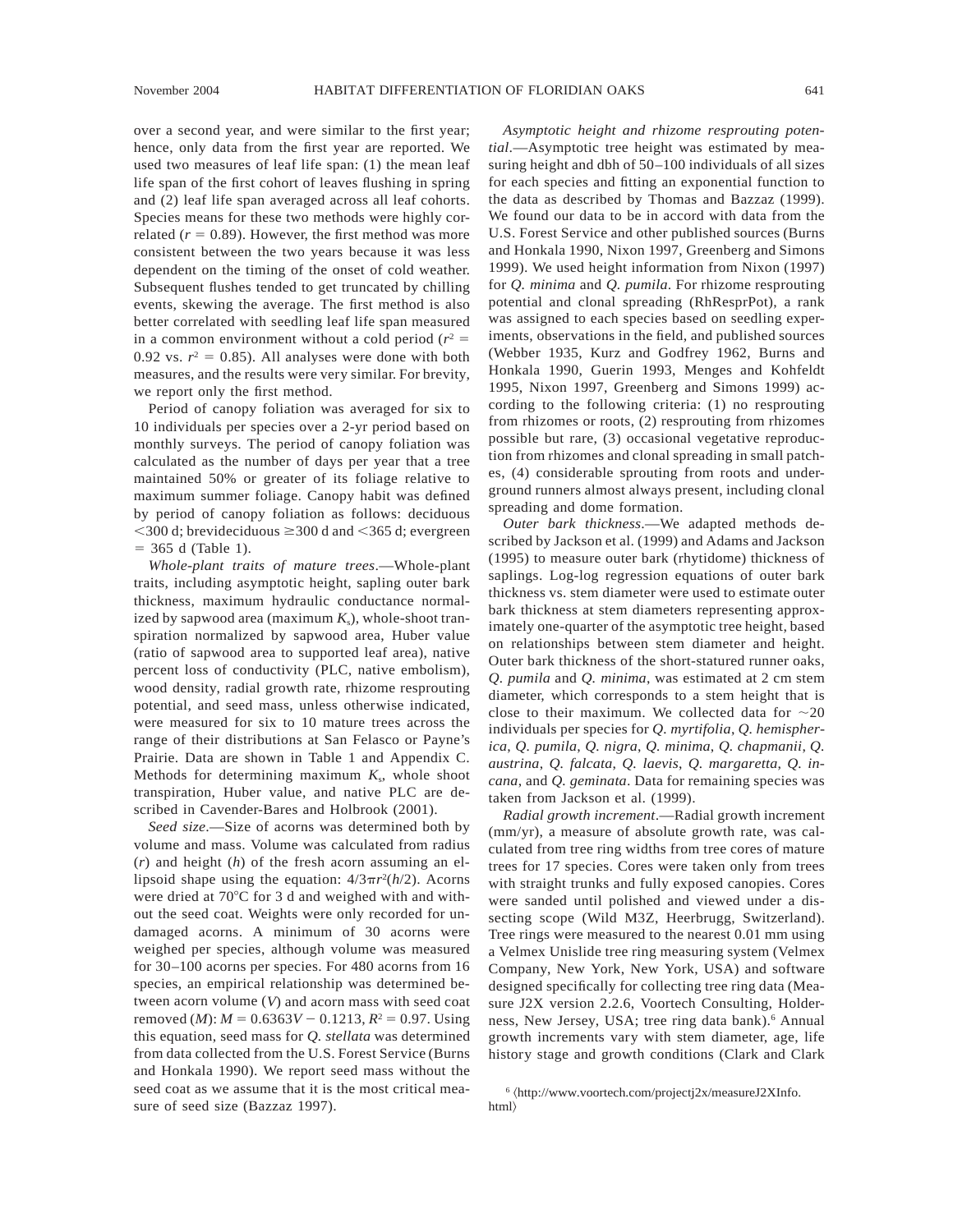1999). Moreover, stem diameters and age at maturity vary greatly among these oak species, making comparison of growth rates difficult. In an effort to account for these factors, we averaged 10 consecutive growth increments for each individual during its maximum growth phase after reaching reproductive age. Reproductive ages for each species were based on data from Burns and Honkala (1990) and Kurz and Godfrey (1962). For the runner oaks (*Q. pumila* and *Q. minima*), which are reproductive after only a few years, the last five annual growth increments were used.

*Wood density*.—Density of sapwood was determined from tree cores or small segments for six to 10 individuals of the same species as explained for radial growth. Volume was determined for fresh samples from radius and length measurements of the cores or by volume displacement in distilled water. Dry wood mass was determined by weighing oven-dried samples.

## *Seedling traits from a glasshouse experiment*

Because species differences in phenotypes expressed in their native habitats reflect both genetic and environmental differences, in situ field measurements of individuals alone do not allow clear assessment of evolutionary divergence. Therefore, it is important to examine the association of species traits expressed under common garden conditions with habitat preferences determined in the field. Hence, in addition to leaf and whole-plant traits of adult trees in situ, seedling traits were determined in a glasshouse for a subset of species included in the analysis.

*Growth conditions*.—Plants were grown in glasshouse facilities at Harvard University. Acorns were collected in the fall of 1996 in north-central Florida for the nine species: *Q. falcata*, *Q. geminata*, *Q. hemispherica*, *Q. laevis*, *Q. margaretta*, *Q. michauxii*, *Q. myrtifolia*, *Q. nigra*, and *Q. myrtifolia*. *Q. alba*, considered a hammock species, whose range begins just north of the field study area, was also included in the common garden study although it was not represented in the field study. Acorns were stored in a cold room at 5<sup>°</sup>C after collection and planted in 60  $\times$  35  $\times$  20 cm tubs with Promix potting soil (Premier Horticulture, Dorval, Quebec, Canada) in the spring of 1997. Germination took  $\sim$  1–2 mo. Germinants were transplanted into individual 12-L tree pots within 1–2 wk after emergence. The soil in these pots included a 2-cm layer of gravel and 2 cm of Turfus (Profile Products, Buffalo Grove, Illinois, USA) at the bottom of the pot. Pots were then filled to the surface with sand and a small amount of peat and field soil. At the time of transplanting, the date was recorded, and initial measurements were made on stem height, root and stem diameter, number of leaves, and length of the longest leaf. Approximately 40 plants were transplanted per species, depending on germination rates and viability of acorns. At least 30 additional plants per species were measured, dried, and weighed to determine allometric relationships between measured variables and biomass. Temperature was maintained at circa  $28^{\circ}$ C during the day and  $20^{\circ}$ C at night.

*Seedling growth rates*.—Absolute and relative growth rates were measured on all species in the experiment. Absolute growth rate (AGR, g/yr) was determined from dry biomass. Relative growth rate (RGR,  $g \cdot g^{-1} \cdot d^{-1}$ ) was calculated as follows:

$$
RGR = \frac{Log_e(M_{final}) - Log_e(M_{initial})}{T_{final} - T_{initial}}
$$
 (1)

where  $M_{\text{final}}$  and  $M_{\text{initial}}$  are biomass at the time of harvest  $(T_{\text{final}})$  and the time of transplanting  $(T_{\text{initial}})$  (Hunt 1982). Allometric equations were developed relating plant parameters—including stem height, stem diameter, leaf number, and length of longest leaf—to dry biomass based on separate harvests of at least 30 seedlings per species (Appendix D). These equations were used to estimate  $M_{initial}$  from nondestructive measurements on the common garden plants

*Leaf-level traits*.—Leaf life span was determined by recording birth and death dates of leaves from apical shoots on  $\sim$ 15 individuals per species. Leaves were surveyed weekly for a 16-mo period, providing high resolution for these data. Gas exchange was measured on 10–15 individuals per species in late July, controlling light level (1500  $\mu$ mol·m<sup>-2</sup>·s<sup>-1</sup>) using a LI-6400 portable photosynthesis system (Li-Cor, Lincoln, Nebraska, USA). After photosynthesis was measured, a leaf disk of known area was removed in the same area on the leaf where gas exchange was measured. Large primary and secondary veins were avoided. The disk was weighed with a microbalance for calculation of *A*mass. Leaf laminar area (leaf size), and specific leaf area (SLA) were measured for multiple leaves per individual at the time of harvest in the same manner as described for mature trees. Whole plant transpiration rates were calculated by multiplying mean maximum transpiration rates per species by the average leaf surface area per species.

## *Linking functional traits, habitat variables, and community affiliations*

*Independent contrast correlations*.—Using hypotheses about phylogenetic relationships between species, determined in a separate study (Cavender-Bares et al. 2004), we examined the direction and magnitude of evolutionary change in particular traits in relation to other traits or habitat preferences, following the method originally proposed by Felsenstein (1985) and standardized by branch lengths (Garland et al. 1992). By reconstructing ancestral states of traits, this method allowed us to examine evolutionary trade-offs and patterns of correlated evolution among traits and habitat preferences. Analyses were carried out using four equally likely tree topologies in the program CACTUS (Schwilk and Ackerly 2001).7

 $7 \langle \text{http://www.pricklysoft.net/software/cactus.html}\rangle$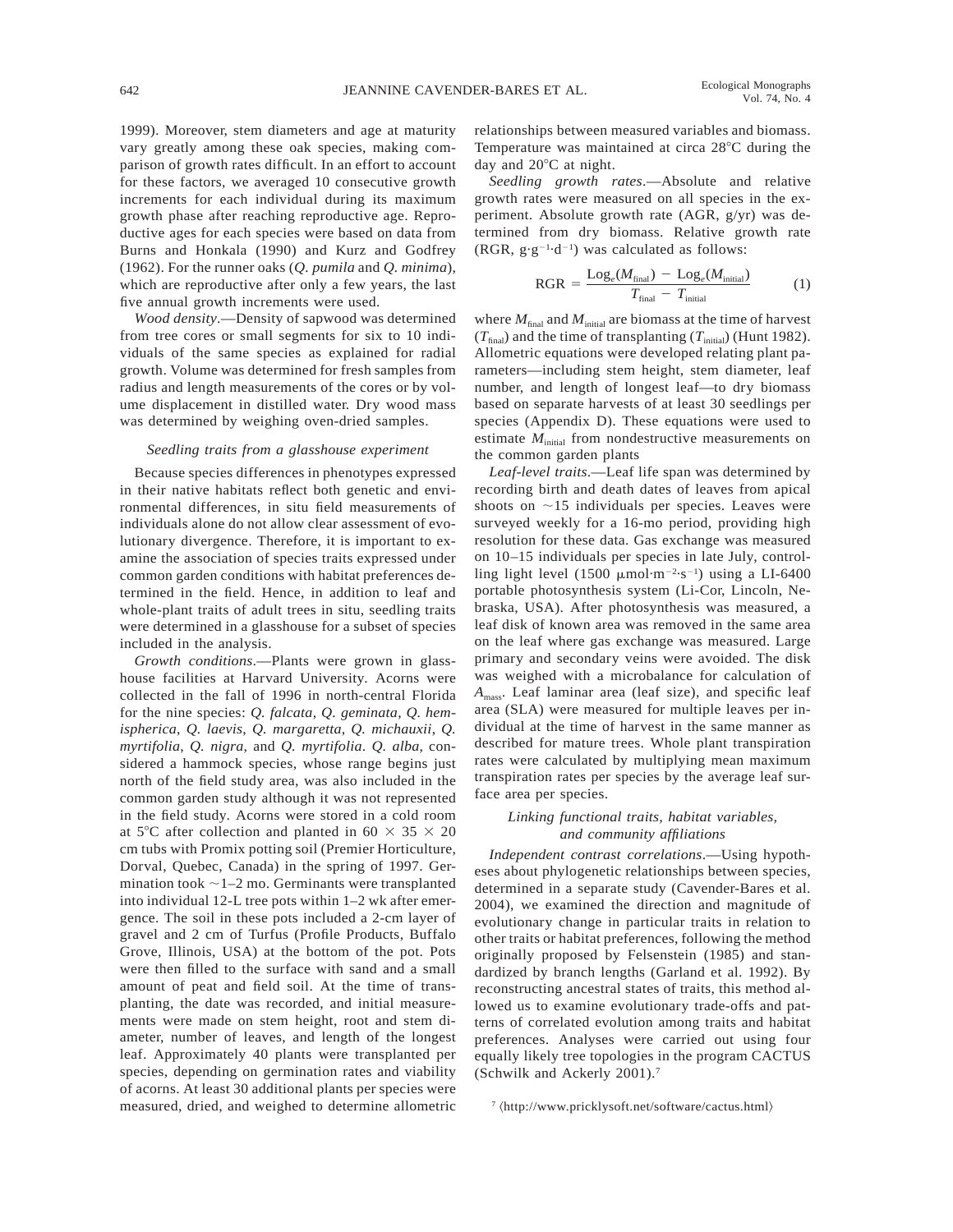*Principal components analysis*.—PCA for traits of mature trees and for traits of seedlings in the common garden were carried out using Data Desk v. 6.0 (Data Description, Inc., Ithaca, New York, USA) to determine whether functional traits of species group by the three community types—hammock, sandhill, and scrub. Traits included in the mature tree PCA were rhizome resprouting potential, wood density, Huber value, maximum leaf life span, radial growth rate, asymptotic height, seed mass, native PLC, maximum  $K_s$ ,  $A_{\text{mass}}$ , laminar leaf area, whole-shoot transpiration, and SLA. Traits included in the seedling PCA were SLA, seed mass, laminar size, absolute growth rate, relative growth rate, whole plant transpiration,  $A_{\text{mass}}$ , and leaf life span.

*Testing for species similarity within communities and lineages*.—Multiple analysis of variance (MANOVA) was used to determine whether variation among species in (1) spatial distribution (axis scores from the DCA analyses) and (2) habitat preferences (weighted mean values of each soil factors for each species) could be explained either by the preassigned community affiliations, treated as a fixed effect with three levels, or by phylogenetic lineage, treated as a fixed effect with three levels. For the ordination data, first- and second-axes scores were included as dependent variables in the MANOVA, but separate tests were run for the two different DCA analyses. For habitat preferences, species mean, weighted values for soil moisture, soil pH, soil nitrate N plus ammonium N, soil calcium, and organic matter content were treated as dependent variables. We also used univariate ANOVAs to determine whether community affiliation or lineage explained interspecific variation in functional traits. All analyses were carried out in Data Desk v. 6.0.

## **RESULTS**

## *Quantification of species distributions*

*Indirect gradient analyses*.—The results of the ordination analyses based on presence/absence of all species (Fig. 2A), on presence/absence of oaks only, and on relative basal area of oaks (Fig. 2B) indicate that the community structure we observed is well described by the first and second axis of ordination. For brevity, the analysis of presence/absence of oaks only is not shown, but the results closely resemble the first analysis. The eigenvalues for the first axis ranged from 0.66 to 0.88 and from 0.42 to 0.53 for the second axis (Table 2). Both ordinations show clustering of species within each of the three community types. In the analysis using relative basal area of oaks, however, there is greater resolution in the spatial distribution of hammock species and less resolution in the distribution of scrub species relative to the presence/absence ordination.

Average plot values of soil moisture and all soil fertility factors, except soil pH, were significantly negatively correlated with the first axis of ordination in all



FIG. 2. Scatter diagrams showing species scores in relation to the first and second axes after DCA using presence/ absence for (A) all woody species within plots and (B) relative basal area of oak species. Phylogenetic lineages of each species are shown with symbols. Three distinct community types can be identified and are indicated with different shading (shown for oaks only): scrub, black; sandhill, gray; hammock, open symbols.

three analyses (Table 2). Soil moisture and soil fertility parameters across plots covaried to a large extent (Table 3) and cannot be statistically separated. The highest covariance was found among the cations, Ca, Mg, and K. Fire frequency classification of tree species by Jackson et al. (1999) (Table 1) was also highly correlated with this axis (see also Table 6) indicating that fire frequency covaries inversely with soil moisture and resource availability. Soil moisture was the only environmental parameter significantly correlated with the second axis in the presence/absence analyses (Fig. 2A). In the analysis using relative basal area (Fig. 2B), the species are distributed somewhat differently across the two axes and the second axis is weakly correlated with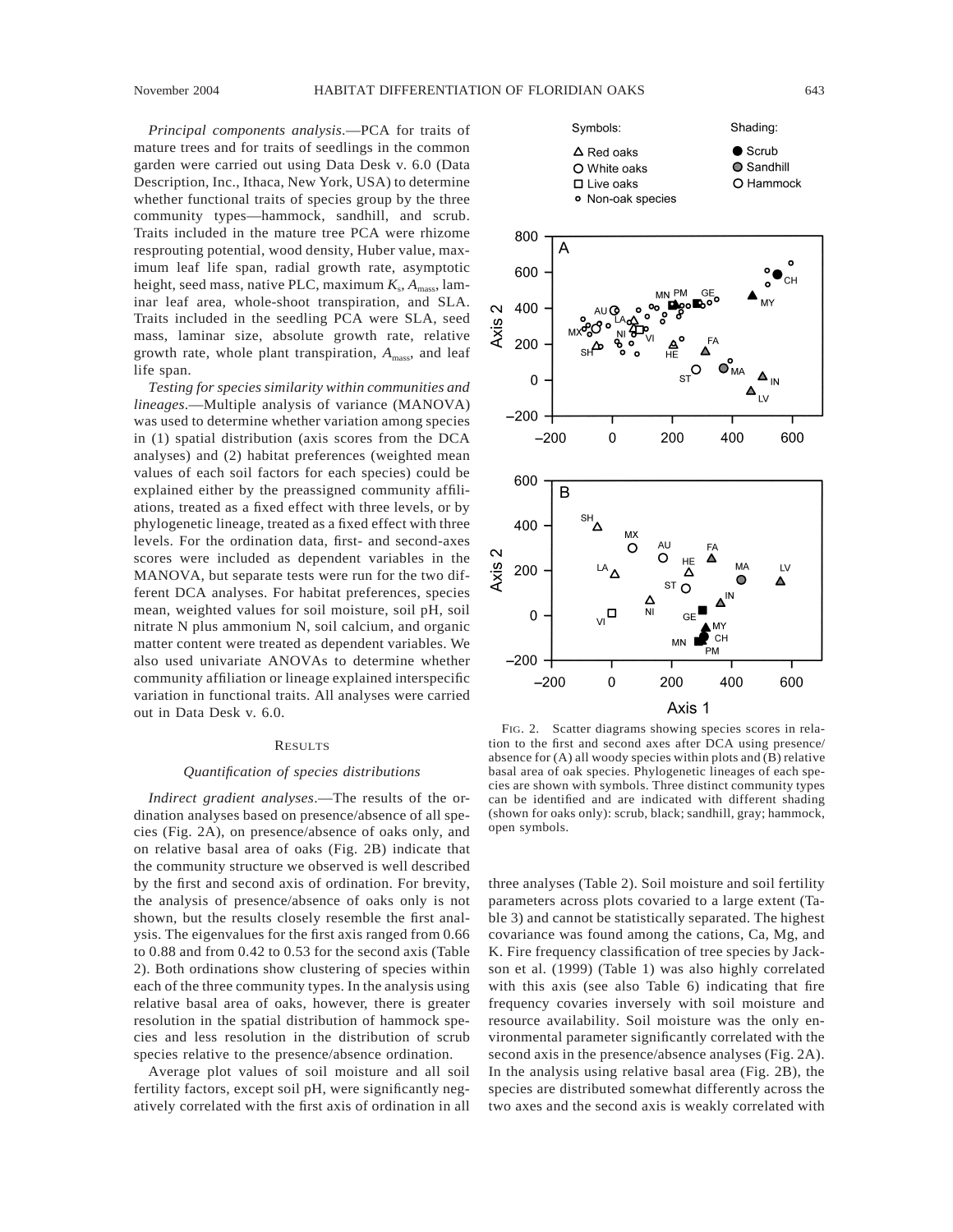|                  |         | Presence/absence:<br>all species | Relative<br>basal area:<br>oaks |        |  |
|------------------|---------|----------------------------------|---------------------------------|--------|--|
| Parameters       | Axis 1  | Axis 2                           | Axis 1                          | Axis 2 |  |
|                  | (r)     | (r)                              | (r)                             | (r)    |  |
| Soil moisture    | $-0.55$ | 0.31                             | $-0.58$                         | 0.19   |  |
| $NH_{4}-N$       | $-0.58$ | 0.21                             | $-0.47$                         | 0.35   |  |
| $NO3-N$          | $-0.33$ | 0.09                             | $-0.41$                         | 0.04   |  |
| Organic matter   | $-0.47$ | 0.27                             | $-0.43$                         | 0.10   |  |
| P (soil samples) | $-0.38$ | 0.05                             | $-0.15$                         | 0.26   |  |
| P (resin bags)   | $-0.38$ | 0.16                             | $-0.27$                         | 0.39   |  |
| Ca               | $-0.59$ | 0.20                             | $-0.56$                         | 0.32   |  |
| Mg               | $-0.57$ | 0.18                             | $-0.36$                         | 0.36   |  |
| K                | $-0.58$ | 0.26                             | $-0.50$                         | 0.48   |  |
| pH               | $-0.19$ | $-0.28$                          | $-0.12$                         | 0.38   |  |
| Eigenvalues      | 0.66    | 0.42                             | 0.88                            | 0.53   |  |

TABLE 2. Pearson and Kendall correlation coefficients (*r*) of soil parameters measured in 74 plots in relation to the first and second ordination axes based on presence or absence of all species or relative basal area of oaks within the 74 plots.

*Notes:* Eigenvalues are shown below the columns for each axis. Correlation coefficients  $> 0.3$ or  $<-0.3$  are shown in boldface (df = 73).

pH, K, Mg, Ca, NH<sub>4</sub> and P, due to the low fertility in scrub plots (low axis scores) and higher fertility in hammock plots, particularly those in which *Q. michauxii* and *Q. shumardii* occur (high axis scores).

The presence/absence ordination analysis shows a separation of species along the second axis at the dry end of the gradient (right hand side in Fig. 2A). In particular, scrub species such as *Q. chapmanii*, *Q. myrtifolia*, and *Q. geminata* clearly form a distinct group relative to sandhill species, such as *Q. laevis*, and *Q. margaretta*, and *Q. falcata*. For simplicity, the non-oak species are not labeled, however, sandhill oak species were found in association with *Pinus palustris* and the scrub oak species, particularly *Q. chapmanii* and *Q. myrtifolia*, were found in association with *Lyonia ferruginea* and *L. lucida*. Hammock oak species were found in association with a high diversity of woody species, including *Liquidambar styraciflua*, *Pinus glabra*, *Carya* spp., and *Magnolia* spp.

*Species distributions across resource axes and niche overlap*.—Proportion of total basal area per soil moisture level are shown in Fig. 3 for seven resource bins.

The upper row shows sandhill species that are restricted to dry sites, particularly *Q. laevis* and *Q. margaretta*, which only occur in the driest resource level. *Q. incana* and *Q. falcata* occur in the first two driest resource levels, and *Q. falcata* also has a small presence in wetter sites. The second row shows scrub species, which also largely occur in dry sites, but are less restricted than sandhill species. *Q. minima* and *Q. pumila* (similar distribution as *Q. minima*, but not shown) actually occur in intermediate soil moisture regimes. *Q. geminata* shows its highest abundance at low soil moisture but still maintains a low presence even in the wettest soil moisture level. Hammock species, shown in the third and fourth rows, all occur in the wettest soils but many of them also occur in dry soils. Hammock species, in general, tend to have broader distributions across the soil moisture gradient than sandhill or scrub species.

Mean niche overlap of all species, based on Pianka's niche overlap test, was significantly less than expected across gradients of soil moisture and pH (Table 4). Species pairwise overlap values for soil moisture are given in Appendix E. The same result was obtained if

TABLE 3. Pearson correlation coefficients for relationships among soil parameters within plots  $(N = 74)$ .

|            | Soil     |           |         |            |      |      |      |      |
|------------|----------|-----------|---------|------------|------|------|------|------|
| Parameter  | moisture | <b>OM</b> | $NO3-N$ | $NH_{4}-N$ | P    | K    | Mg   | Ca   |
| <b>OM</b>  | 0.50     |           |         |            |      |      |      |      |
| $NO3-N$    | 0.29     | 0.64      |         |            |      |      |      |      |
| $NH_{4}-N$ | 0.51     | 0.72      | 0.51    |            |      |      |      |      |
| P          | 0.36     | 0.41      | 0.19    | 0.42       |      |      |      |      |
| K          | 0.51     | 0.53      | 0.29    | 0.74       | 0.63 |      |      |      |
| Mg         | 0.54     | 0.58      | 0.45    | 0.59       | 0.82 | 0.77 |      |      |
| Ca         | 0.50     | 0.67      | 0.77    | 0.67       | 0.48 | 0.67 | 0.78 |      |
| pH         | 0.00     | 0.14      | 0.53    | 0.31       | 0.20 | 0.29 | 0.41 | 0.66 |

*Notes:* Coefficients >0.30 are shown in boldface. The table indicates a high degree of covariance among soil fertility parameters and soil moisture. Organic matter is abbreviated as OM.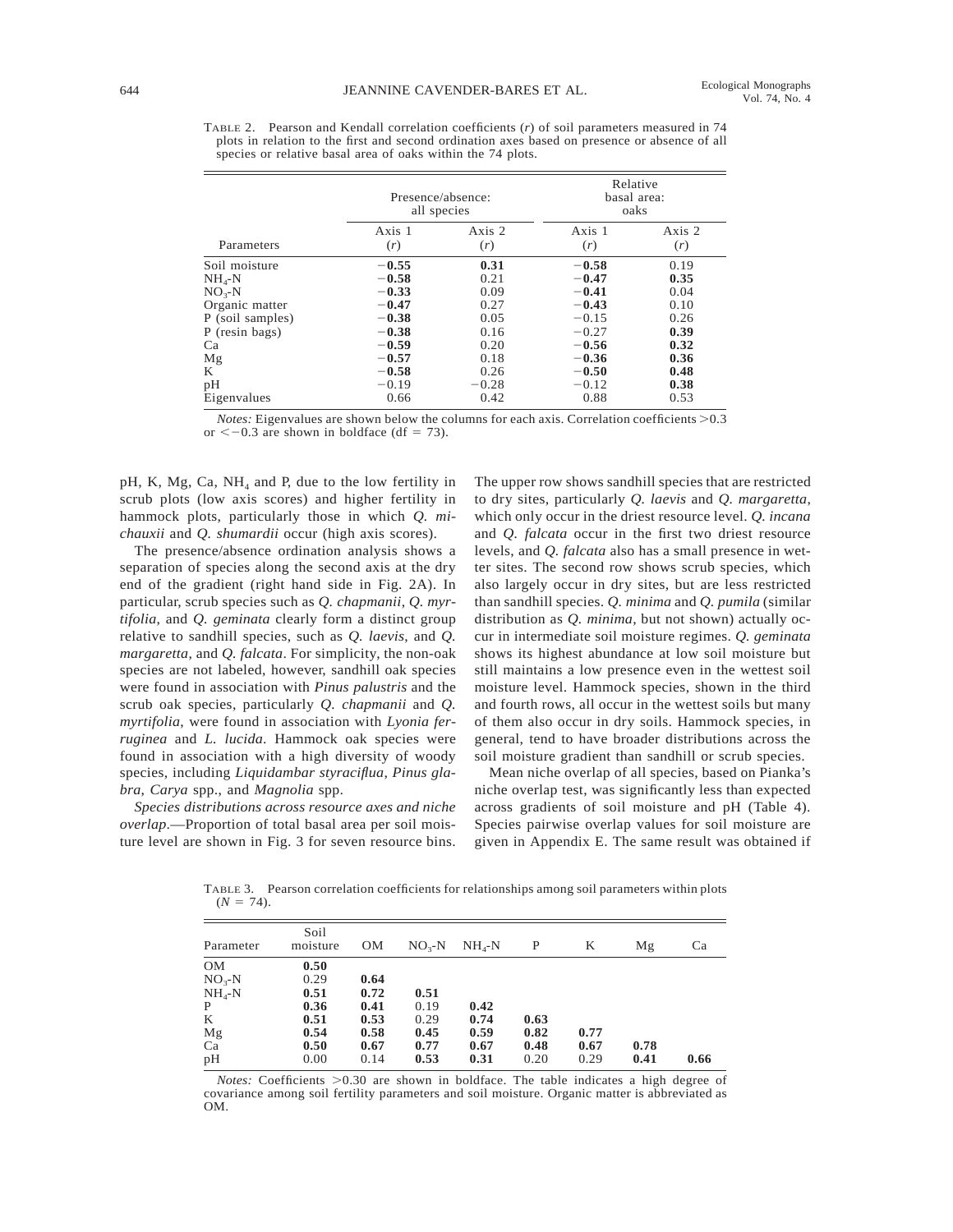

Soil moisture (%) (volume H<sub>2</sub>O/volume soil)

FIG. 3. Plots show the proportional basal area of species across seven levels of soil moisture for 16 species. The proportion is calculated as the ratio of basal area in each level over the total basal area along the gradient; soil moisture levels shown are the midpoints of seven ranges of values. *Q. pumila* is not shown but has a distribution very similar to *Q. minima*.

soil moisture data were converted to soil water potential based on soil moisture release curves for Arredondo Fine Sand (Carlisle et al. 1988) and divided into seven bins ( $P < 0.001$ ; 1000 simulations  $>$  observed). A sensitivity analysis for soil moisture showed that the analyses were robust to changes in bin width and that a two-fold increase in the number of bins still gave rise to lower niche overlap than expected. Forty-eight out of 136 total species pairs showed less overlap than expected across the soil moisture gradient. Only 10 pairs showed more overlap than expected. Mean niche overlap of all species across all soil factors tested was significantly less than expected  $(P < 0.001$ , Table 4). Soil moisture is less important for niche partitioning among hammock species, examined by themselves (*P*  $= 0.192$ , Table 4), although hammock species are partitioning the pH gradient  $(P < 0.002)$ . At the same time, calcium is more important for niche partitioning among hammock species ( $P < 0.056$ ), than among all species ( $P < 0.49$ ).

MANOVA results show that spatial distributions of species are highly significantly explained by preassigned community affiliations, but not by phylogenetic lineage. This result is the same whether DCA axes scores from the presence/absence analysis (Table 5) or

from the relative basal area analysis are used (not shown). Species habitat preferences with respect to soil properties are also significantly explained by community affiliation but not by phylogenetic lineage (Table 5). Species habitat preferences for soil moisture, soil nitrate and ammonium, soil calcium, organic matter content, and pH differed among the communities, but not among lineages. Scheffe's post hoc tests show the significant difference in species soil preferences among communities arises from differences between preferences of hammock and scrub species and between hammock and sandhill species, but not between sandhill and scrub species. The same result emerges if soil properties of scrub, hammock and sandhill plots are compared, rather than species habitat preferences.

# *Functional traits of species in relation to community structure, habitat preferences, and phylogenetic lineage*

*Species traits in relation to ordination axes*.—Native embolism, radial growth rate, whole-shoot transpiration normalized by sapwood area, asymptotic height, seed mass,  $A_{\text{mass}}$ , and maximum  $K_s$  of mature trees were all significantly correlated with species scores for the first axis of ordination (Table 6). Seedling traits related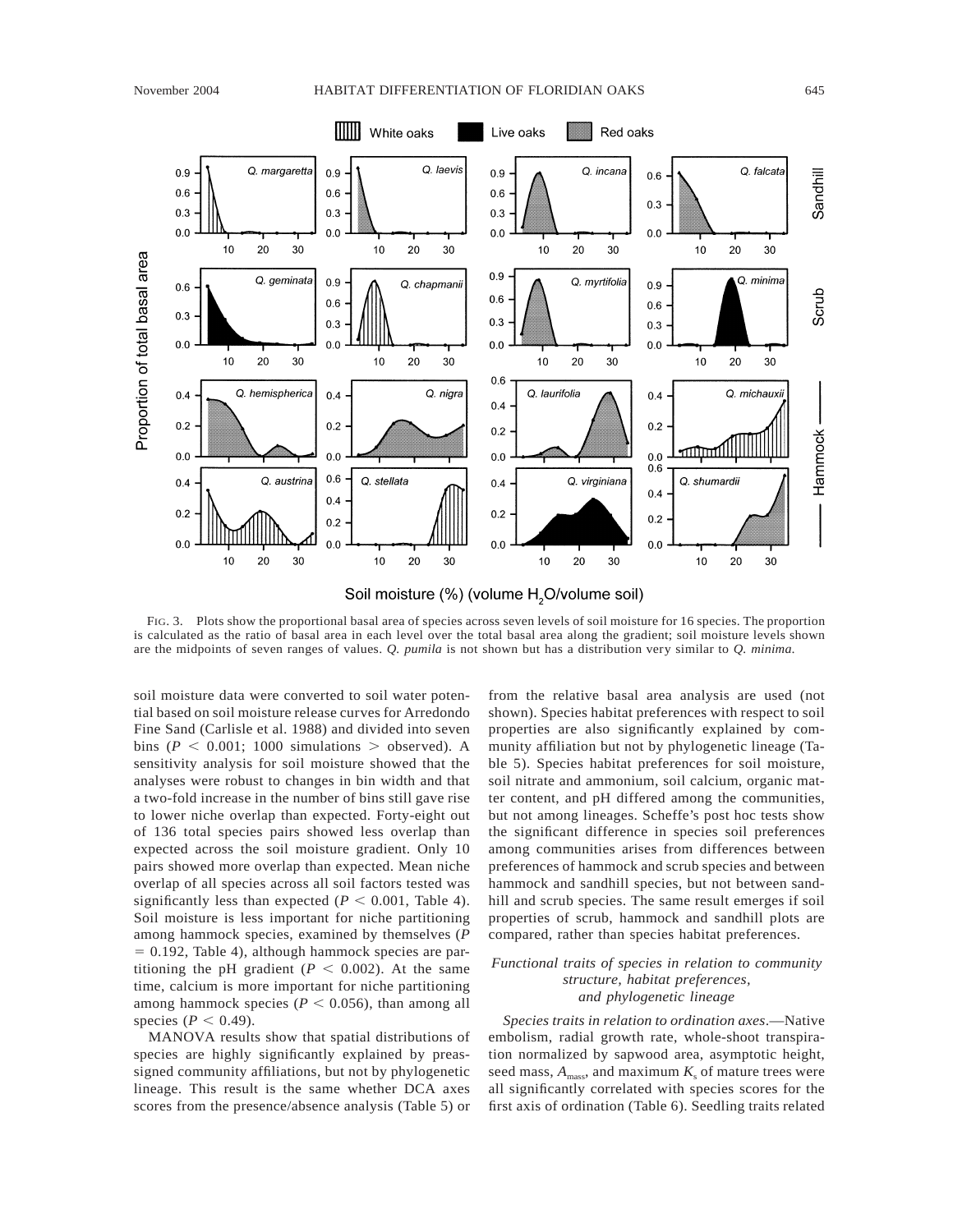TABLE 4. Pianka's pairwise niche overlap values averaged for all oak species pairs and for hammock oak species only across each of six soil factors (seven resource levels).

| Soil                | Mean    | Expected | P       |
|---------------------|---------|----------|---------|
| factor              | overlap | overlap  |         |
| All oak species     |         |          |         |
| Soil moisture       | 0.312   | 0.429    | < 0.001 |
| pH                  | 0.324   | 0.429    | < 0.001 |
| Ca                  | 0.394   | 0.395    | 0.49    |
| P, exchangeable     | 0.426   | 0.444    | 0.33    |
| Organic matter      | 0.357   | 0.413    | 0.15    |
| $NO3-N + NH4-N$     | 0.453   | 0.453    | 0.56    |
| All soil factors    | 0.378   | 0.431    | < 0.001 |
| Hammock oak species |         |          |         |
| Soil moisture       | 0.496   | 0.533    | 0.192   |
| рH                  | 0.397   | 0.527    | 0.002   |
| Ca                  | 0.369   | 0.454    | 0.056   |
| P, exchangeable     | 0.486   | 0.531    | 0.175   |
| Organic matter      | 0.493   | 0.476    | 0.619   |
| $NO3-N + NH4-N$     | 0.610   | 0.541    | 0.909   |
| All soil factors    | 0.478   | 0.514    | 0.081   |

*Notes:* Lower observed mean overlap values than expected are shown in boldface. Marginally significant values are shown in italics.

to gas exchange and growth, including absolute growth rate, whole plant transpiration,  $A_{\text{mass}}$ , and RGR, were significantly correlated with the first axis of ordination. Fire-frequency classification of individual species (Table 1) was highly correlated with the first axis of ordination for all ordination analyses (correlation excludes scrub species shown in black). Both rhizome sprouting potential and sapling outer bark thickness were also correlated with the first axis of ordination, with hammock species having little rhizome resprouting potential relative to scrub species and sandhill species having greater bark protection than hammock and scrub species (Table 6, Fig. 4).

Period of canopy foliation for mature trees was correlated with the second axis of Fig. 2A: scrub species tend to be evergreen or brevideciduous while sandhill species are largely deciduous. Other leaf-level traits of mature trees, including laminar leaf area, chlorophyll content, *A*max, SLA, period of canopy foliation, and mean or maximum leaf life span were not correlated

with either of the DCA axes.  $A_{\text{max}}$  is defined as the maximum  $CO<sub>2</sub>$  assimilation rate on a leaf-area basis, measured in the morning under saturating light at ambient temperature and 350  $\mu$ L/L CO<sub>2</sub>. Seedling leaf life span was also correlated with the second axis of ordination: the two scrub species in the seedling experiment (*Q. myrtifolia* and *Q. geminata*) had longer-lived leaves (both evergreen) than the sandhill hill species (*Q. margaretta*, *Q. laevis*, and *Q. falcata*), all deciduous. The brevideciduous scrub species, *Q. pumila* and *Q. chapmanii*, which have intermediate leaf life spans, and the sandhill species (*Q. incana*), which has a short leaf life span (5.4 mo) were not included in the seedling study, which accounts for the significant correlation for seedling leaf life span but not leaf life span of mature trees.

*Species traits in relation to environment*.—Outer bark thickness of species was highly correlated with fire frequency ranking  $(r = 0.92, P < 0.0001)$  for a subset of the species excluding scrub species (cf., the fire-frequency ranking by Jackson et al. [1999] does not include scrub species, Table 1). Sandhill species had significantly thicker bark than either scrub or hammock species, corresponding to high frequency/low severity ground fires in sandhill communities (Fig. 4A and inset to 4B). The capacity of species to resprout from roots and rhizomes and to spread clonally was maximal in scrub communities, where severe canopy fires destroy the aboveground biomass, and least evident in hammock communities (Fig. 4B), where canopy fires are rare. At the same time, asymptotic height was greatest in hammock communities, where competition for light is most intense, and fire frequency is very low and unpredictable (Fig. 4C).

Species mean values for seed size and growth-related traits increased with soil resource availability, shown as species habitat preferences for soil nitrate N plus ammonium N and soil moisture (Fig. 5). Soil  $NO_3-N$  $+$  NH<sub>4</sub>-N was chosen as the representative measure of soil fertility, as various soil measures are correlated with each other (Table 3). Seed mass, seedling absolute growth rate, mature tree growth rate (Fig. 4), were significantly correlated with both mean soil  $NO_3-N$  +

TABLE 5. MANOVA results testing whether communities or phylogenetic lineages, treated as main fixed effects, significantly explain the variance among groups of dependent variables: spatial distribution and habitat preferences.

| Main effect                        |                  | Spatial distribution<br>$(DCA axis scores)$ <sup>†</sup> |              | Habitat preferences<br>$(soil factors)$ <sup>†</sup> |                |                  |
|------------------------------------|------------------|----------------------------------------------------------|--------------|------------------------------------------------------|----------------|------------------|
|                                    | Wilks'<br>lambda |                                                          | df           | Wilks'<br>lambda                                     |                | df               |
| Phylogenetic lineage§<br>Community | 0.888<br>0.078   | 0.807<br>0.0001                                          | 4.26<br>6.24 | 0.477<br>0.081                                       | 0.757<br>0.006 | 12, 18<br>12, 18 |

† First and second axis scores for oak species from detrended correspondence analysis of occurrences of all woody species within random plots.

‡ Species weighted mean values for soil moisture, organic matter content, exchangeable phosphorus, exchangeable nitrate and ammonium, pH, and calcium content.

§ Red, white, and live oaks.

\ Sandhill, scrub, and hammock.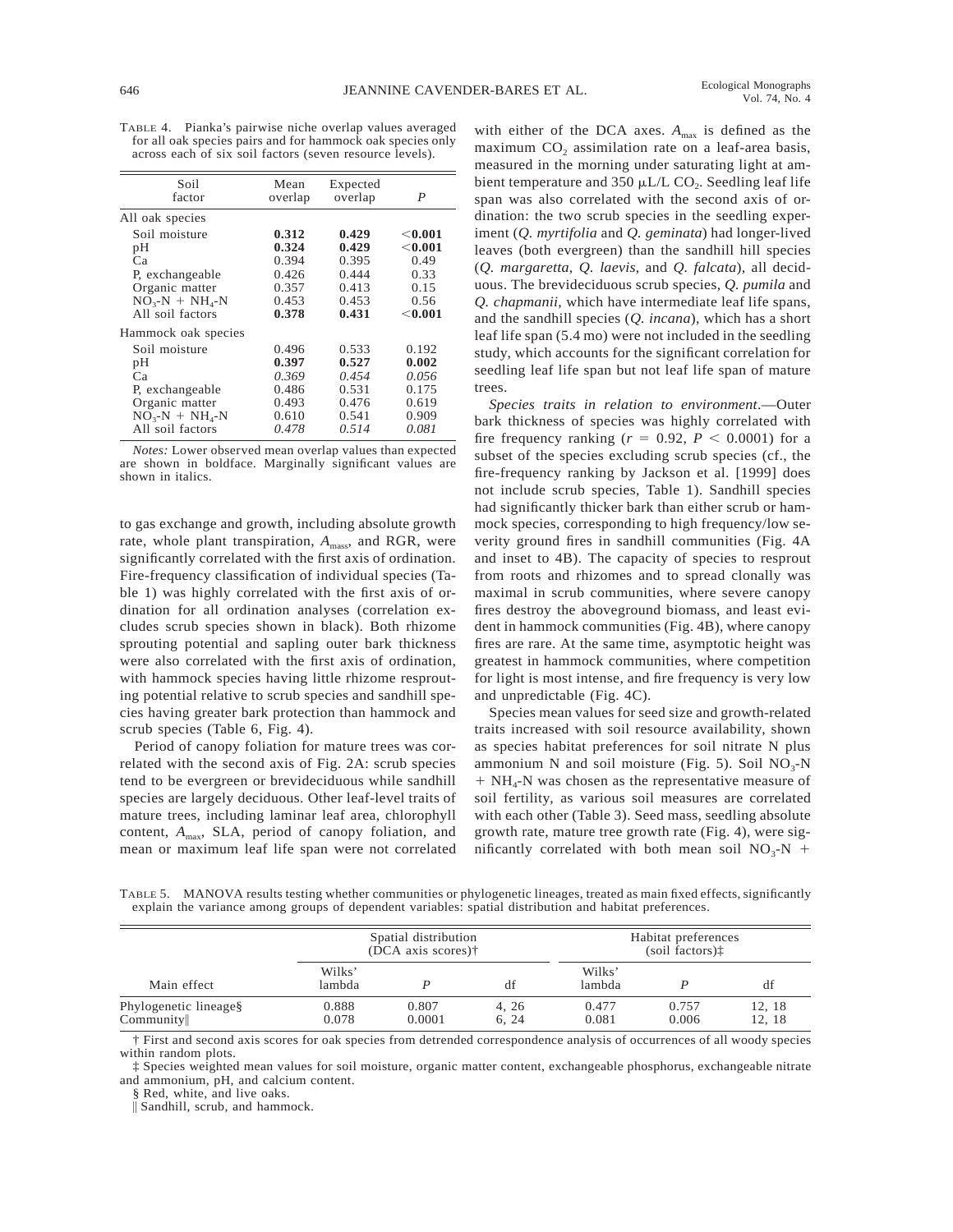TABLE 6. Correlation coefficients for species means of trait values for mature trees and seedlings grown in a common garden vs. axis scores for the two DCA ordinations.

|                             |               | Presence/absence:<br>all species | Basal area:<br>oaks |               |                  |
|-----------------------------|---------------|----------------------------------|---------------------|---------------|------------------|
| Trait                       | Axis 1<br>(r) | Axis 2<br>(r)                    | Axis 1<br>(r)       | Axis 2<br>(r) | $\boldsymbol{N}$ |
|                             |               |                                  |                     |               |                  |
| Mature trees: field         |               |                                  |                     |               |                  |
| Fire-frequency ranking      | $-0.88$       | 0.83                             | $-0.90$             | 0.12          | 13               |
| Sapling bark thickness      | 0.41          | $-0.78$                          | 0.62                | 0.30          | 17               |
| Rhizome sprouting potential | 0.76          | 0.25                             | 0.74                | $-0.71$       | 17               |
| <b>PLC</b>                  | $-0.66$       | $-0.17$                          | $-0.61$             | 0.40          | 17               |
| Radial growth               | $-0.60$       | $-0.14$                          | $-0.68$             | 0.51          | 17               |
| Whole-shoot transpiration   | $-0.56$       | $-0.08$                          | $-0.46$             | 0.45          | 17               |
| Asymptotic height           | $-0.53$       | $-0.43$                          | $-0.41$             | 0.80          | 17               |
| Seed mass                   | $-0.53$       | $-0.23$                          | $-0.44$             | 0.73          | 17               |
| $A_{\rm mass}$              | $-0.51$       | $-0.48$                          | $-0.39$             | 0.48          | 17               |
| Maximum $Ka$                | $-0.49$       | $-0.07$                          | $-0.51$             | 0.24          | 17               |
| Leaf size                   | $-0.32$       | $-0.39$                          | $-0.18$             | 0.68          | 17               |
| Chlorophyll content         | $-0.26$       | 0.22                             | $-0.03$             | $-0.28$       | 17               |
| $A_{\rm max}$               | $-0.23$       | $-0.19$                          | $-0.08$             | $-0.10$       | 17               |
| <b>SLA</b>                  | $-0.18$       | $-0.19$                          | $-0.25$             | 0.48          | 17               |
| Period of canopy foliation  | 0.05          | 0.49                             | $-0.11$             | $-0.58$       | 17               |
| Leaf life span              | 0.09          | 0.44                             | $-0.06$             | $-0.35$       | 17               |
| Wood density                | 0.12          | 0.47                             | 0.02                | $-0.61$       | 17               |
| Huber value                 | 0.18          | 0.16                             | 0.21                | $-0.40$       | 17               |
| Seedlings: common garden    |               |                                  |                     |               |                  |
| AGR                         | $-0.87$       | 0.14                             | $-0.68$             | 0.51          | 9                |
| Whole-plant transpiration   | $-0.77$       | 0.02                             | $-0.57$             | 0.61          | 9                |
| $A_{\text{mass}}$           | $-0.67$       | 0.43                             | $-0.79$             | $-0.04$       | 9                |
| <b>RGR</b>                  | $-0.65$       | 0.39                             | $-0.72$             | $-0.06$       | 9                |
| <b>SLA</b>                  | $-0.31$       | $-0.28$                          | $-0.11$             | 0.69          | 9                |
| LAR                         | 0.58          | $-0.60$                          | 0.71                | 0.11          | 9                |
| $A_{\text{max}}$            | $-0.39$       | 0.50                             | $-0.57$             | $-0.39$       | 9                |
| Leaf life span              | 0.05          | 0.73                             | $-0.28$             | $-0.76$       | 9                |
| Laminar leaf area           | $-0.54$       | $-0.03$                          | $-0.28$             | 0.70          | 9                |

*Notes:* Correlation coefficients  $\geq 0.48$  are shown in boldface. *N* is the number of species for which data were available. For mature trees, units are as follows: maximum  $K_s$  (maximum hydraulic conductance; kg H<sub>2</sub>O·s<sup>-1</sup>·m<sup>-1</sup>·MPa<sup>-1</sup>); transpiration per sapwood area (mmol H<sub>2</sub>O·m<sup>-2</sup>·s<sup>-1</sup>); chlorophyll content (relative units); radial growth increment (cm/yr); fire frequency ranking (excluding scrub species; taken from Jackson et al. [1999]); asymptotic height (m); rhizome resprouting potential (index); sapling bark thickness (mm); period of canopy foliation (d); wood density  $(g/m^3)$ ; leaf life span (d); maximum assimilation rate ( $A_{\text{max}}$ ;  $\mu$ mol CO<sub>2</sub>·m<sup>-2</sup>·s<sup>-1</sup>), maximum assimilation rate-mass basis ( $A_{\text{mass}}$ ;  $\mu$ mol CO<sub>2</sub>·g<sup>-1</sup>·s<sup>-1</sup>); chlorophyll content  $(mg/m^2)$ ; seed size (seed mass without the seed coat; g); leaf size (laminar leaf area; cm<sup>2</sup>); Huber value (ratio of sapwood area to leaf area); native percentage loss of conductivity (PLC). For seedlings, units are: absolute growth rate (AGR; g/yr); relative growth rate (RGR; g·g<sup>-1</sup>·d<sup>-1</sup>); whole-plant transpiration (mmol  $H_2O·m^{-2}·s^{-1}$ ); laminar leaf area (cm<sup>2</sup>); SLA  $(\text{cm}^2/\text{g})$ ; leaf life span (d);  $A_{\text{max}}$  (µmol CO<sub>2</sub>·m<sup>-2</sup>·s<sup>-1</sup>);  $A_{\text{mass}}$  (µmol CO<sub>2</sub>·g<sup>-1</sup>·s<sup>-1</sup>); leaf area ratio (LAR; m<sup>2</sup>/g).

 $NH<sub>4</sub>$ -N and mean soil moisture of species habitats. Both mature tree radial growth and seedling RGR showed a trend of asymptotically higher values with higher resource availability (Fig. 5E–H).

Traits known to be important in influencing water transport and loss in other systems, including wood density, hydraulic conductance, native embolism (PLC), and whole-shoot transpiration, were examined in relation to species soil moisture preferences using standard correlations and independent contrast correlations. Interestingly, using a standard correlation, wood density was not directly correlated with the soil moisture gradient (Fig. 6A) because the trait is conserved within lineages, and live oaks have much denser wood than other species. Independent contrasts, however, which allow trait conservatism within lineages to be factored out, showed a significant decrease in wood density with increasing soil moisture (Fig. 6B), consistent with findings in other systems (Meinzer 2003). Hydraulic conductance, native embolism (PLC), and whole-shoot transpiration were all significantly correlated with soil moisture preferences and showed significant patterns of correlated evolution with habitat preferences using independent contrasts (Fig. 6C–H).

These patterns give rise to very clear evolutionary trade-offs, for example, between maximum height and the ability of plants to resprout from rhizomes after fire (Fig. 7A) or the native embolism of the xylem and the hydraulic capacity of stems (Fig. 7C), providing support for a safety–efficiency trade-off (Sperry 1995, Hacke and Sperry 2001). At the same time, growth and height show a strong correspondence, as documented in other systems (Thomas 1996, Baker et al. 2003).

At the leaf level,  $A_{\text{mass}}$  and SLA were significantly correlated with foliar N concentration when examined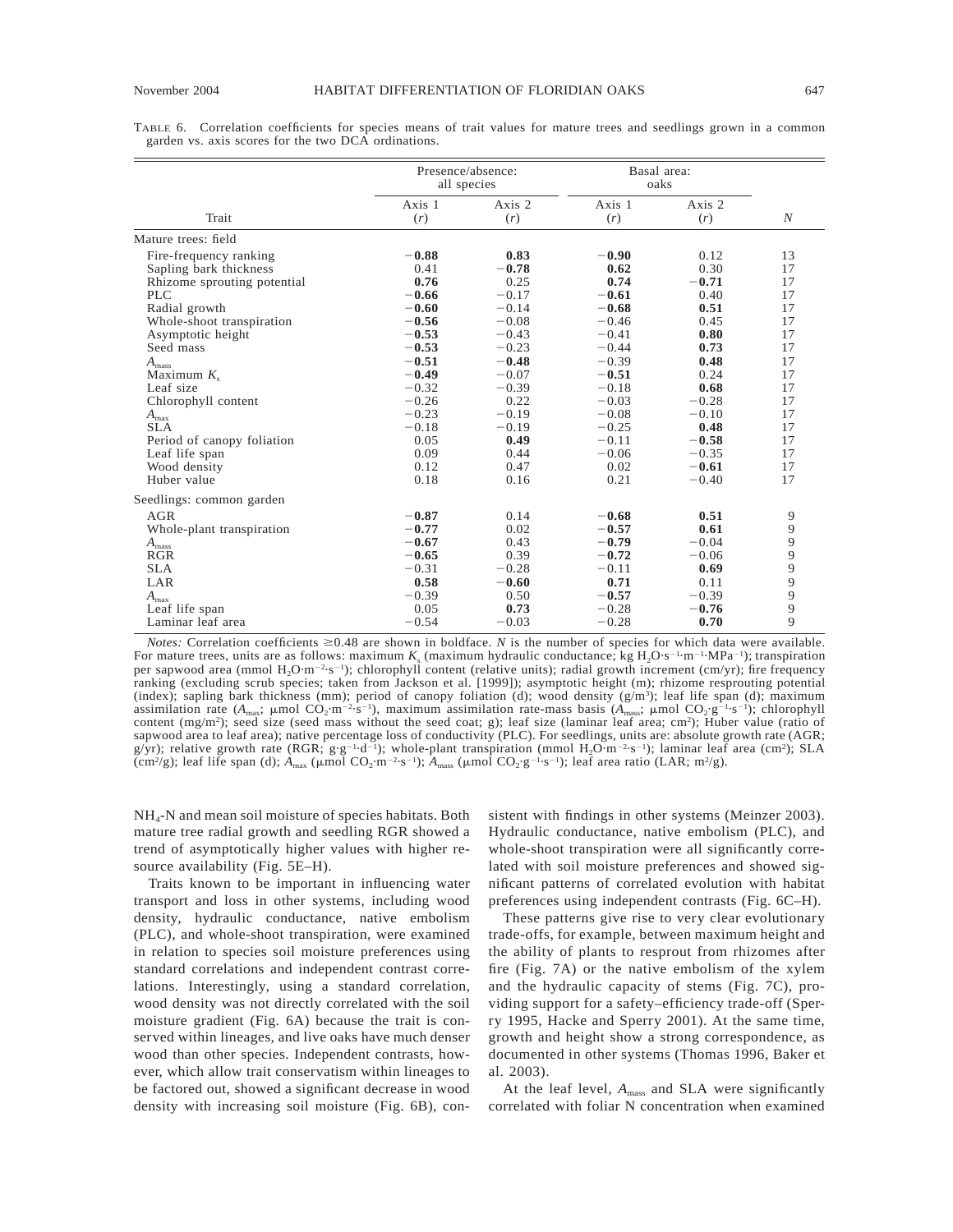

FIG. 4. Species trait values for bark thickness (for saplings at 5 cm dbh), rhizome sprouting potential, and asymptotic height in relation to fire regime, which varies by community. Phylogenetic lineages of species are indicated by shading. The inset in (B) shows means for each trait within communities: height, gray circles and dotted line; rhizome resprouting, open squares and solid line; bark, solid triangles and dashed line.

on an individual leaf basis (Appendix F). These relationships varied across phylogenetic lineages, however, and were strongest within the live oak group. SLA was not significantly correlated with %N within the red oaks or white oaks. An overall correlation arises because live oaks have relatively low SLA and low %N while white oaks tend to have higher %N and higher SLA (Appendix F). There is high variation in the relationships among leaf traits within the red oaks. In particular, *Q. incana* behaves as an outlier species with relatively high *A*mass, high SLA, and short leaf life spans

but low %N. Indeed,  $A_{\text{mass}}$  and %N are correlated within the red oaks only when *Q. incana* is removed from the analysis (Appendix F). At the species level, leaf traits including *A*mass and leaf life span were only weakly correlated with foliar N concentration (Table 7). Other traits, however, including period of canopy foliation and SLA were more strongly correlated with leaf N. Yet, contrary to expectation, leaf-level traits were not correlated with soil fertility or soil moisture (Table 7). These results are the same regardless of which soil factors are examined and if independent contrast cor-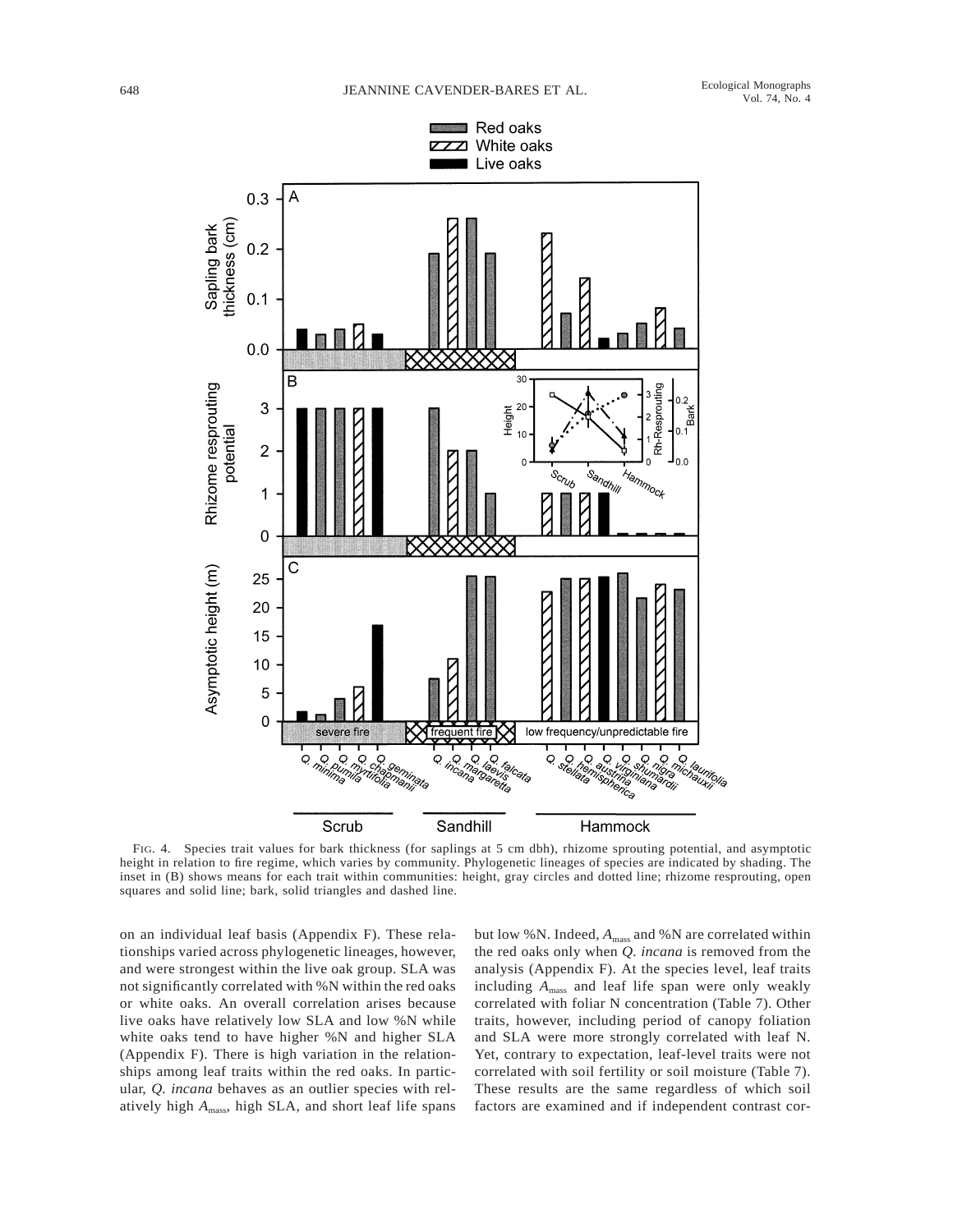FIG. 5. Correlations between species means of four whole-plant traits in relation to soil fertility, as measured by nitrate plus ammonium concentration, or soil moisture of species' habitats: (A, B) seed mass with seed coat removed; (C, D) absolute growth rates of seedlings in the common garden experiment; (E, F) relative growth rates of seedlings; and (G, H) radial growth rates of mature trees. In panels (E)–(H), two-parameter sigmoidal curves are fit to the data. In panel (H), the runner oaks, *Quercus pumila* and *Q. minima*, are not included in the curve. Symbol shapes indicate the phylogenetic groups. Community affiliations are distinguished by shading: scrub, black; sandhill, gray; hammock, open.



relations are used instead of standard correlations (data not shown). If sandhill species are removed, leaf life span and period of canopy foliation tend to decline with increasing soil fertility as expected, although the statistical power is limited with only 13 species, and these trends are not significant. In contrast, leaf-level traits, with the exception of SLA, correspond well to the northern range limit of the species geographic distributions (Table 7). Southern species have longer leaf life spans and shorter periods of canopy foliation than northern species. In addition, southern species have smaller leaves, lower  $A_{\text{mass}}$ , and lower N concentration than northern species.

# *Adult traits measured in situ vs. seedling traits in a glasshouse*

The degree to which traits measured in the field reflect intrinsic properties of species rather than responses to the environment is not known. However, a substantial component of these traits appears to be intrinsic, given strong correlations between seedling traits measured in a common environment and mature traits

measured in the field (Appendix G). Several of the traits measured on seedlings could be directly compared to the same traits or to similar kinds of traits as those measured on mature trees in the field (Appendix G). Radial growth rates of adult trees were correlated with relative growth rates of seedlings (RGR) measured under standardized favorable conditions in a glasshouse  $(r = 0.66;$  Appendix G). Seedling absolute growth rates were highly correlated with max. hydraulic conductance  $(r = 0.823)$  and with transpiration rates on a sapwood area basis of mature trees  $(r = 0.86)$ . Physiological correlates of plant growth rates, e.g., transpiration rates, SLA, and  $A_{\text{max}}$ , were also correlated between adult trees and seedlings. Shoot-level transpiration rates (per unit sapwood area) of adult trees were also positively correlated with whole plant transpiration of seedlings ( $r = 0.90$ ; Appendix G). SLA of seedlings and mature trees showed a strong correlation  $(r = 0.81;$  Appendix G), although seedlings had much higher SLA than mature trees. Laminar leaf area was also significantly correlated  $(r = 0.76)$  but seedlings had smaller leaves than mature trees. Light saturated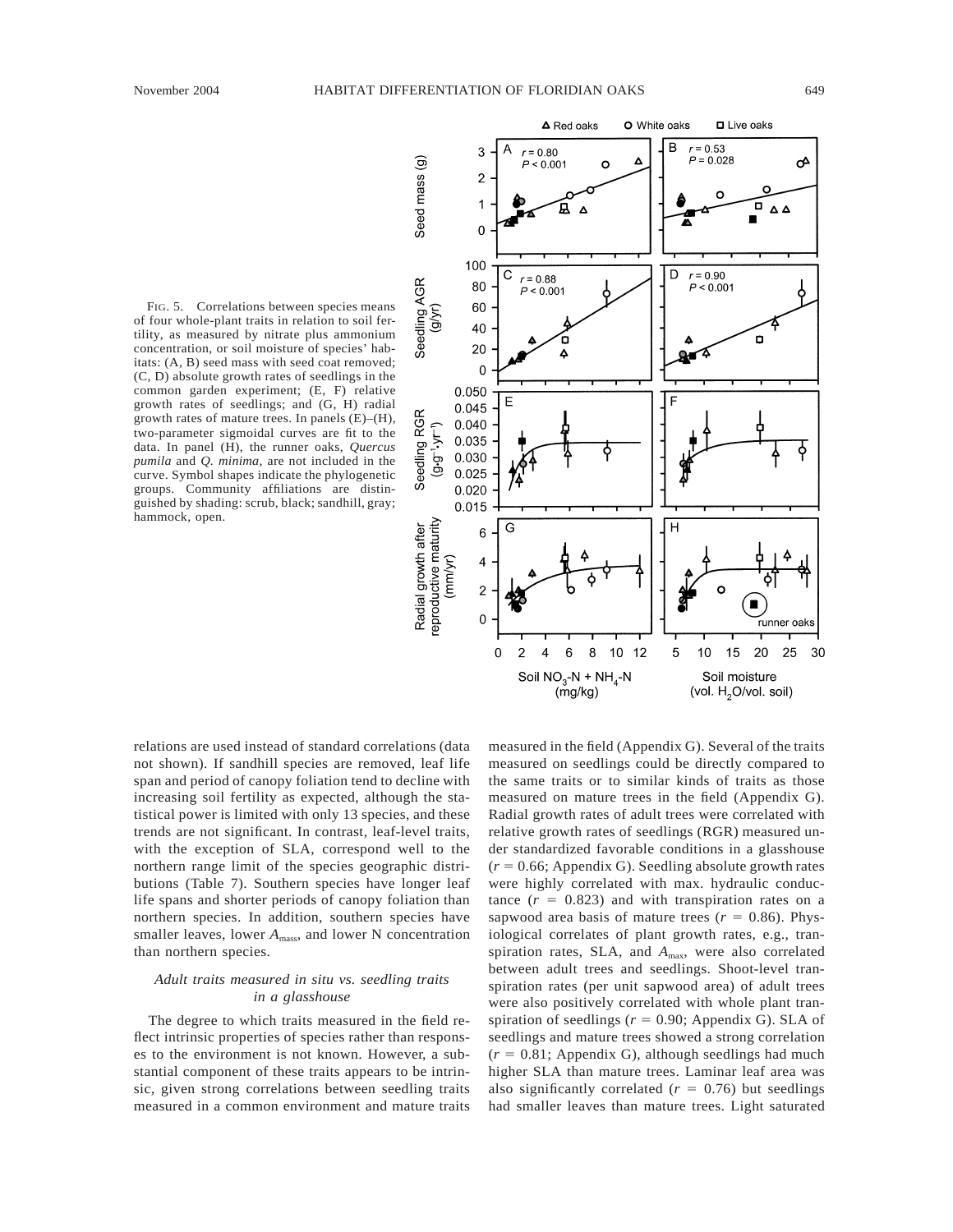

FIG. 6. Correlations between species trait means and soil moisture (left-hand panels), as well as independent contrast correlations for contrasts of the same traits in relation to contrasts in soil moisture preferences (right-hand panels): (A, B) wood density; (C, D) maximum hydraulic conductance normalized by sapwood area (maximum *K<sub>s</sub>*); (E, F) native percentage loss of hydraulic conductivity; and (G, H) whole-shoot transpiration normalized by supporting sapwood area. Symbols for the left-hand panels indicate phylogenetic lineages. Due to the fact that species often share traits by common descent rather than through independent evolution, standard correlations, which assume independence of species, may not be appropriate in making inferences about adaptation (Felsenstein 1985). Independent contrast correlations (right-hand panels) take advantage of information about the evolutionary relationships among species and determine whether evolutionary change (magnitude and direction) is correlated between two traits (in this case, between traits and species habitat preferences). Symbols and shading represent contrasts within or between lineages. *R* values for the plotted contrasts are given along with a range of *P* values for contrasts using four equally likely phylogenies.

photosynthetic rates measured on a leaf area basis  $(A<sub>may</sub>)$  in the common garden and in the field were strongly correlated  $(r = 0.81)$  although mature trees had higher photosynthetic rates than seedlings.  $A_{\text{mass}}$ was not correlated between seedlings and mature trees  $(r = 0.41)$ . Thus, the significant correlation of  $A_{\text{max}}$ between adult and seedlings was largely due to SLA. Seedling leaf life span was very highly correlated with leaf life span of mature trees ( $r = 0.92$ ). The relationship was very close to the 1:1 line, but seedling leaf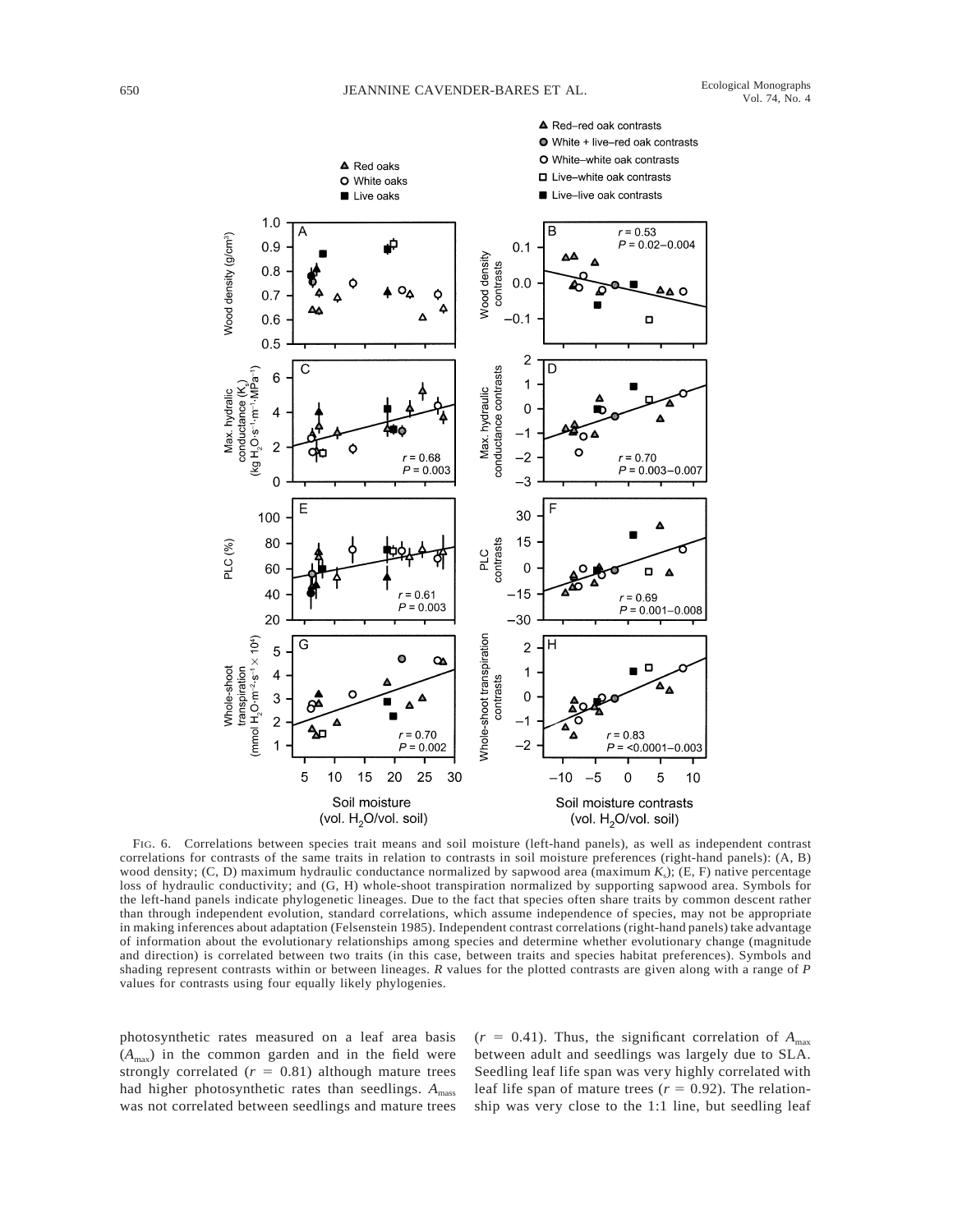

FIG. 7. Independent contrast correlations of species traits showing evolutionary trade-offs and correlations: (A) contrasts in rhizome resprouting potential in relation to contrasts in asymptotic height; (B) contrasts in radial growth in relation to height; (C) contrasts in percentage loss of hydraulic conductivity in relation to maximum hydraulic conductivity. *R* values for the plotted contrasts are given along with a range of *P* values for contrasts using four equally likely phylogenies. Symbols and shading represent contrasts within or between lineages, as in Fig. 5.

life spans were shorter than adults especially in species with greater leaf longevity (Appendix G), an ontogenetic difference that follows theoretical predictions (Kikuzawa and Ackerly 1999).

## *Principal components analysis of species traits*

Eigenvalues for axis 1 and axis 2 of the principal components analysis of traits of mature trees (Fig. 8A) explained 42% and 18%, respectively, of the total variation. For simplicity, only the first two axes are presented. Species clustered well according to their community affiliation (Fig. 8A), although *Q. falcata*, a tall tree from the sandhill community, was more closely associated with hammock species than sandhill species in the PCA. Scrub and hammock species were separated by differences in rhizome resprouting potential, asymptotic height, radial growth rate, native embolism (PLC), maximum hydraulic conductance, and *A*mass

| Habitat factors<br>and leaf traits                                                                                             | Leaf<br>life<br>span                                                  | Period of<br>canopy<br>foliation                                | Leaf<br>size                                  | <b>SLA</b>                                    | $A_{\rm max}$                                    | $A_{\rm mass}$                                | Foliar<br>N(% )                               | Chlorophyll<br>content                                 |
|--------------------------------------------------------------------------------------------------------------------------------|-----------------------------------------------------------------------|-----------------------------------------------------------------|-----------------------------------------------|-----------------------------------------------|--------------------------------------------------|-----------------------------------------------|-----------------------------------------------|--------------------------------------------------------|
| Habitat factors                                                                                                                |                                                                       |                                                                 |                                               |                                               |                                                  |                                               |                                               |                                                        |
| Soil $NO_3-N + NH_4-N$<br>Soil pH<br>Soil calcium<br>Soil P<br>Soil moisture<br>N range limit                                  | $-0.17$<br>$-0.19$<br>$-0.20$<br>$-0.25$<br>$-0.20$<br>$-0.563$       | $-0.28$<br>$-0.46$<br>$-0.32$<br>$-0.37$<br>$-0.05$<br>$-0.723$ | 0.57<br>0.57<br>0.59<br>0.60<br>0.35<br>0.706 | 0.39<br>0.41<br>0.38<br>0.06<br>0.27<br>0.405 | $-0.02$<br>0.03<br>0.05<br>0.10<br>0.12<br>0.048 | 0.45<br>0.54<br>0.53<br>0.20<br>0.44<br>0.568 | 0.70<br>0.58<br>0.69<br>0.49<br>0.35<br>0.646 | $-0.05$<br>$-0.34$<br>0.00<br>0.14<br>0.20<br>$-0.159$ |
| Leaf traits                                                                                                                    |                                                                       |                                                                 |                                               |                                               |                                                  |                                               |                                               |                                                        |
| Chlorophyll content<br>Foliar N<br>$A_{\rm mass}$<br>$A_{\text{max}}$<br><b>SLA</b><br>Leaf size<br>Period of canopy foliation | 0.168<br>$-0.456$<br>$-0.568$<br>0.073<br>$-0.66$<br>$-0.38$<br>0.829 | 0.22<br>$-0.738$<br>$-0.475$<br>0.174<br>$-0.651$<br>$-0.63$    | 0.1<br>0.733<br>0.288<br>0.005<br>0.345       | $-0.512$<br>0.549<br>0.33<br>$-0.61$          | 0.596<br>$-0.095$<br>0.495                       | 0.064<br>0.441                                | 0.019                                         |                                                        |

TABLE 7. Correlation coefficients (*R*) for leaf traits in relation to habitat factors, including species soil preferences and northern range limits (N latitude) and other leaf traits.

*Note:* R values  $>0.5$  or  $<-0.5$  are shown in boldface.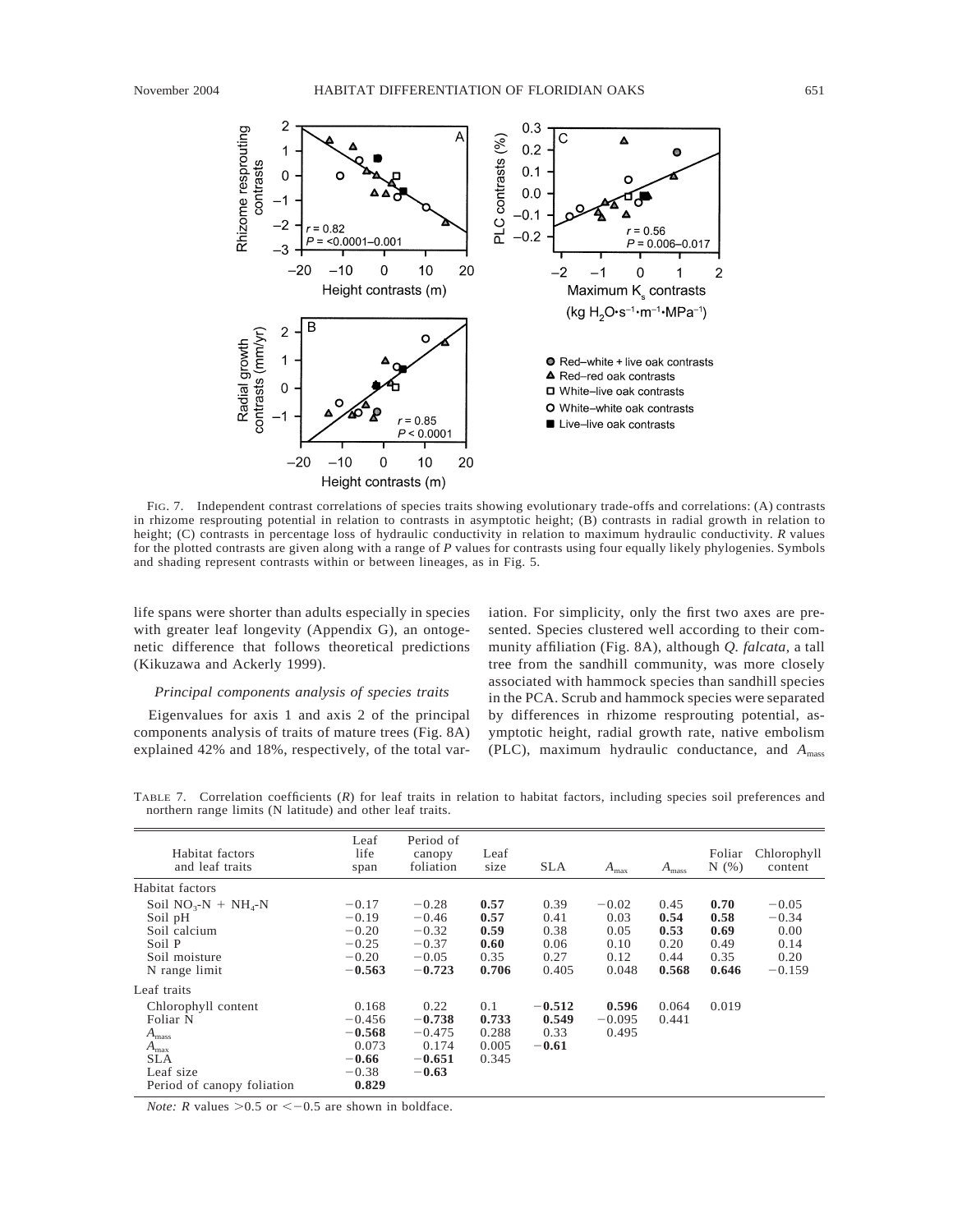Shading



FIG. 8. (A) Principal components analysis of species traits for mature trees measured in the field. The following traits were used: leaf life span, laminar leaf area (leaf size), carbon assimilation rate on a mass basis (*A*mass), specific leaf area (SLA), maximum hydraulic conductance ( $K_{s \text{ max}}$ ), Huber value (Hub Val), whole-shoot transpiration divided by sapwood area (WhShTr), native percentage loss of conductivity (PLC), asymptotic tree height (height), rhizome resprouting potential (RhRespr), outer bark thickness of saplings (bark), wood density, radial growth increment, and seed mass. (B) Eigenvectors indicating direction and magnitude of the weighting of individual traits in the PCA are shown for the same axes as in panel (A). (C) Principal components analysis of species traits for seedlings measured in a common garden. *Quercus alba* (AL), a hammock species, was included in the common-garden experiment, although it does not occur in the field study sites. The following seedling traits were used: leaf life span (LL), laminar leaf area (leaf size), carbon assimilation rate on a mass basis (*A*mass), specific leaf area (SLA), whole-plant transpiration (WhPlTr), seed mass, absolute growth rate (AGR), and relative growth rate (RGR). Eigenvectors of the traits are shown in panel (D). For (A) and (C), community affiliations, phylogenetic lineages, and habitat types are distinguished by the same symbols and shading as in Figs. 1 and 3. Species codes (from Table 1) are shown next to symbols.

(Fig. 8B). Sandhill species were intermediate between hammock and scrub with respect to these traits. Species that group together in the scrub community, including *Q. minima*, *Q. pumila*, *Q. myrtifolia*, and *Q. geminata* have higher rhizome resprouting potential, greater wood density, shorter stature, lower SLA, higher Huber values, and thinner bark than species that group together in the sandhill community, including *Q. laevis*, *Q. margaretta*, and *Q. falcata*.

The PCA for traits measured on seedlings in the common garden experiment also distinguished between the three community types (Fig. 8C). Again, *Q. falcata* aligned closely to hammock species as well as sandhill species. Scrub and hammock species differed with respect to absolute growth rates, seed size and whole plant transpiration, with hammock species having higher values for these traits (Fig. 8D). Sandhill and hammock species were separated by differences in  $A_{\text{mass}}$  and relative growth rates, with sandhill species having lower values for these traits than hammock species. Scrub species had longer leaf life spans, lower SLA, smaller seeds, and smaller leaves than sandhill species (Fig. 8D).

Taking into consideration both the mature tree and seedling analyses, hammock species are characterized by their tall stature, fast growth rates, high hydraulic conductance, high  $A_{\text{mass}}$ , thin bark, and low rhizome resprouting potential. Scrub species are characterized by high rhizome resprouting potential, low growth rates, short stature, relatively long periods of canopy foliation (although not necessarily long leaf longevities), and thin bark. Finally, sandhill species have thick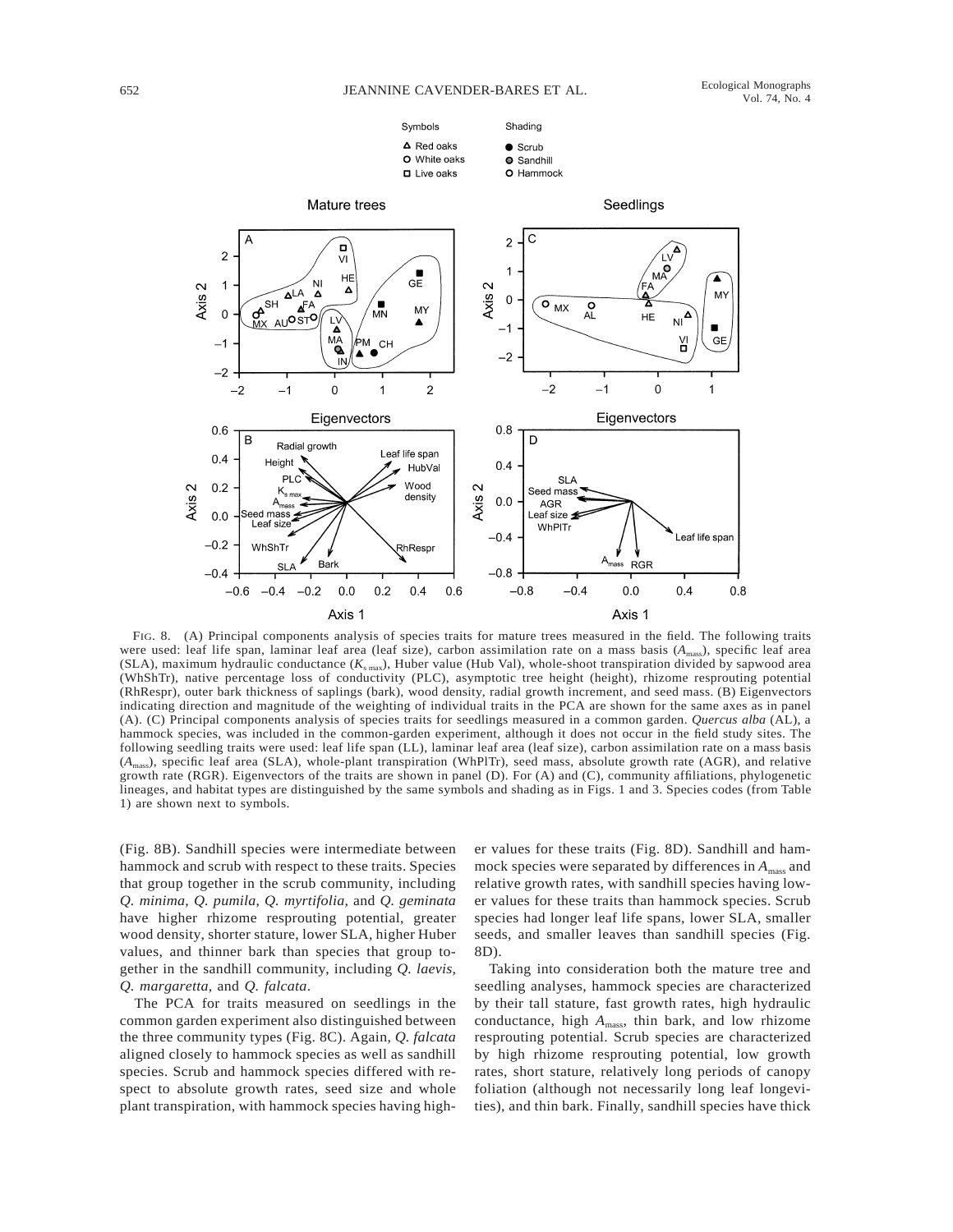|                                         |  | TABLE 8. Univariate ANOVAs for leaf and whole-plant traits with community (three levels) or clade (three levels) treated |  |  |  |  |  |
|-----------------------------------------|--|--------------------------------------------------------------------------------------------------------------------------|--|--|--|--|--|
| as the main fixed effects (df = 2, 14). |  |                                                                                                                          |  |  |  |  |  |

|                            |       | Community<br>(scrub, sandhill, hammock) |                  | Clade<br>(red, white, live oak) |                  |                  |  |
|----------------------------|-------|-----------------------------------------|------------------|---------------------------------|------------------|------------------|--|
| Trait                      | MS    | $\boldsymbol{F}$                        | $\boldsymbol{P}$ | MS                              | $\boldsymbol{F}$ | $\boldsymbol{P}$ |  |
| $A_{\text{max}}$           | 4.560 | 0.240                                   | 0.790            | 71.93                           | 7.687            | 0.006            |  |
| Chlorophyll content        | 396.0 | 0.781                                   | 0.477            | 1158                            | 2.906            | 0.088            |  |
| Vessel diameters           | 17.49 | 0.971                                   | 0.403            | 56.93                           | 4.598            | 0.029            |  |
| $Ks_{\text{max}}$          | 1.326 | 1.248                                   | 0.317            | 0.864                           | 0.766            | 0.484            |  |
| Huber value                | 1.309 | 1.383                                   | 0.283            | 5.638                           | 17.19            | < 0.0001         |  |
| <b>SLA</b>                 | 286.9 | 1.526                                   | 0.251            | 896.4                           | 8.886            | 0.003            |  |
| Whole-shoot transpiration  | 1.673 | 1.740                                   | 0.211            | 1.874                           | 2.008            | 0.171            |  |
| Leaf life span             | 6825  | 2.663                                   | 0.105            | 8410                            | 3.600            | 0.055            |  |
| Leaf size                  | 1291  | 2.761                                   | 0.098            | 1388                            | 3.058            | 0.079            |  |
| Wood density               | 0.021 | 3.189                                   | 0.072            | 0.049                           | 20.95            | < 0.0001         |  |
| PLC <sup>+</sup>           | 0.058 | 3.268                                   | 0.068            | 0.011                           | 0.453            | 0.645            |  |
| Seed mass                  | 1.297 | 3.410                                   | 0.062            | 0.977                           | 2.293            | 0.138            |  |
| Period of canopy foliation | 5762  | 3.940                                   | 0.044            | 9484                            | 10.19            | 0.002            |  |
| $A_{\text{mass}}$          | 0.003 | 5.276                                   | 0.020            | 0.0002                          | 0.236            | 0.793            |  |
| N(%)                       | 0.412 | 6.357                                   | 0.011            | 0.475                           | 8.501            | 0.004            |  |
| Bark thickness             | 0.042 | 14.73                                   | < 0.0001         | 0.014                           | 2.050            | 0.166            |  |
| Asymptotic height          | 504.5 | 15.74                                   | < 0.0001         | 11.79                           | 0.115            | 0.892            |  |
| Rhizome resprouting        | 10.06 | 35.21                                   | < 0.0001         | 1.014                           | 0.643            | 0.541            |  |
| Radial growth              | 9.360 | 17.59                                   | < 0.0001         | 0.528                           | 0.295            | 0.749            |  |

† PLC is percentage loss of conductivity.

bark, short leaf life spans, and are intermediate in many of the traits that distinguish hammock and scrub species.

# *Analysis of variance for correspondence of traits to community or lineage affiliations*

A number of whole plant traits were significantly different among the three communities (Table 8), corroborating the clusters shown by the principal components analyses. According to Scheffe's post hoc tests, sandhill species had significantly thicker outer bark and greater asymptotic height than scrub species, while scrub species had greater rhizome resprouting potential than the other two groups, and hammock species had greater radial growth rates than the other two groups. Despite low statistical power, two measures of growth rates of seedlings grown under standardized conditions showed differences among species in the different communities (highest for hammock species) when examined using MANOVA ( $F_{4,12} = 2.87$ ,  $P = 0.07$ ), but there were no differences among phylogenetic lineages  $(F_{4,12} = 1.99, P = 1.6)$ . Variation in leaf-level traits were explained somewhat better by lineage than by community affiliation, with the exception of *A*mass (Table 8). Significant or marginally significant differences among lineages were found for  $A_{\text{max}}$  ( $P = 0.006$ ), period of canopy foliation ( $P = 0.002$ ), foliar N concentration  $(P = 0.004)$ , SLA  $(P = 0.003)$ , leaf life span  $(P = 0.004)$ 0.055), and chlorophyll content ( $P = 0.088$ ). Differences for period of canopy foliation and leaf N were also found among communities, but were less significant. A<sub>mass</sub> showed significant differences only among communities. For mature trees,  $A_{\text{mass}}$  was significantly lower for scrub species than hammock species, while

period of canopy foliation was significantly longer among scrub species relative to sandhill species and longer in live oaks than in white oaks. In general, traits that were similar within communities were not similar within lineages, and vice versa, with the exception of foliar nitrogen concentration, which was different among communities and among lineages (white oaks had higher leaf N than live oaks) and period of canopy foliation (longer for live oaks than white oaks). Vessel diameters, Huber value (ratio of sapwood area to supported leaf area), and wood density differed among lineages, showing significant evolutionary conservatism, but not among communities (Table 8).

## *Species diversity in relation to soil resources*

The number of woody species per plot increased with soil fertility initially (from less than six to more than ten) and then remained constant with subsequent increases in soil fertility. In contrast, the average number of oak species per plot remained constant (between 3 and 4) across all soil fertility levels, even at very low fertility sites.

### **DISCUSSION**

Our results show that oak species are not randomly distributed across the Florida landscape but show clear patterns of ecological sorting and specialization along the major environmental gradients in this region, including soil moisture, soil fertility, and fire regime. Oak species in different habitats possess functional traits that are known a priori to provide advantages for survival in those habitats, and there appear to be fundamental trade-offs in life history and physiological traits that prevent species from performing well across all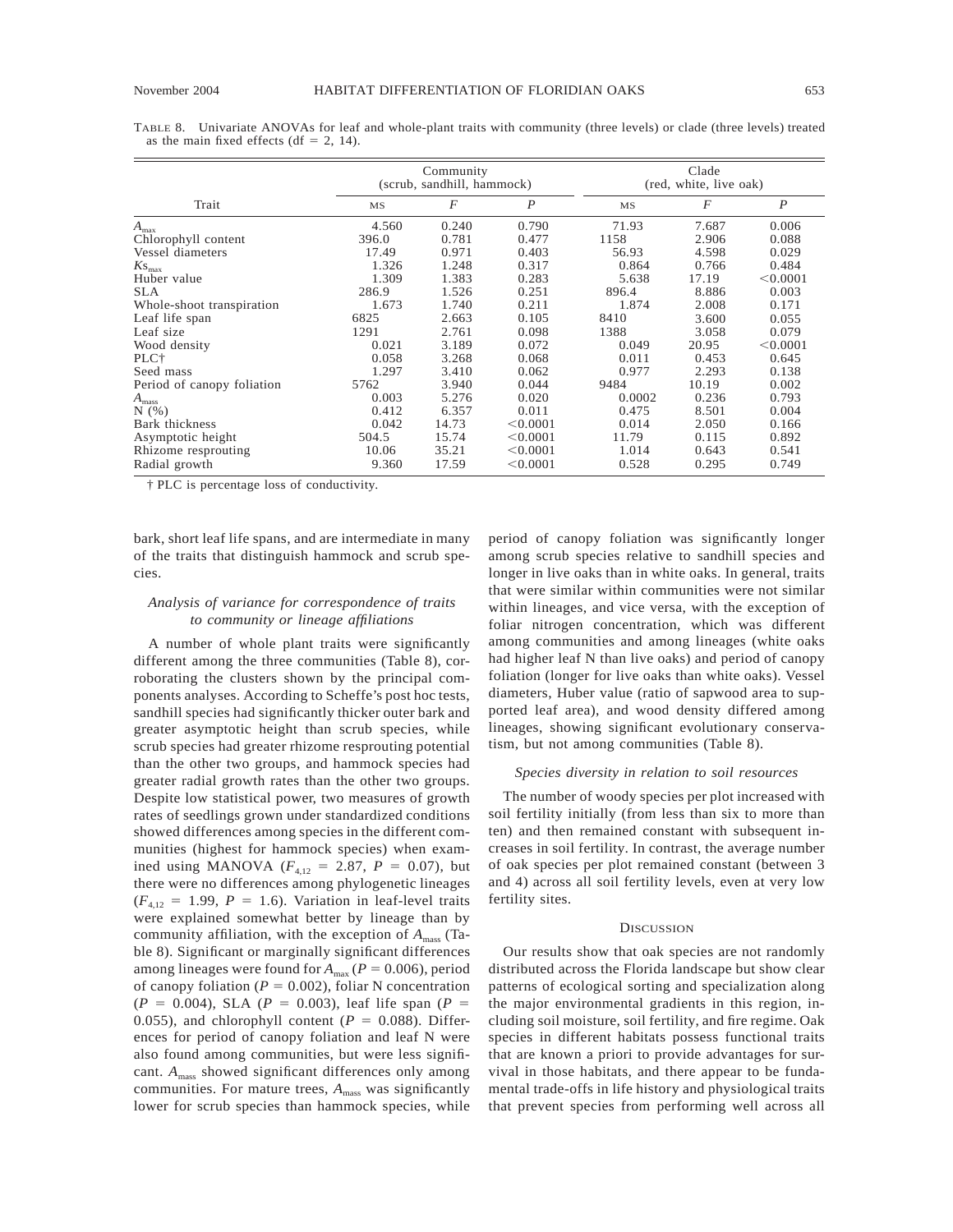environments. Thus, at the landscape scale, i.e., the scale at which major shifts in soil moisture, fertility and fire regime occur (1–100 ha), maintenance of high oak diversity can be explained by niche partitioning of the important environmental gradients. At smaller spatial scales, however, other mechanisms of species coexistence must be invoked (Cavender-Bares et al. 2004).

# *Species distributions, community structure, and niche partitioning*

Soil moisture, soil fertility, and fire regime play an important role in explaining the distributions of oak species in north-central Florida. All soil moisture and soil fertility factors, with the exception of pH, were negatively correlated with the first axis of ordination in the detrended correspondence analyses (Table 2) indicating that species are differentially distributed along a gradient of soil moisture and availability of various nutrients, which covaried to a large extent (Table 3). These results corroborate previous studies in the region indicating that soil resource availability, driven by differences in soil hydrology, is important in the structuring of forest communities (Monk 1965, 1968, Hook 1984, Hodges 1995). Studies of oak species in other regions have also shown that they are distributed differentially across gradients of soil moisture or rainfall (Monk et al. 1989, Knops and Koenig 1994, Villar-Salvador et al. 1997).

Species cluster spatially within three major community types (hammock, scrub, and sandhill) that differ in fire regime (Fig. 2A and B). Fire plays a major role in maintaining oak diversity because both sandhill and scrub communities, which collectively contain eight oak species, are fire dependent. Differences in the severity and frequency of fire maintain these two very distinct fire-dependent communities. In contrast, most hammock species are not fire tolerant and they occur largely where fire is excluded for long periods of time. The strong correlation of the first axis of ordination (Fig. 2A) with fire frequency index indicates that the soil resource gradient and fire frequency covary as a function of soil moisture regimes. Fire frequency and water availability are generally inversely correlated, such that fire frequency increases as water availability or flooding period diminishes (Bonnicksen and Christensen 1981, Swetnam and Betancourt 1990). It is likely that fire patterns reinforce distributions of vegetation corresponding to water availability. However, because the fire frequency index does not include scrub species, the first axis of ordination (Fig. 2A) should be interpreted only as an approximation of fire frequency, with hammock species (low axis scores) having very low frequency fires (on the order of every 100 yr) and scrub and sandhill species (high axis scores) having higher frequency fires (every  $\sim$  50 yr for scrub; every 1–15 yr for sandhill).

The second axis may be interpreted in terms of fire severity, with scrub species (high axis scores) having high severity canopy fires and sandhill species (low axis scores) having more frequent, low severity ground fires. While soil moisture is weakly correlated with the second axis, soil fertility is not correlated as there are no detectable differences in soil fertility between scrub and sandhill communities. In a series of studies comparing successional patterns after a range of fire exclusion intervals, Myers (1985, 1990) concluded that scrub and sandhill communities are separated by their fire regime, facilitated by the vegetation itself. This interpretation is supported in the present study by the actual fire histories in these communities, to the extent that they are known, and by current fire management practices. Oak species in these two communities differ in various functional traits that are best interpreted to reflect adaptation to contrasting fire regimes as discussed in the section of functional traits below. Hammock species (intermediate axis scores) incur unpredictable fire severity, depending on topography and fluctuations in drought and temperature (Ewel 1990). In the absence of fire, low-fertility sites can become hammock communities that support several of the opportunistic hammock oak species that do not survive fire, including *Q. hemispherica* and *Q. nigra*. In addition, oak species that may be fire tolerant in terms of bark thickness but are also competitive in hammock communities (due to tall stature and relatively high growth and photosynthetic rates), including *Q. falcata* and *Q. stellata* (intermediate first-axis scores, Fig. 2A), may also be found in low-fertility hammock communities where fire has been excluded. In contrast, some hammock oak species appear to be found only in nutrient/cation rich hammocks (*Q. michauxii*, *Q. shumardii*, *Q. austrina*) or hydric hammocks (e.g., *Q. laurifolia*). These species tend to be large seeded, to have high hydraulic conductance and gas exchange rates and to be poor resprouters.

## *Partitioning the abiotic environments*

Our results show strong evidence for niche partitioning across major soil resource gradients. Average overlap of species within plots, calculated according to Pianka's niche overlap (Pianka 1973), was significantly less than expected by chance across all soil factors (Table 4). The lowest overlap values, considering all species pairs, were along soil moisture and pH gradients. In the north-central Florida landscape, niche differentiation among the soil moisture gradient corresponds to the differentiation among fire regimes, as these variables are coupled. Within hammock communities, however, differentiation across the soil moisture gradient is less pronounced than it is for the entire landscape (Fig. 3, Table 4). Hammock species are still significantly differentiated across the pH gradient but also appear to be differentiated with respect to soil calcium (Table 4). The partitioning of the pH and cal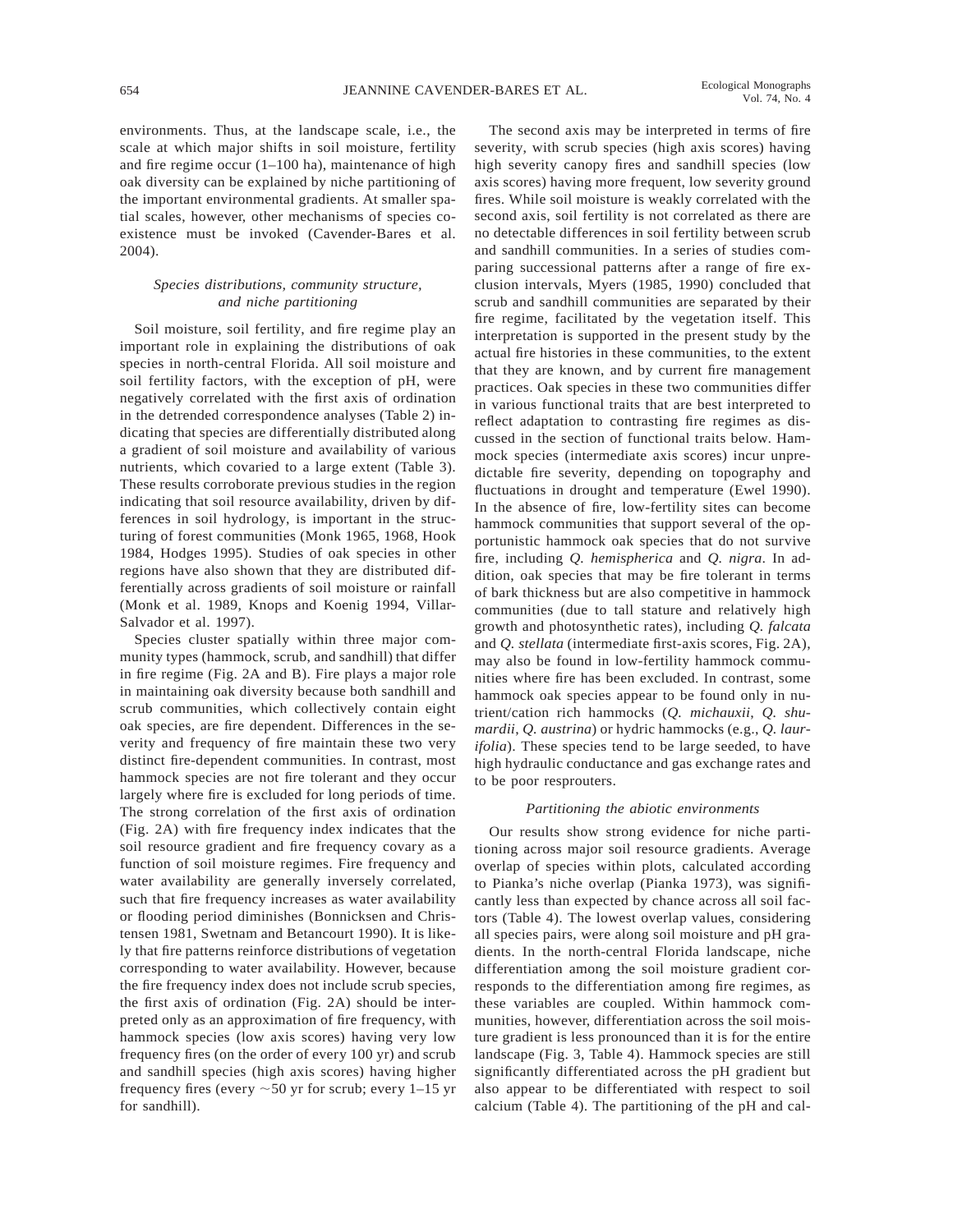cium gradients among hammock species corresponds to the separation among hammock species on the second axis of the third DCA ordination (Fig. 2B), showing that *Q. shumardii* and *Q. michauxii*, in particular, prefer higher pH sites and sites with higher cation availability than other species.

# *Specialization for specific habitats*

Partitioning of the abiotic environment is consistent with the hypothesis that species have suites of functional traits that allow them to specialize for particular ranges along resource gradients where they can be most competitive. A high degree of variation in the abiotic environment can thus maintain high numbers of specialists for these environments. Here we discuss evidence for the correspondence of critical functional traits of species to their habitat preferences for traits known a priori to be adaptive to particular environments based on theoretical understanding of their function and on previous empirical evidence.

*Traits related to fire tolerance*.—Traits related to fire tolerance and post-fire recovery, such as bark thickness, rhizome resprouting potential and asymptotic height are well distinguished among species of the three community types (Table 8) and consequently to the three major fire regimes they experience. Species that group together in scrub communities, including *Q. minima*, *Q. pumila*, *Q. myrtifolia*, *Q. chapmanii*, and *Q. geminata*, have higher rhizome resprouting and clonal spreading than species that occur in sandhill communities, including *Q. laevis*, *Q. margaretta*, *Q. incana*, and *Q. falcata*. The former group can sprout from roots and forms clonal domes or very large and long-lived rhizomatous runners (Kurz and Godfrey 1962, Guerin 1993). *Q. margaretta*, *Q. laevis*, *Q. incana*, and *Q. virginiana* can also resprout from rhizomes to some extent (Kurz and Godfrey 1962), but do not form clonal domes or long lived runners and are more likely to resprout from aboveground stem tissue (Burns and Honkala 1990). Hammock species, in general, have low rhizome resprouting potential, although most oaks can resprout from aboveground stems. Only *Q. shumardii* and *Q. michauxii* show very limited resprouting capacity (Burns and Honkala 1990), which may explain, in part, why they are restricted to the wettest sites.

Sandhill species have thicker outer bark as saplings than hammock or scrub species, made clear by the strong correlation between sapling bark thickness and the second DCA axis (Table 6, Fig. 2A and B) that separates sandhill species from scrub and hammock species. Outer bark thickness insulates against high temperatures (Martin 1963, Bond and Wilgen 1996) and has been shown to affect survival during surface fire (e.g., Uhl and Kaufmann 1990). Thick bark provides an adaptive advantage to sandhill species, which experience frequent ground fires, particularly during the vulnerable juvenile life stage. Scrub species, which experience severe fires, do not invest in protective bark, as all of the above ground biomass is likely to burn. They also have short stature, which minimizes loss of tissue after fire. Instead, they show a high ability to recover from severe fire by clonal spreading and resprouting from roots or rhizomes. Other authors have shown that species in those contrasting fire regimes actually facilitate the perpetuation of those regimes through fuel loading, differences in the flammability of leaves and biomass, or the formation of clonal dome structures that prevent the spread of surface fires until there is sufficient fuel loading to promote severe crown fires (Webber 1935, Myers 1985, Guerin 1993).

*Growth-related traits*.—Traits related to growth rate, including radial growth rate, maximum hydraulic conductance, whole-shoot transpiration on a sapwood area basis, seed mass, and AGR, are negatively correlated with the first axis in all three ordination analyses, such that species with faster growth and higher resource uptake rates tend to be found in hammock communities where soil moisture and nutrients are more available (Table 6). Previous theoretical and empirical work shows that in relatively fertile soils, sites that might be considered ''choice habitats'' (Bazzaz 1991), competition for light is very high, and traits that promote rapid achievement of larger size, such as large seed size and high absolute growth rates, are likely to be favored by selection (Tilman 1984, 1988). Such growth-related traits are well correlated with species habitat preferences for soil resources (Fig. 5). Traits related to rapid resource acquisition, including hydraulic conductivity and whole shoot gas exchange on a sapwood area basis, were also directly correlated with resource availability (Fig. 6). Relative growth rates, measured on seedlings, and radial growth rate measured on mature trees (Fig. 5E–H), showed differentiation among hammock communities on the one hand and scrub and sandhill communities on the other. Clear evolutionary trade-offs between traits are also apparent. For example, species have specialized for either tall stature and rapid mature growth rates (competitive advantages in resource rich environments where light is limiting beneath the canopy) or for rapid resprouting from belowground roots and rhizomes (critical for recovering from severe fire; Fig. 7A and B). Species with high capacity for hydraulic conductance also tended to have high native embolism during a drought summer (Fig. 7C), indicating that oak species specialize for either safety or efficiency in their water transport. Similar trade-offs in hydraulic architecture have been found for a range of species in other systems (Hacke and Sperry 2001). Taken together, these trait-environment relationships and trait-trait correlations build a strong case for ecological sorting and habitat specialization among the oaks.

### *Leaf-level traits*

Contrary to expectation and to previously documented relationships in other systems (e.g., Karlsson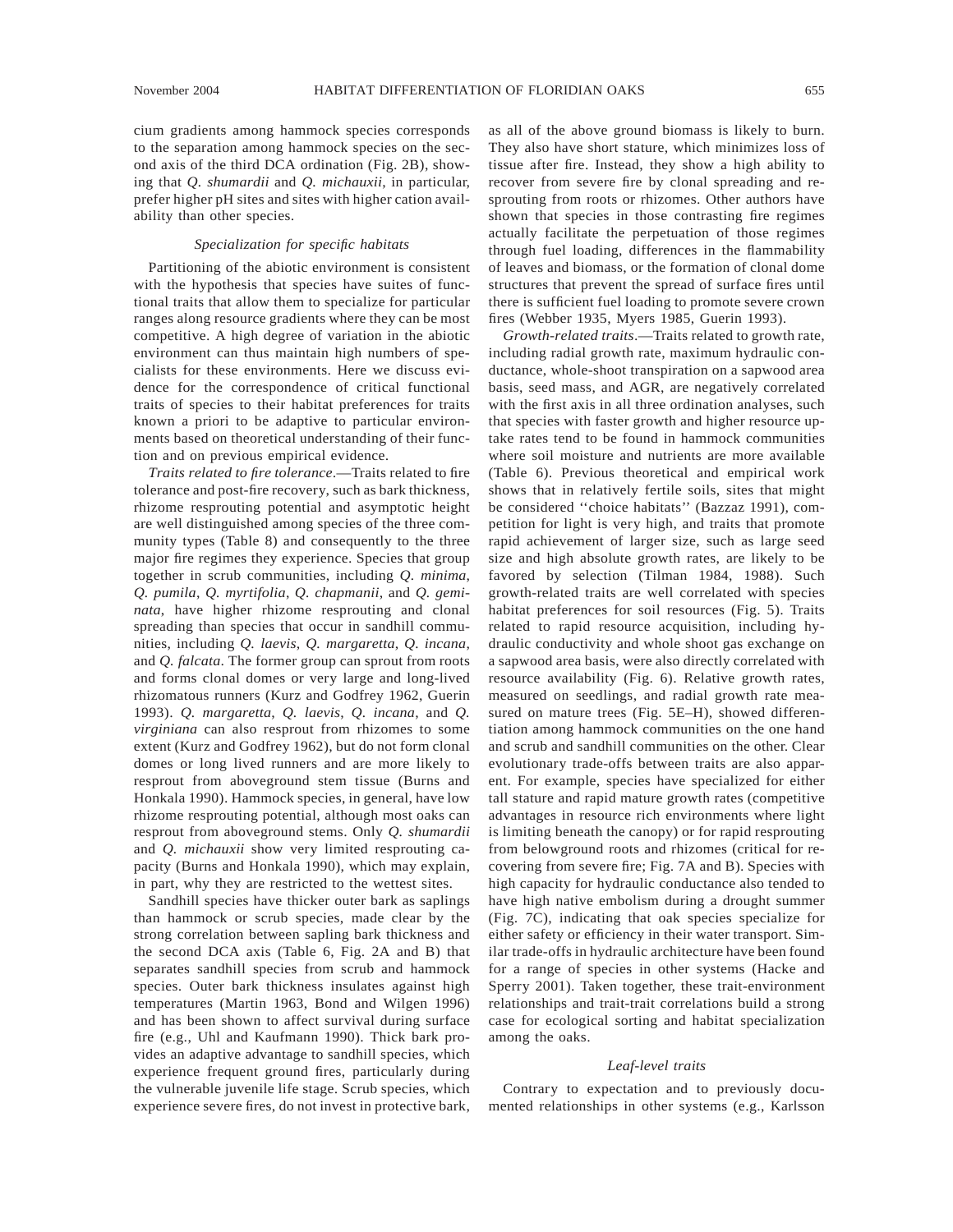1992, Reich et al. 1992, Wright et al. 2001), leaf-level traits, including leaf life span, period of canopy foliation, specific leaf area, and *A*max, were not correlated with any of the soil factors measured, including soil nitrate and ammonium or soil moisture (Table 7), although *A*mass was correlated with species habitat preferences for soil pH and soil calcium. The lack of correlation results from the phenomenon that species with contrasting leaf phenologies often occur together, particularly in hammock communities, but also to some extent in scrub communities. In a separate study, leaf life spans of oaks co-occurring within 0.10-ha plots were found to be more contrasting than expected by chance (Cavender-Bares et al. 2004).

Given that the ranges of leaf life spans and other leaf traits are relatively narrow relative to other studies linking leaf traits to nutrient availability (Schlesinger and Chabot 1977, Chabot and Hicks 1982, Reich et al. 1992, 1997, Karlsson 1994, Eckstein et al. 1999, Wright et al. 2001), their lack of correlation with soil fertility is not necessarily surprising. However, leaflevel traits do show correlations with leaf N concentration at the level of individual leaves (Appendix F) and/or at the species level (Table 7). While leaf N cannot be considered a measure of soil fertility, given complexities of interactions between soil moisture and nutrient supply (Wright et al. 2001) and the conservative nature of leaf N within species and within lineages (Table 8), these results leave open the possibility that at small spatial scales (tens of meters) species may be partitioning microenvironments by foraging at different depths. No differences in predawn water potential have been found among species occurring together in this system (Cavender-Bares and Holbrook 2001), although fine root placement could nevertheless be occurring at different depths leading to differential access to nutrient supplies (Goulden 1996, Hooper and Vitousek 1997). Such a mechanism is testable and could contribute to species coexistence at small spatial scales.

Leaf longevity may also be linked to successional status of the species within a given community (Mulkey and Kitajima 1995), as well as to fire regime. Interestingly, the lack of correlation between leaf traits and soil nutrients results partially from the short leaf longevities and deciduous leaf habits of the sandhill species that grow in habitats with low soil resource availability, but with relatively high light availability. This gives rise to significant or marginally significant difference among community types with respect to several leaf traits, including period of canopy foliation (Table 8). Cost–benefit theory of leaf longevity at the leaf and whole-plant level (Kikuzawa and Ackerly 1999, Givnish 2002) suggests that leaf-longevity is a function of time to recover initial investment, which should be shorter under high light and nutrient availability. Frequent fires in sandhill communities maintain relatively open canopies and provide frequent pulses of nutrients (although post-fire nutrient pulses may be rather small; Webber 1935, Abrahamson 1984, Myers 1985). High litter accumulation during the period of deciduousness may encourage fire when the trees are dormant and more tolerant of fire (Glitzenstein et al. 1995), leading to a positive feedback between short leaf longevity and fire frequency. In contrast to sandhill oaks, scrub oaks have more densely arranged foliage, apparently a greater degree of self-shading, and lower daily photosynthetic income per unit leaf mass (J. Cavender-Bares, *unpublished data*). These traits are apparently coupled with greater leaf longevity and evergreen habit as predicted by cost. Evergreen habits of many scrub and some hammock oaks would be disadvantageous where fire occurs very frequently as in sandhill communities.

In contrast to soil fertility, the northern range limits of species were significantly correlated with leaf longevity, period of canopy foliation, and *A*mass (Table 7). Hence, leaf longevities may be more adapted to broader climatic factors, such as the length of the growing season, than to local edaphic factors. As a result, oak species may not be optimally distributed across local soil fertility gradients with respect to nutrient use efficiency. Rather, in the assembly of the current communities, species may have preferentially tracked environmental factors for which they had narrower tolerances (Ackerly 2003), such as fire regime and soil moisture. This hypothesis is supported by the fact that species showed narrower niche distributions across the soil moisture gradient than expected, but not across the nitrate and ammonium or phosphorus gradient (Table 4). Leaf-level traits also tend to be conserved within the major lineages (Table 8), and may not be as evolutionarily labile as other traits, limiting the extent to which leaf traits could have adapted through natural selection to local soil fertility gradients.

# *Association of multiple traits in relation to habitat preference*

The DCA ordinations show good correspondence with the grouping of oak species into three main communities—hammock, sandhill, and scrub—distinguished on the first axis by fire frequency and resource availability, and on the second axis by fire intensity. When the first and second axis scores of the species are analyzed as the dependent variables in MANOVA, the distinctiveness of the three communities are significant (Table 5). The community affiliations are also significantly distinguished in terms of species preference for edaphic properties, including soil moisture and nutrient availability (Table 5). Scheffe's post hoc analyses reveal that these distinctions arise from differences between hammock and scrub species, as well as between hammock and sandhill species, rather than from differences in soil preferences between scrub and sandhill species. This is consistent with other studies that have failed to find consistent chemical differences in soils between the two communities, making fire regime the distinguishing abiotic factor (Myers 1985).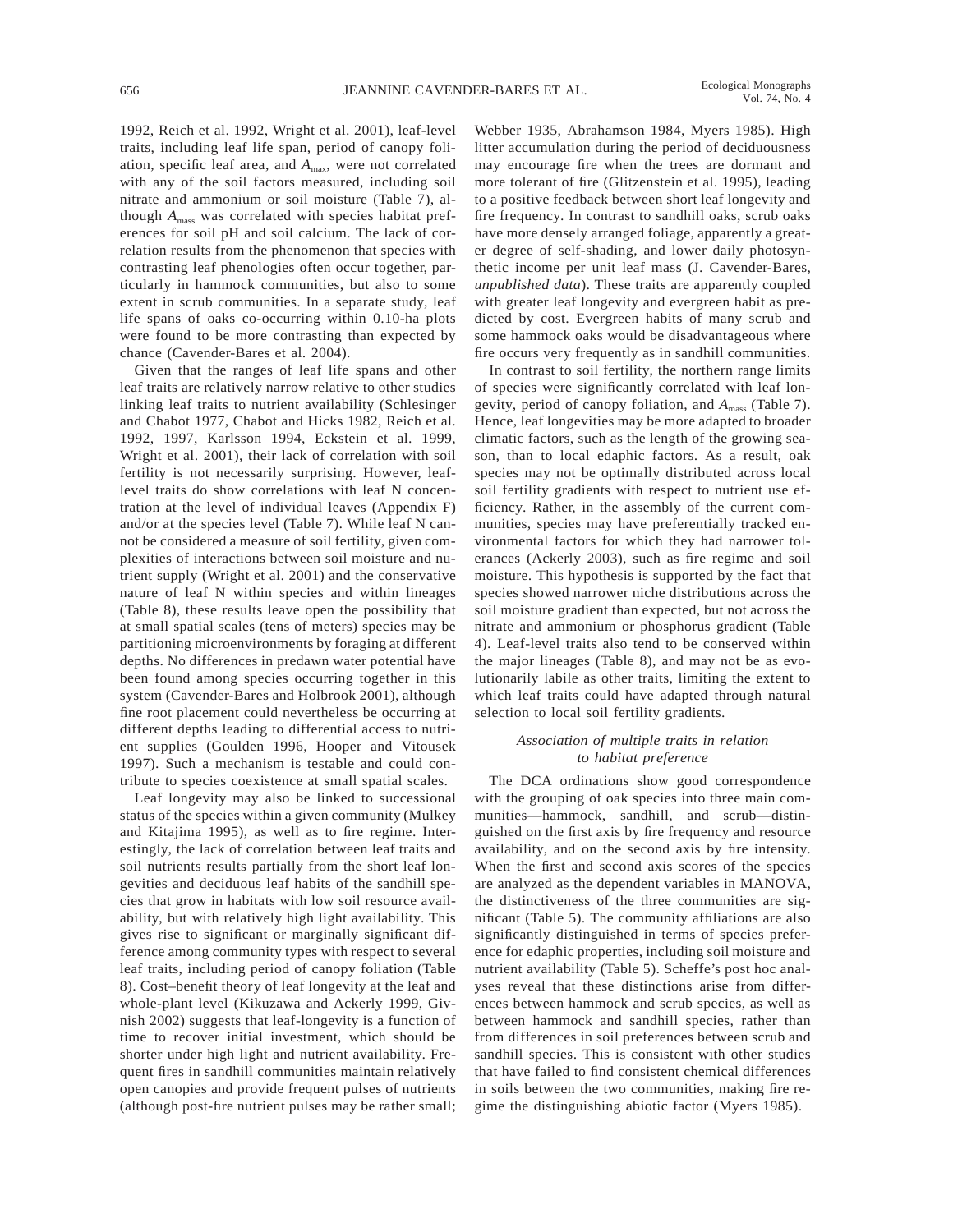ANOVAs of individual traits show clear differences in species from different communities for a number of traits, particularly life history traits related to fire tolerance and growth (Table 8, Fig. 4). In terms of adult traits measured in situ, scrub and hammock oaks were separated by differences in rhizome resprouting potential, height, radial growth rate, native embolism (PLC), maximum hydraulic conductance, and A<sub>mass</sub>. Sandhill species were intermediate between hammock and scrub species with respect to these traits. Rhizome resprouting and clonal spreading are a defining characteristic of the scrub oaks, in addition to short stature, slow growth, low hydraulic conductance, low rates of gas exchange, and low native embolism. In contrast, the hammock oaks are characterized by tall stature, fast growth, high gas exchange rates, high native embolism, and high hydraulic conductance. Sandhill species tend to have relatively tall stature, and intermediate growth and gas exchange rates. Thick bark is a critical functional trait that distinguishes sandhill species from scrub and hammock species (Fig. 4).

The PCA for traits measured on seedlings in the common garden experiment also distinguished between the three types of community affiliations. *Q. falcata* aligned closely to hammock species as in DCA analysis. Scrub and hammock species differed with respect to absolute growth rates, and whole plant transpiration, with hammock species having higher values for these traits. Sandhill and hammock species were separated by differences in *A*mass and relative growth rates, with sandhill species having lower values for these traits than hammock species. Although this analysis includes a smaller number of species, it corresponds well to PCA for traits of mature trees and indicates that the three types of community affiliations are differentiated by growth-related traits.

# *Interpreting trait–environment correlations*

One difficulty in interpreting trait–environment correlations in field studies is that the differences in traits between species may be the result of both genetic differences and plasticity if species are measured in different environments. Common garden experiments can help determine the extent to which trait differences observed among species in the field are genetic vs. environmentally induced (Givnish et al. 2004). Practically, however, it is very difficult to adequately reproduce all of the representative field conditions in a common garden. Moreover, many traits cannot be measured on seedlings, making the study of long-lived species particularly challenging. In our study, the high degree of correlation between traits measured in the field and in the common garden indicates that trait differences among species measured on mature trees in the field have a strong genetic component and are not merely the result of plasticity in traits of species that have contrasting distributions. There were important differences in magnitude between seedlings and adults

for some of the traits, but the relative ranking of the species was similar (Appendix G). This result is important given that ontogenetic shifts in traits can be significant in oaks (Cavender-Bares and Bazzaz 2000), and it gives us confidence in the interpretation of niche differentiation as an explanation for co-occurrence because trait differences among species appear to have a genetic basis.

The relative importance of maternal effects in the common garden experiment is unknown. However, the intraspecific variation in seed size, which is one measure of maternal effects (Sultan 1996), was small relative to the variation across species (Fig. 5). Given that seeds were collected from a range of sites and that mean seed sizes compare well with previously published ranges, it is likely that seed size, itself, reflects an intrinsic property of the species. Nevertheless, the role of maternal effects in influencing species distributions is an important issue warranting further study.

# *Explaining oak diversity at smaller spatial scales*

At large spatial scales (1–100 ha), environmental heterogeneity supports a high number of oak species specialized for different habitats. At smaller spatial scales, where soil moisture, fertility and fire regime are not changing significantly (i.e., within 0.1-ha plots), other mechanisms must be invoked to explain the cooccurrence of multiple oak species. In many systems, increasing soil fertility permits increasing biological diversity until a saturation point is reached (e.g., Huston 1994, Cornwell and Grubb 2003). In this system, it also appears that increasing nutrient supply permits increases in diversity of woody plants, particularly at the low end of the soil fertility gradient (Fig. 9). However, the same pattern is not shared by the oaks, which maintain a constant number of oak species per 0.1-ha plot across the entire soil fertility gradient (Fig. 9) as well as across communities (not shown). This suggests that there is a limit to the maximum diversity of oak species at small spatial scales that cannot be explained by resource availability, other abiotic factors, or community composition.

We suggest that within the oak genus, phylogenetic diversity may control the maximum number of oaks that can occur together at small spatial scales. In a related study, Cavender-Bares et al. (2004) provide strong evidence that these communities show a distinct pattern of phylogenetic overdispersion, whereby oak species from different lineages (more distantly related) are more likely to occur together than species from the same lineage (more closely related). This can be viewed to some extent in Fig. 2A and B, which shows that in all communities, species from different phylogenetic lineages are represented. Among the regional species pool of oaks, it appears that there is sufficient phylogenetic diversity to allow the co-presence of three or four oak species per plot, regardless of the abiotic environment or local species composition. Within plots,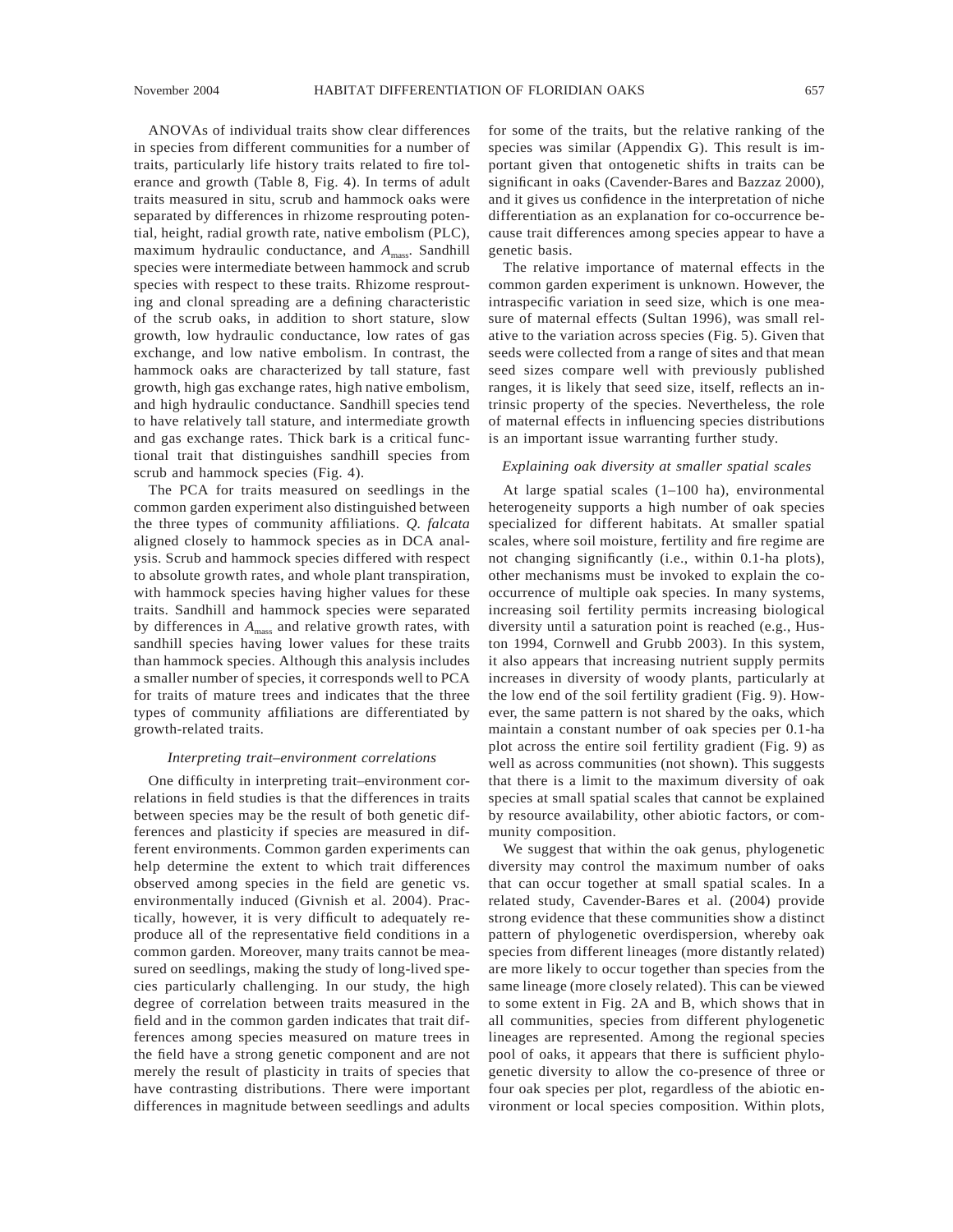

FIG. 9. Mean number of woody species (black circles) or oak species (open circles) in relation to mean soil fertility (nitrate  $N +$  ammonium N). All 0.1-ha plots were rankordered by their soil fertility and divided into seven consecutive groups of 10 plots each. The number of woody species, the number of oak species, and the soil fertility were averaged for each of the groups of plots to determine whether woody species diversity or oak species diversity per 0.10-ha plot increased with soil fertility.

more distantly related species may co-occur due to differences in seed maturation time (two years in red oaks, one year in white and live oaks) that may give rise to asynchrony in masting and temporal staggering of regeneration among red and white or live oak lineages. Climate variability can differentially affect seed survival which may stagger regeneration among lineages. If suitable patches for seedling regeneration are limiting, this would reduce competition and increase the likelihood of co-occurrence among red and white plus live oaks (Chesson and Warner 1981, Chesson 1985). Differences in leaf longevity among live oaks and white oaks, or among red oaks of different lineages, may be another mechanism that promotes co-occurrence by reducing competition for nutrient resources either through temporal differences in resource uptake (Sakai 1992) or to differences in nutrient use efficiency coupled with differences in rooting depth, as discussed above. Patterns of host specificity of pathogens or herbivores that lead to higher density dependent mortality (Janzen 1970, Connell 1971) if too many species of the same phylogenetic lineage occur in close proximity could also promote the coexistence of more distantly related species. Understanding the mechanisms of coexistence at this scale requires further investigation and is the subject of ongoing research (J. Cavender-Bares, *unpublished data*).

#### *Conclusions*

This study provides strong evidence that at the landscape scale niche partitioning and habitat specialization

contribute to the coexistence and maintenance of high diversity within the oak genus in north-central Florida. We have shown that species exhibit less overlap in their distributions across environmental gradients than expected and that species show significant differentiation in functional traits that allow them to specialize for contrasting physical environments, particularly with respect to fire frequency and severity, soil moisture, and soil fertility. Three previously described community types—hammock, sandhill, and scrub—are clearly distinguished by species composition, the abiotic environment, and the functional traits of the oak species in them. Species within the three major phylogenetic lineages of oaks represented in Florida are distributed across these communities and environmental gradients, exhibiting evolutionary convergence in habitat preferences. This pattern of phylogenetic overdispersion and evolutionary convergence is explored in detail in a related study (Cavender-Bares et al. 2004) and may explain coexistence of multiple oak species at small spatial scales. While the results presented here do not preclude other mechanisms of coexistence, they provide a strong case for habitat differentiation at the landscape level (1–100-ha scale) and an explanation for both species diversity and functional diversity.

#### **ACKNOWLEDGMENTS**

Jimi Sadle, Jason Teisinger, and Rachel Seman are gratefully acknowledged for their assistance in all aspects of the field work. Eric Weis, in particular, but also Nicole Lancaster and Tiffany Fecht, were instrumental in the completion of the common garden experiment. We thank David Ackerly for critical advice on the design of the study, statistical analysis of the data, and for comments on earlier versions of the manuscript. We also thank Martin Lechowicz, Janneke Hill-RisLambers, and two anonymous reviewers for valuable comments which improved the manuscript. Christine Muth, Sebastian Catovsky, and Catherine Lovelock provided valuable commentary on earlier versions of the manuscript. Angus Gholson and Terry Henkel are gratefully acknowledged for assistance with the local flora and locating field sites. Terry Henkel also helped collect acorns for the common garden experiment. We thank Francis Putz, Tom Sinclair, Nicholas Sturgeon, Mike Binford, Walter Judd, the Florida District II Park Service, Randy Brown, and Sam Cole for valuable discussions, equipment, and/or assistance in the field. Funding was provided by a Mellon Foundation Grant and by an NSF Dissertation Improvement Grant (DEB-9801455).

#### LITERATURE CITED

- Abrahamson, W. G., and D. C. Hartnett. 1990. Pine flatwoods and dry prairies. Pages 103–149 *in* R. L. Myers and J. J. Ewel, editors. Ecosystems of Florida. University of Central Florida Press, Gainesville, Florida, USA.
- Ackerly, D. D. 1996. Canopy structure and dynamics: integration of growth processes in tropical pioneer trees. Pages 619–658 *in* A. Smith, editor. Tropical forest plant ecophysiology. Chapman and Hall, New York, New York, USA.
- Ackerly, D. D. 2003. Community assembly, niche conservatism and adaptive evolution in changing environments. International Journal of Plant Sciences **164**:S165–S184.
- Ackerly, D. D., C. A. Knight, S. B. Weiss, K. Barton, and K. P. Starmer. 2002. Leaf size, specific leaf area and microhabitat distributions of chaparral woody plants: con-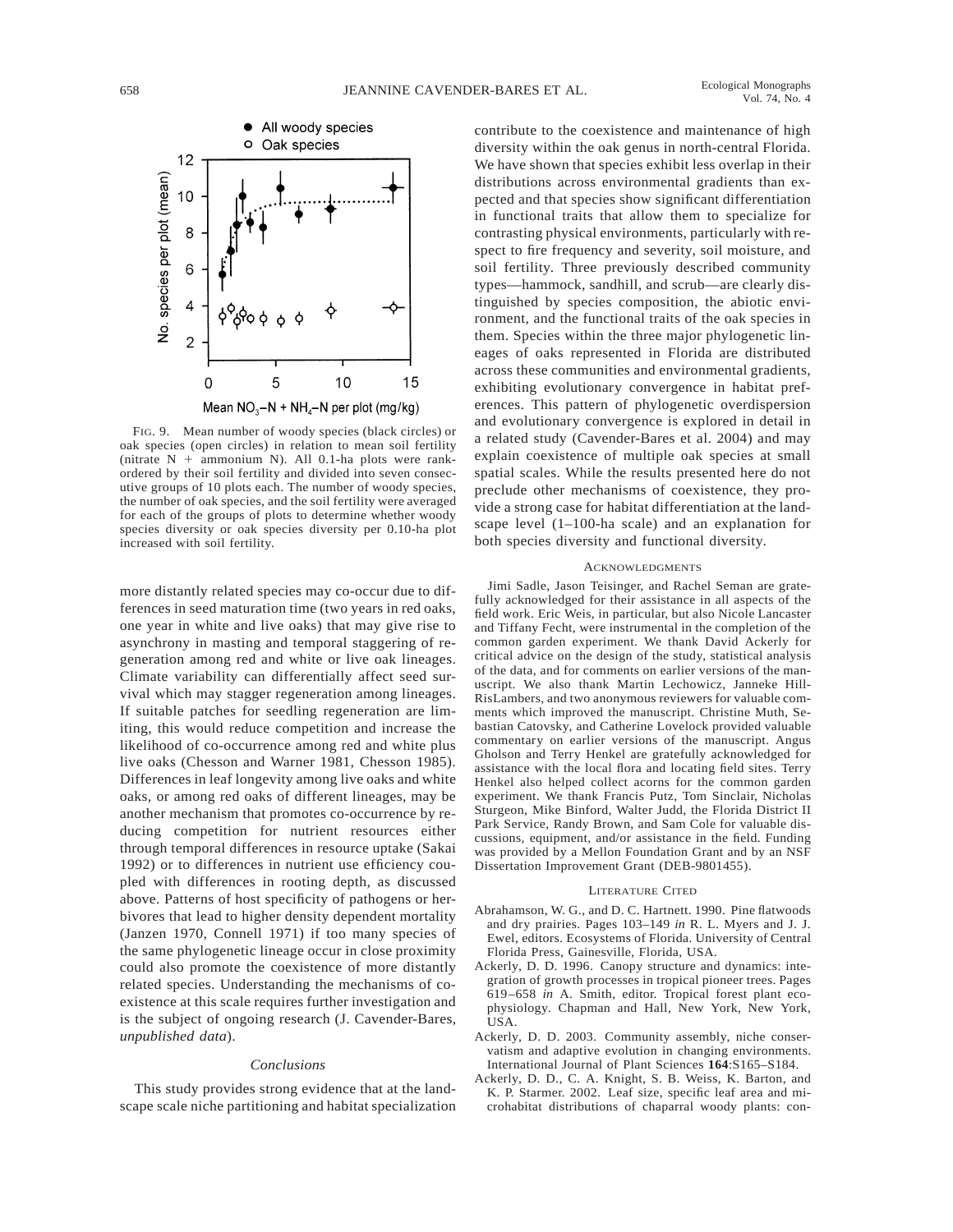trasting patterns in species level and community level analyses. Oecologia **130**:449–457.

- Adams, D. C., and J. F. Jackson. 1995. Estimating the allometry of tree bark. American Midland Naturalist **134**: 99–106.
- Baker, T., M. Swaine, and D. Burslem. 2003. Variation in tropical forest growth rates: combined effects of functional group composition and resource availability. Perspectives in Plant Ecology Evolution and Systematics **6**:21–36.
- Bazzaz, F. A. 1987. Experimental studies on the evolution of niche in succussional plant populations: a synthesis. Pages 245–272 *in* P. J. Edwards, editor. Colonization, succession and stability. Blackwell Scientific Publications, Oxford, UK.
- Bazzaz, F. A. 1991. Habitat selection in plants. American Naturalist **137**:S116–S130.
- Bazzaz, F. A. 1997. Allocation of resources in plants: state of the science and critical questions. Pages 1–30 *in* J. Grace, editor. Plant resource allocation. Academic Press, San Diego, California, USA.
- Binkley, D., and P. Matson. 1983. Ion exchange resin bag method for assessing forest soil nitrogen availability. Soil Science Society of America Journal **47**:1050–1052.
- Bond, W. J., and B. W. v. Wilgen. 1996. Fire and plants. Chapman and Hall, London, UK.
- Bonnicksen, T. M., and N. L. Christensen. 1981. Integrating summary. Pages 177–180 *in* W. A. Reiners, editor. Fire regimes and ecosystem properties. USDA Forest Service General Technical Report **WO**-**26**.
- Brokaw, N., and R. T. Busing. 2000. Niche versus chance and tree diversity in forest gaps. Trends in Ecology and Evolution **15**:183–188.
- Burns, R. M., and H. H. Honkala. 1990. Silvics of North America: hardwoods. Agriculture Handbook 654. U.S. Department of Agriculture, Forest Service, Washington, D.C., USA.
- Carlisle, V., F. Sodek, M. Collins, L. Hammond, and W. Harris. 1988. Characterization data for selected Florida soils. University of Florida, IFAS Soil Department, Soil Characterization Laboratory, Gainesville, Florida, USA.
- Carrington, M. E. 1999. Post-fire seedling establishment in Florida sand pine scrub. Journal of Vegetaion Science **10**: 403–412.
- Cavender-Bares, J., D. D. Ackerly, D. A. Baum, and F. A. Bazzaz. 2004. Phylogenetic overdispersion in Floridian oak communities. American Naturalist **163**:823–843.
- Cavender-Bares, J., S. Apostol, I. Moya, J. M. Briantais, and F. A. Bazzaz. 1999. Chilling-induced photoinhibition in two oak species: are evergreen leaves inherently better protected than deciduous leaves? Photosynthetica **36**:587–596.
- Cavender-Bares, J., and F. A. Bazzaz. 2000. Changes in drought response strategies with ontogeny in *Quercus rubra*: implications for scaling from seedlings to mature trees. Oecologia **124**:8–18.
- Cavender-Bares, J., and N. M. Holbrook. 2001. Hydraulic properties and freezing-induced xylem cavitation in evergreen and deciduous oaks with contrasting habitats. Plant, Cell and Environment **24**:1243–1256.
- Cavender-Bares, J., M. Potts, E. Zacharias, and F. A. Bazzaz. 2000. Consequences of  $CO<sub>2</sub>$  and light interactions for leaf phenology, growth, and senescence in *Quercus rubra*. Global Change Biology **6**:877–887.
- Chabot, B. F., and D. Hicks. 1982. The ecology of leaf life spans. Annual Review of Ecology and Systematics **13**:329– 359.
- Chesson, P. L. 1985. Coexistence of competitors in spatially and temporally varying environments: a look at the combined effects of different sorts of variability. Theoretical Population Biology **28**:263–287.
- Chesson, P. L., and R. R. Warner. 1981. Environmental variability promotes coexistence in lottery competitive systems. American Naturalist **117**:923–943.
- Clark, D. A., and D. B. Clark. 1999. Assessing the growth of tropical rain forest trees: issues for forest modeling and management. Ecological Applications **9**:981–997.
- Connell, J. H. 1971. On the role of natural enemies in preventing competitive exclusion in some marine animals and in rain forest trees. Pages 298–310 *in* P. J. d. Boer and G. R. Gradwell, editors. Dynamics of populations. Center for Agricultural Publishing and Documentation, Wageningen, The Netherlands.
- Cornwell, W. K., and P. J. Grubb. 2003. Regional and local patterns in plant species richness with respect to resource availability. Oikos **100**:417–428.
- Daghlian, C. P., and W. L. Crepet. 1983. Oak catkins, leaves and fruits from the Oligocene Catahoula formation and their evolutionary significance. American Journal of Botany **70**: 639–649.
- Damesin, C., S. Rambal, and R. Joffre. 1998. Co-occurrence of trees with different leaf habit: a functional approach on Mediterranean oaks. Acta Oecologica **19**:195–204.
- Diamond, J., and T. J. Case. 1986. Community ecology. Harper and Row, New York, New York, USA.
- Eckstein, R. L., P. S. Karlsson, and M. Weih. 1999. Leaf life span and nutrient resorption as determinants of plant nutrient conservation in temperate-arctic regions. New Phytologist **143**:177–189.
- Ewel, K. C. 1990. Swamps. Pages 281–323 *in* R. L. Myers and J. J. Ewel, editors. Ecosystems of Florida. University of Central Florida Press, Orlando, Florida, USA.
- Felsenstein, J. 1985. Phylogenies and the comparative method. American Naturalist **125**:1–15.
- Garland, T., P. H. Harvey, and A. R. Ives. 1992. Procedures for the analysis of comparative data using phylogenetically independent contrasts. Systematic Biology **41**:18–32.
- Givnish, T. J. 2002. Adaptive significance of evergreen vs. deciduous leaves: solving the triple paradox. Silva Fennica **36**:703–743.
- Givnish, T. J., R. A. Montgomery, and G. Goldstein. 2004. Adaptive radiation of photosynthetic physiology in the Hawaiian lobeliads: light regimes, static light responses, and whole-plant compensation points. American Journal of Botany **91**:228–246.
- Glitzenstein, J. S., W. J. Platt, and D. R. Streng. 1995. Effects of fire regime and habitat on tree dynamics in north Florida longleaf pine savannas. Ecological Monographs **65**:441– 476.
- Goldberg, D. E. 1997. Competitive ability: definitions, contingency and correlated traits. Pages 286–306 *in* J. L. Harper, editor. Plant life histories. Cambridge University Press, Cambridge, UK.
- Gotelli, N. J., and G. R. Graves. 1996. Null models in ecology. Smithsonian Institution Press, Washington, D.C., USA.
- Goulden, M. L. 1996. Carbon assimilation and water-use efficiency by neighboring Mediterraean-climate oaks that differ in water access. Tree Physiology **16**:417–424.
- Greenberg, C., and R. Simons. 1999. Age, composition, and stand structure of old-growth oak sites in the Florida high pine landscape: implications for ecosystem management and restoration. Natural Areas Journal **19**:30–40.
- Guerin, D. N. 1993. Oak dome clonal structure and fire ecology in a Florida longleaf pine dominated community. Bulletin of the Torrey Botanical Club **120**:107–114.
- Hacke, U. G., and J. S. Sperry. 2001. Functional and ecological xylem anatomy. Perspectives in Plant Ecology Evolution and Systematics **4**:97–115.
- Hill, M. O. 1979. DECORANA—A FORTRAN program for detrended correspondence analysis and reciprocal averaging. Cornell University, Ithaca, New York, USA.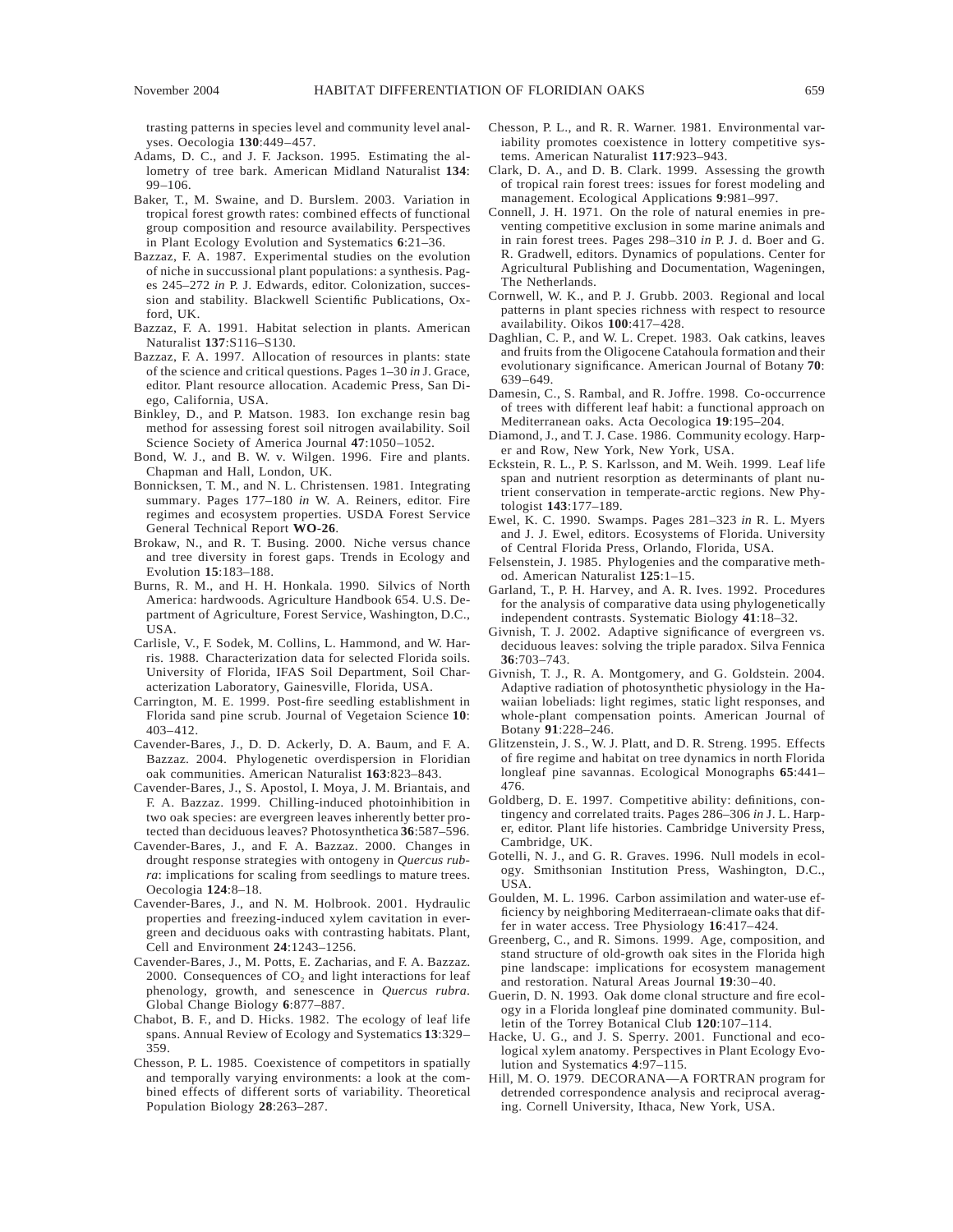- HilleRisLambers, J., J. S. Clark, and B. Beckage. 2002. Density-dependent mortality and the latitudinal gradient in species diversity. Nature **417**:732–735.
- Hodges, J. D. 1995. The southern bottomland hardwood region and brown loam bluffs subregion. Pages 227–269 *in* J. W. Barrett, editor. Regional silviculture of the United States. John Wiley and Sons, New York, New York, USA.
- Hollinger, D. Y. 1992. Leaf and simulated whole-canopy photosynthesis in two co-occurring tree species. Ecology **73**:  $1 - 14$ .
- Hook, D. D. 1984. Waterlogging tolerance of lowland tree species of the south. Southern Journal of Applied Forestry **8**:136–149.
- Hooper, D., and P. Vitousek. 1997. The effects of plant composition and diversity on ecosystem processes. Science **277**:1302–1305.
- Hubbell, S. 2001. The unified neutral theory of biodiversity and biogeography. Princeton University Press, Princeton, New Jersey, USA.
- Hunt, R. 1982. Plant growth curves: the functional approach to plant growth analysis. Edward Arnold Publishers, London, UK.
- Huston, M. A. 1994. Biological diversity: the coexistence of species on changing landscapes. Cambridge University Press, Cambridge, UK.
- Hutchinson, G. 1957. Concluding remarks. Cold Spring Harbor Symposium on Quantitative Biology **22**:415–427.
- Jackson, J. F., D. C. Adams, and U. B. Jackson. 1999. Allometry of constitutive defense: a model and a comparative test with tree bark and fire regime. American Naturalist **153**:614–632.
- Janzen, D. 1970. Herbivores and the numbers of tree species in tropical forests. American Naturalist **104**:501–528.
- Karlsson, P. S. 1992. Leaf longevity in evergreen shrubs: variation within and among European species. Oecologia **91**:346–349.
- Karlsson, P. S. 1994. Photosynthetic capacity and photosynthetic nutrient-use efficiency of *Rhododendron lapponicum* leaves as related to leaf nutrient status, leaf age and branch reproductive status. Functional Ecology **8**:694–700.
- Kikuzawa, K. 1995. The basis for variation in leaf longevity of plants. Vegetatio **121**:89–100.
- Kikuzawa, K., and D. D. Ackerly. 1999. Significance of leaf longevity in plants. Plant Species Biology **14**:39–45.
- Knops, J. H., and W. D. Koenig. 1994. Water use strategies of five sympatric species of *Quercus* in central coastal California. Madroño 41:290-301.
- Kurz, H., and R. K. Godfrey. 1962. Trees of northern Florida. University of Florida, Gainesville, Florida, USA.
- Lawlor, L. R. 1980. Structure and stability in natural and randomly constructed competitive communities. American Naturalist **116**:394–408.
- Long, T. J., and R. H. Jones. 1996. Seedling growth strategies and seed size effects in fourteen oak species native to different soil moisture habitats. Trees **11**:1–8.
- Martin, R. E. 1963. Thermal properties of bark. Forest Products Journal **13**:419–426.
- McCune, B., and M. J. Mefford. 1997. PC-ORD, multivariate analysis of ecological data. MjM Software, Gleneden Beach, Oregon, USA.
- McKane, R. B., L. C. Johnson, G. R. Shaver, K. J. Nadelhoffer, E. B. Rastetter, B. Fry, A. E. Giblin, K. Klelland, B. L. Kwiatkowski, J. A. Laundre, and G. Murray. 2002. Resource-based niches provide a basis for plant species diversity and dominance in arctic tundra. Nature **415**:68– 71.
- Meinzer, F. C. 2003. Functional convergence in plant responses to the environment. Oecologia **134**:1–11.
- Menges, E., and C. V. Hawkes. 1998. Interactive effects of fire and microhabitat on plants of Florida scrub. Ecological Applications **8**:935–946.
- Menges, E. S., and N. Kohfeldt. 1995. Life history strategies of Florida scrub plants in relation to fire. Bulletin of the Torrey Botanical Club **122**:282–297.
- Minchin, P. R. 1987. An evaluation of the relative robustness of techniques for ecological ordination. Vegetatio **69**:89– 107.
- Mishler, B. D., and M. J. Donoghue. 1982. Species concepts: a case for pluralism. Systematic Zoology **31**:491–503.
- Monk, C. D. 1965. Southern mixed hardwood forests of north central Florida. Ecological Monographs **35**:335–354.
- Monk, C. D. 1966. An ecological significance of evergreenness. Ecology **47**:504–505.
- Monk, C. D. 1968. Successional and environmental relationships of the forest vegetation of north central Florida. American Midland Naturalist **79**:441–457.
- Monk, C. D., D. W. Imm, R. L. Potter, and G. Parker. 1989. A classification of the deciduous forest of eastern North America. Vegetatio **80**:167–181.
- Mulkey, S., and K. Kitajima. 1995. Photosynthetic capacity and leaf longevity in the canopy of a dry tropical forest. Selbyana **16**:169–173.
- Myers, R. L. 1985. Fire and the dynamic relationship between Florida sandhill and sand pine scrub vegetation. Bulletin of the Torrey Botanical Club **112**:241–252.
- Myers, R. L. 1990. Scrub and high pine. Pages 150–193 *in* R. L. Myers and J. J. Ewel, editors. Ecosystems of Florida. University of Central Florida Press, Orlando, Florida, USA.
- Myers, R. L., and J. J. Ewel. 1990. Ecosystems of Florida. University of Central Florida Press, Orlando, Florida, USA.
- Nixon, K. C. 1985. A biosystematic study of *Quercus* series *Virentes* (the live oaks) with phylogenetic analyses of Fagales, Fagaceae and *Quercus*. University of Texas, Austin, Texas, USA.
- Nixon, K. C. 1997. Fagaceae. Pages 436–506 *in* Flora of North America Editorial Committee, editor. Flora of North America north of Mexico. Oxford University Press, New York, New York, USA.
- Peet, R. K., T. R. Wentworth, and P. S. White. 1996. The North Carolina vegetation survey protocol: a flexible, multipurpose method for recording vegetation composition and structure. Castanea **63**:262–274.
- Pianka, E. R. 1973. The structure of lizard communities. Annual Review of Ecology and Systematics **4**:53–74.
- Platt, W. J., and M. W. Schwartz. 1990. Temperate hardwood forests. Pages 194–229 *in* R. L. Myers and J. J. Ewel, editors. Ecosystems of Florida. University of Central Florida Press, Orlando, Florida, USA.
- Reich, P. B., D. S. Ellsworth, M. B. Walters, J. M. Vose, C. Gresham, J. C. Volin, and W. D. Bowman. 1999. Generality of leaf trait relationships: a test across six biomes. Ecology **80**:1955–1969.
- Reich, P. B., C. Uhl, M. B. Walters, and D. S. Ellsworth. 1991. Leaf life span as a determinant of leaf structure and function among 23 Amazonian tree species. Oecologia **86**: 16–24.
- Reich, P. B., M. B. Walters, and D. S. Ellsworth. 1992. Leaf life-span in relation to leaf, plant, and stand characteristics among diverse ecosystems. Ecological Monographs **62**: 365–392.
- Reich, P. B., M. B. Walters, and D. S. Ellsworth. 1997. From tropics to tundra: global convergence in plant functioning. Proceedings of the National Academy of Sciences **94**: 13730–13734.
- Reich, P., I. Wright, J. Cavender-Bares, J. Craine, J. Oleksyn, M. Westoby, and M. Walters. 2003. The evolution of plant functional variation: traits, spectra and strategies. International Journal of Plant Sciences **164**:S143–S164.
- Sakai, S. 1992. Asynchronous leaf expansion and shedding in a seasonal environment: result of a competitive game. Journal of Theoretical Biology **154**:77–90.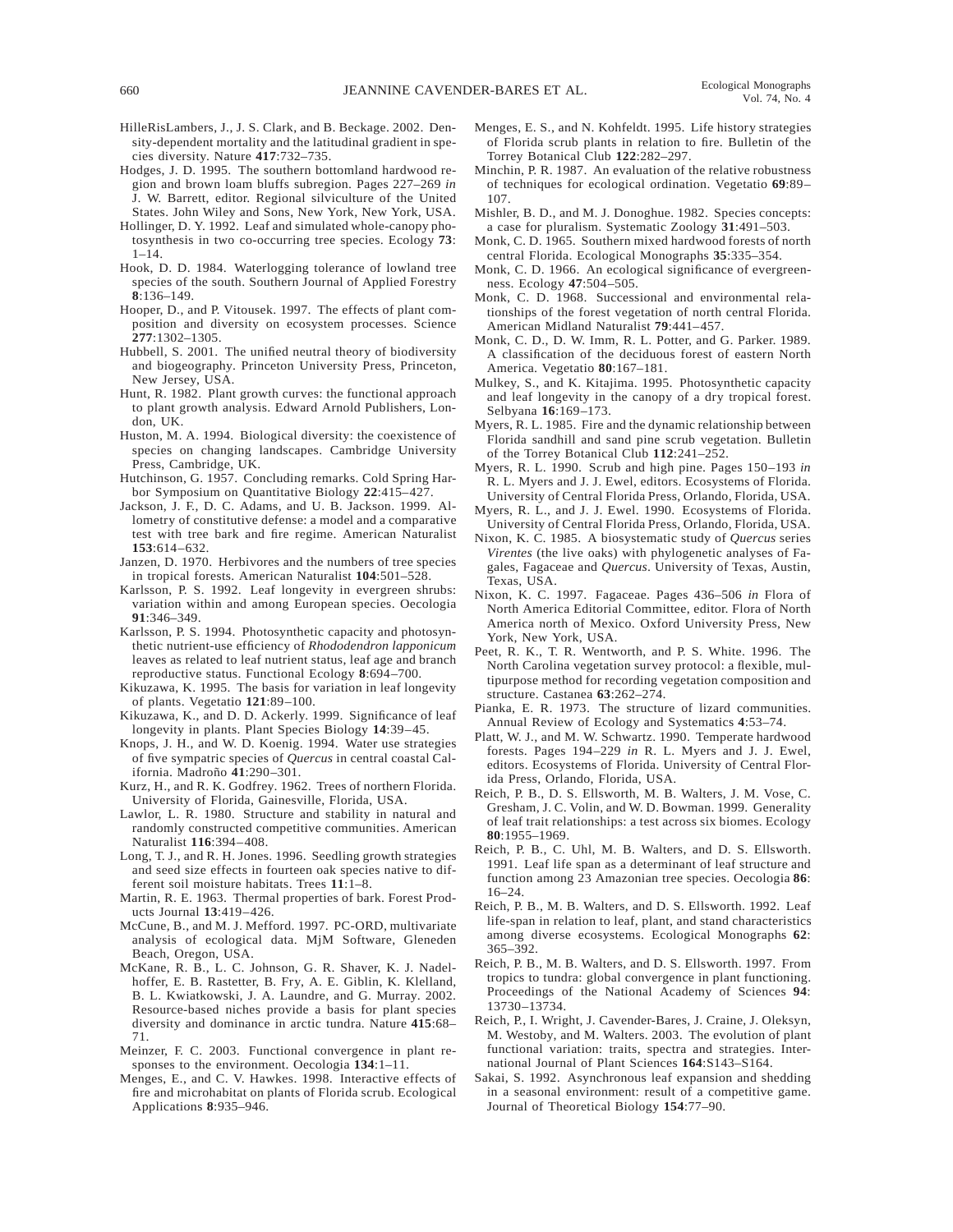- Schlesinger, W. H., and B. F. Chabot. 1977. The use of water and minerals by evergreen and deciduous shrubs in Okefenokee Swamp. Botanical Gazette **138**:490–497.
- Schwilk, D. W., and D. D. Ackerly. 2001. Flammability and serotiny as strategies: correlated evolution in pines. Oikos **94**:326–336.
- Sperry, J. S. 1995. Limitations on stem water transport and their consequences. Pages 105–124 *in* Plant stems. Academic Press, London, UK.
- Sultan, S. E. 1996. Phenotypic plasticity for offspring traits in *Polygonum persicaria*. Ecology **77**:1791–1807.
- Swetnam, T. W., and J. L. Betancourt. 1990. Fire–Southern Oscillation relations in the southwestern United States. Science **249**:1017–1020.
- ter Braak, C., and C. Looman. 1995. Regression. Pages 29– 77 *in* O. vanTongeren, editor. Data analysis in community and landscape ecology. Cambridge University Press, Cambridge, UK.
- Thomas, S. C. 1996. Asymptotic height as a predictor of growth and allometric characteristics in Malaysian rain forest trees. American Journal of Botany **83**:556–566.
- Thomas, S. C., and F. A. Bazzaz. 1999. Asymptotic height as a predictor of photosynthetic characteristics in Malaysian rain forest trees. Ecology **80**:1607–1622.
- Tilman, D. 1984. Plant dominance along an experimental nutrient gradient. Ecology **65**:1445–1453.
- Tilman, D. 1988. Plant strategies and the dynamics and structure of plant communities. Princeton University Press, Princeton, New Jersey, USA.
- Uhl, C., and J. B. Kaufmann. 1990. Deforestation, fire susceptibility, and potential tree responses to fire in the eastern Amazon. Ecology **71**:437–449.
- VanValen, L. 1976. Ecological species, multispecies, and oaks. Taxon **25**:233–239.
- Villar-Salvador, P., P. Castro-Díez, C. Pérez-Rontomé, and G. Montserrat-Martí. 1997. Stem xylem features in three

*Quercus* (Fagaceae) species along a climatic gradient in NE Spain. Trees **12**:90–96.

- Vines, R. G. 1968. Heat transfer through bark, and the resistance of trees to fire. Australian Journal of Botany **16**: 499–514.
- Webber, H. J. 1935. The Florida scrub, a fire-fighting association. American Journal of Botany **22**:344–361.
- Westoby, M., D. S. Falster, A. T. Moles, P. A. Vesk, and I. J. Wright. 2002. Plant ecological strategies: some leading dimensions of variation between species. Annual Review of Ecology and Systematics **33**:125–159.
- Westoby, M., E. Jurado, and M. Leishman. 1992. Comparative evolutionary ecology of seed size. Trends in Ecology and Evolution **7**:368–372.
- Whittaker, R. H. 1956. Vegetation of the Great Smoky Mountains. Ecological Monographs **26**:1–80.
- Whittaker, R. H. 1975. Communities and ecosystems. Second edition. MacMillan, New York, New York, USA.
- Whittemore, A. T., and B. A. Schaal. 1991. Interspecific gene flow in sympatric oaks. Proceedings of the National Academy of Sciences (USA) **88**:2540–2544.
- Williams, K., C. B. Field, and H. A. Mooney. 1989. Relationships among leaf construction cost, leaf longevity, and light environment in rain-forest plants of the genus *Piper*. American Naturalist **133**:198–211.
- Wills, C., R. Condit, R. B. Foster, and S. P. Hubbell. 1997. Strong density- and diversity-related effects help to maintain tree species diversity in a neotropical forest. Proceedings of the National Academy of Sciences (USA) **94**:1252– 1257.
- Wright, I. J., P. B. Reich, and M. Westoby. 2001. Strategy shifts in leaf physiology, structure and nutrient content between species of high- and low-rainfall and high- and lownutrient habitats. Functional Ecology **15**:423–434.
- Wright, S. J. 2002. Plant diversity in tropical rain forests: a review of mechanisms of species coexistence. Oecologia **130**:1–14.

## **APPENDIX A**

A list of non-oak woody species used in the gradient analyses is available in ESA's Electronic Data Archive: *Ecological Archives* M074-014-A1.

#### **APPENDIX B**

A table showing leaf-level traits for 17 oak species is available in ESA's Electronic Data Archive: *Ecological Archives* M074-014-A2.

## **APPENDIX C**

A table showing whole-plant traits for 17 oak species is available in ESA's Electronic Data Archive: *Ecological Archives* M074-014-A3.

### **APPENDIX D**

A table of seedling biomass equations as a function of other measured variables for calculation of relative growth rate (RGR) is available in ESA's Electronic Data Archive: *Ecological Archives* M074-014-A4.

#### **APPENDIX E**

Species pairwise niche overlap values across a soil moisture gradient are presented in ESA's Electronic Data Archive: *Ecological Archives* M074-014-A5.